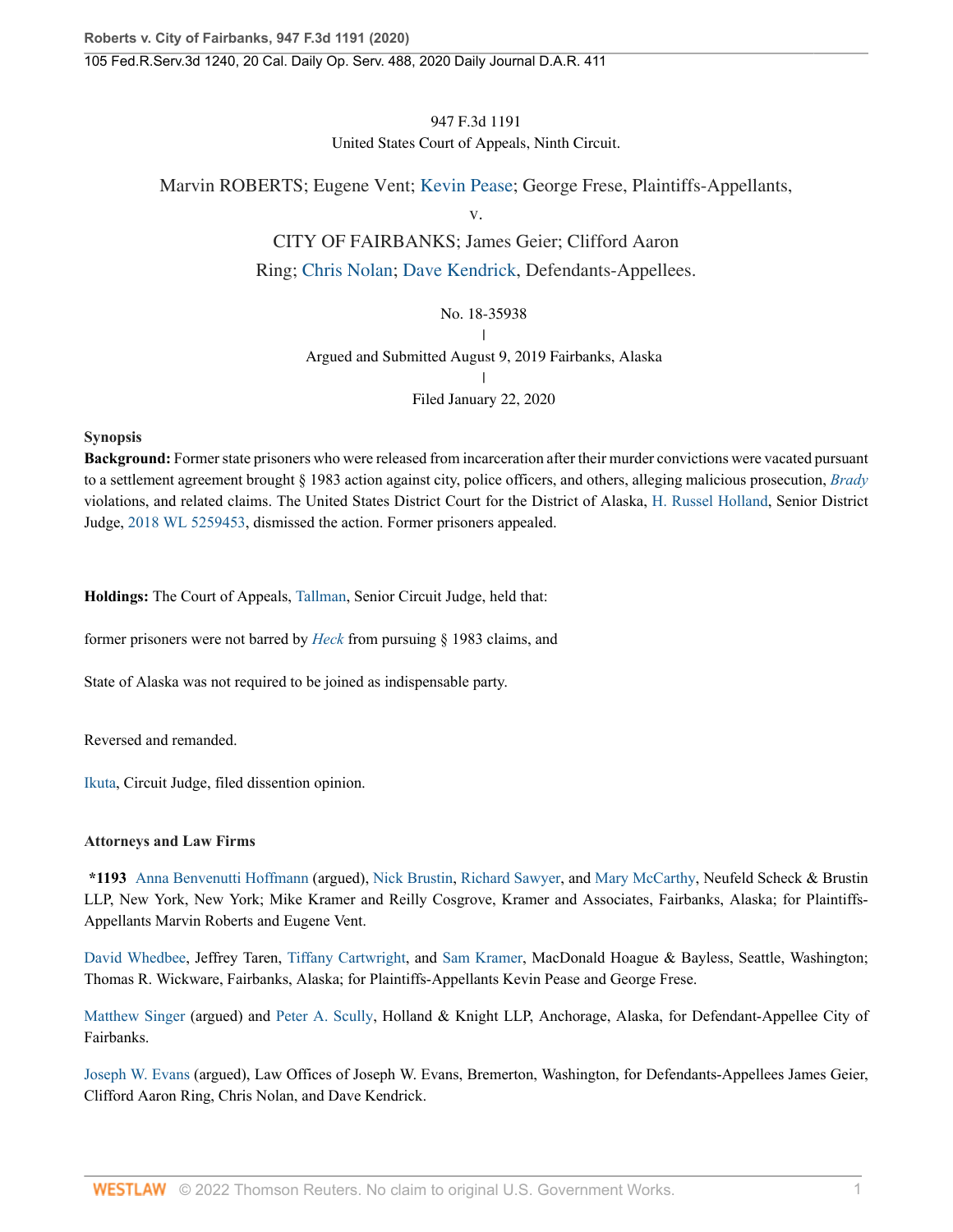105 Fed.R.Serv.3d 1240, 20 Cal. Daily Op. Serv. 488, 2020 Daily Journal D.A.R. 411

[Samuel Harbourt,](http://www.westlaw.com/Link/Document/FullText?findType=h&pubNum=176284&cite=0505315401&originatingDoc=I85271cc03d5c11eaa49a848616f1a2d2&refType=RQ&originationContext=document&vr=3.0&rs=cblt1.0&transitionType=DocumentItem&contextData=(sc.Search)) Orrick Herrington & Sutcliffe LLP, San Francisco, California; [Kelsi Brown Corkran](http://www.westlaw.com/Link/Document/FullText?findType=h&pubNum=176284&cite=0498961399&originatingDoc=I85271cc03d5c11eaa49a848616f1a2d2&refType=RQ&originationContext=document&vr=3.0&rs=cblt1.0&transitionType=DocumentItem&contextData=(sc.Search)), Orrick Herrington & Sutcliffe LLP, Washington, D.C.; for Amici Curiae Scholars.

[Steven S. Hansen](http://www.westlaw.com/Link/Document/FullText?findType=h&pubNum=176284&cite=0277498201&originatingDoc=I85271cc03d5c11eaa49a848616f1a2d2&refType=RQ&originationContext=document&vr=3.0&rs=cblt1.0&transitionType=DocumentItem&contextData=(sc.Search)), CSG Inc., Fairbanks, Alaska, for Amicus Curiae Tanana Chiefs Conference.

[David B. Owens,](http://www.westlaw.com/Link/Document/FullText?findType=h&pubNum=176284&cite=0463611501&originatingDoc=I85271cc03d5c11eaa49a848616f1a2d2&refType=RQ&originationContext=document&vr=3.0&rs=cblt1.0&transitionType=DocumentItem&contextData=(sc.Search)) Lillian Hahn, Benjamin Harris, and [Emily Sullivan](http://www.westlaw.com/Link/Document/FullText?findType=h&pubNum=176284&cite=0319263701&originatingDoc=I85271cc03d5c11eaa49a848616f1a2d2&refType=RQ&originationContext=document&vr=3.0&rs=cblt1.0&transitionType=DocumentItem&contextData=(sc.Search)), The Exoneration Project, Chicago, Illinois, for Amici Curiae The Innocence Network, American Civil Liberties Union, and ACLU of Alaska Foundation.

Appeal from the United States District Court for the District of Alaska, [H. Russel Holland,](http://www.westlaw.com/Link/Document/FullText?findType=h&pubNum=176284&cite=0260931001&originatingDoc=I85271cc03d5c11eaa49a848616f1a2d2&refType=RQ&originationContext=document&vr=3.0&rs=cblt1.0&transitionType=DocumentItem&contextData=(sc.Search)) District Judge, Presiding, D.C. Nos. 4:17-cv-00034-HRH, 4:17-cv-00035-HRH

Before: [Richard C. Tallman,](http://www.westlaw.com/Link/Document/FullText?findType=h&pubNum=176284&cite=0220141401&originatingDoc=I85271cc03d5c11eaa49a848616f1a2d2&refType=RQ&originationContext=document&vr=3.0&rs=cblt1.0&transitionType=DocumentItem&contextData=(sc.Search)) [Sandra S. Ikuta](http://www.westlaw.com/Link/Document/FullText?findType=h&pubNum=176284&cite=0229586101&originatingDoc=I85271cc03d5c11eaa49a848616f1a2d2&refType=RQ&originationContext=document&vr=3.0&rs=cblt1.0&transitionType=DocumentItem&contextData=(sc.Search)), and [N. Randy Smith,](http://www.westlaw.com/Link/Document/FullText?findType=h&pubNum=176284&cite=0155865401&originatingDoc=I85271cc03d5c11eaa49a848616f1a2d2&refType=RQ&originationContext=document&vr=3.0&rs=cblt1.0&transitionType=DocumentItem&contextData=(sc.Search)) Circuit Judges.

Dissent by Judge [Ikuta](http://www.westlaw.com/Link/Document/FullText?findType=h&pubNum=176284&cite=0229586101&originatingDoc=I85271cc03d5c11eaa49a848616f1a2d2&refType=RQ&originationContext=document&vr=3.0&rs=cblt1.0&transitionType=DocumentItem&contextData=(sc.Search))

#### **OPINION**

[TALLMAN](http://www.westlaw.com/Link/Document/FullText?findType=h&pubNum=176284&cite=0220141401&originatingDoc=I85271cc03d5c11eaa49a848616f1a2d2&refType=RQ&originationContext=document&vr=3.0&rs=cblt1.0&transitionType=DocumentItem&contextData=(sc.Search)), Circuit Judge:

This is an appeal from an order dismissing claims brought under 42 U.S.C.  $\S$  1983 and  $\S$  1985 on the ground that the claims were barred by *Heck v. Humphrey*[, 512 U.S. 477, 114 S.Ct. 2364, 129 L.Ed.2d 383 \(1994\)](http://www.westlaw.com/Link/Document/FullText?findType=Y&serNum=1994135537&pubNum=0000708&originatingDoc=I85271cc03d5c11eaa49a848616f1a2d2&refType=RP&originationContext=document&vr=3.0&rs=cblt1.0&transitionType=DocumentItem&contextData=(sc.Search)). The primary question before us is whether [§ 1983](http://www.westlaw.com/Link/Document/FullText?findType=L&pubNum=1000546&cite=42USCAS1983&originatingDoc=I85271cc03d5c11eaa49a848616f1a2d2&refType=LQ&originationContext=document&vr=3.0&rs=cblt1.0&transitionType=DocumentItem&contextData=(sc.Search)) plaintiffs may recover damages if the convictions underlying their claims were vacated pursuant to a settlement agreement. The answer depends on whether such a vacatur serves to invalidate the convictions and thus renders the related [§](http://www.westlaw.com/Link/Document/FullText?findType=L&pubNum=1000546&cite=42USCAS1983&originatingDoc=I85271cc03d5c11eaa49a848616f1a2d2&refType=LQ&originationContext=document&vr=3.0&rs=cblt1.0&transitionType=DocumentItem&contextData=(sc.Search)) [1983](http://www.westlaw.com/Link/Document/FullText?findType=L&pubNum=1000546&cite=42USCAS1983&originatingDoc=I85271cc03d5c11eaa49a848616f1a2d2&refType=LQ&originationContext=document&vr=3.0&rs=cblt1.0&transitionType=DocumentItem&contextData=(sc.Search)) claims actionable notwithstanding *[Heck](http://www.westlaw.com/Link/Document/FullText?findType=Y&serNum=1994135537&pubNum=0000780&originatingDoc=I85271cc03d5c11eaa49a848616f1a2d2&refType=RP&originationContext=document&vr=3.0&rs=cblt1.0&transitionType=DocumentItem&contextData=(sc.Search))*. We conclude that where all convictions underlying [§ 1983](http://www.westlaw.com/Link/Document/FullText?findType=L&pubNum=1000546&cite=42USCAS1983&originatingDoc=I85271cc03d5c11eaa49a848616f1a2d2&refType=LQ&originationContext=document&vr=3.0&rs=cblt1.0&transitionType=DocumentItem&contextData=(sc.Search)) claims are vacated and no outstanding criminal judgments remain, *[Heck](http://www.westlaw.com/Link/Document/FullText?findType=Y&serNum=1994135537&pubNum=0000780&originatingDoc=I85271cc03d5c11eaa49a848616f1a2d2&refType=RP&originationContext=document&vr=3.0&rs=cblt1.0&transitionType=DocumentItem&contextData=(sc.Search))* does not bar plaintiffs from seeking relief under [§ 1983.](http://www.westlaw.com/Link/Document/FullText?findType=L&pubNum=1000546&cite=42USCAS1983&originatingDoc=I85271cc03d5c11eaa49a848616f1a2d2&refType=LQ&originationContext=document&vr=3.0&rs=cblt1.0&transitionType=DocumentItem&contextData=(sc.Search)) We have jurisdiction under [28 U.S.C. § 1291,](http://www.westlaw.com/Link/Document/FullText?findType=L&pubNum=1000546&cite=28USCAS1291&originatingDoc=I85271cc03d5c11eaa49a848616f1a2d2&refType=LQ&originationContext=document&vr=3.0&rs=cblt1.0&transitionType=DocumentItem&contextData=(sc.Search)) and we reverse and remand for further proceedings.

#### I

The following facts are alleged in the operative pleading or are subject to judicial notice:

On October 11, 1997, several men beat and kicked to death 15-year-old John Hartman on the streets of Fairbanks, Alaska. Plaintiffs Marvin Roberts, George Frese, Kevin Pease, and Eugene Vent (collectively **\*1194** "Plaintiffs") were arrested by the Fairbanks Police Department, tried, and convicted of the murder and received prison sentences ranging from 30 to 77 years. The men—three Alaska Natives and one Native American—were between the ages of 17 and 20.

Several years after the convictions, an individual named William Holmes confessed to his involvement in the murder and named Jason Wallace and three other men as the actual perpetrators of the crime. Partly based on this confession, Plaintiffs filed postconviction relief ("PCR") petitions in Alaska Superior Court in September 2013. The court ruled that the petitions stated a prima facie case of actual innocence, allowing Plaintiffs to proceed with discovery, which lasted two years.

<span id="page-1-0"></span>On May 4, 20[1](#page-16-0)5, Jason Gazewood, counsel for Jason Wallace, wrote a letter to the post-conviction prosecutors,  $^1$  expressing his concerns with the likely outcome of a PCR hearing. Gazewood, a former Fairbanks prosecutor, wrote that their convictions were likely to be vacated and that a retrial would be "virtually unwinnable." He noted that the lead investigator of the murder, Detective Clifford Aaron Ring, had "edit[ed] his recordings in such a way as to not record exculpatory information while using coercive techniques to obtain confessions," and that the Fairbanks Police Department ("FPD") was well aware of Detective Ring's "use of deceptive interviewing techniques." For these reasons, among others, Gazewood warned the prosecutors that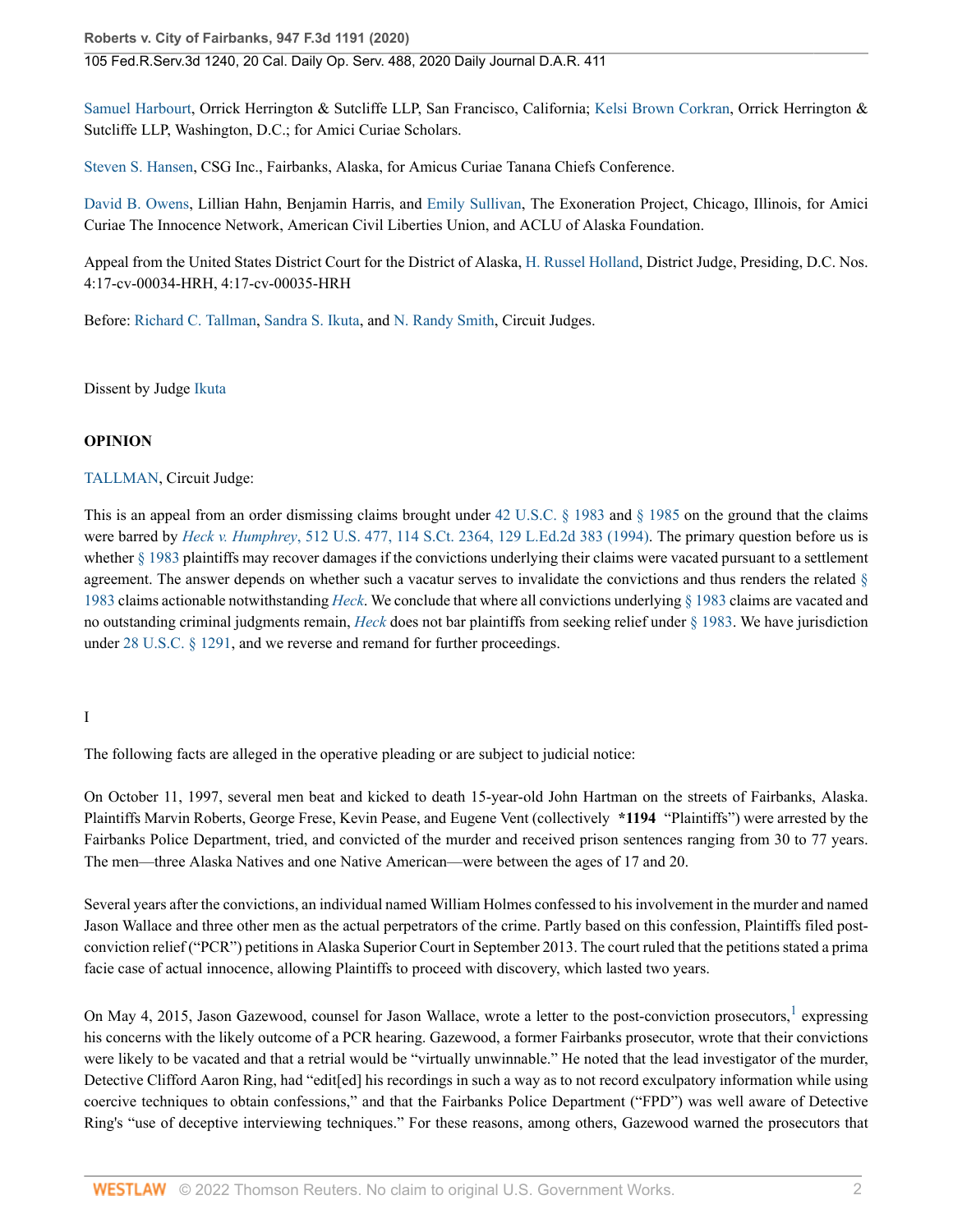Plaintiffs were likely to seek—and win—tens of millions of dollars in a civil-rights suit against those involved in procuring their wrongful convictions.

After discovery, the state court held a five-week evidentiary hearing from October through November of 2015. The following testimony was adduced:

- William Holmes testified that he, Jason Wallace, and three other men had murdered Hartman;
- Eleven witnesses corroborated Holmes' account;
- Four witnesses testified that Wallace had confessed to killing Hartman and provided consistent, interlocking accounts corroborating that fact;
- Arlo Olson, the sole witness who had identified Plaintiffs as assailants in an unrelated attack on Frank Dayton the night of the Hartman murder, testified that FPD officers coerced him into giving a false statement;
- Frank Dayton, the individual who had also been assaulted on the night of the murder, testified that his assailants had not been in Roberts' car, as had been asserted by the prosecution;
- An Alaska State Trooper testified that an investigation corroborated key elements of Holmes' confession and failed to find any evidence of Plaintiffs' guilt;
- Alibi witnesses provided accounts of the activities and whereabouts of Plaintiffs on the night of the murder, establishing that Plaintiffs were never together that night and could not have murdered Hartman or assaulted Dayton; and
- Forensic experts testified that the prosecution improperly advanced "evidence" **\*1195** that Frese's boot print matched the injuries on Hartman's face, stating that there was no scientifically reliable way to make this determination.

At the end of the evidentiary hearing, the judge told the parties that he would not render a decision for another six to eight months. Plaintiffs allege that prosecutors publicly stated that they would appeal any decision favorable to Plaintiffs all the way to the Alaska Supreme Court, thereby extending the men's already lengthy incarceration for an indefinite period.

<span id="page-2-0"></span>Several weeks after the hearing and just before Christmas 2015, the prosecutors offered Plaintiffs a deal: the prosecution would consent to vacating the convictions and dismissing the charges, but only if all four plaintiffs agreed to release the State of Alaska and the City of Fairbanks (and their employees) from any liability related to the convictions.<sup>[2](#page-16-1)</sup> Plaintiffs agreed and entered into a settlement agreement with the State of Alaska and the City of Fairbanks (the "Settlement Agreement"). The Settlement Agreement was filed with the Alaska Superior Court, and the parties jointly stipulated that the court would be asked to vacate Plaintiffs' convictions. The Settlement Agreement also provided that "[t]he parties have not reached agreement as to [Plaintiffs'] actual guilt or innocence."

Nonetheless, Plaintiffs all signed the Settlement Agreement, which included the following key stipulations:

- The petitioners stipulate and agree that the original jury verdicts and judgments of conviction were properly and validly entered based on proof beyond a reasonable doubt.
- <span id="page-2-1"></span>• The parties stipulate and agree that there is sufficient new evidence of material facts that a new trial could be ordered under AS  $12.72.010(4)$ .<sup>[3](#page-16-2)</sup>
- The parties stipulate and agree that this Court may immediately enter Orders vacating the Judgments of Conviction ... and awarding each Petitioner the relief of a new trial for each of the charges for which Petitioners were convicted.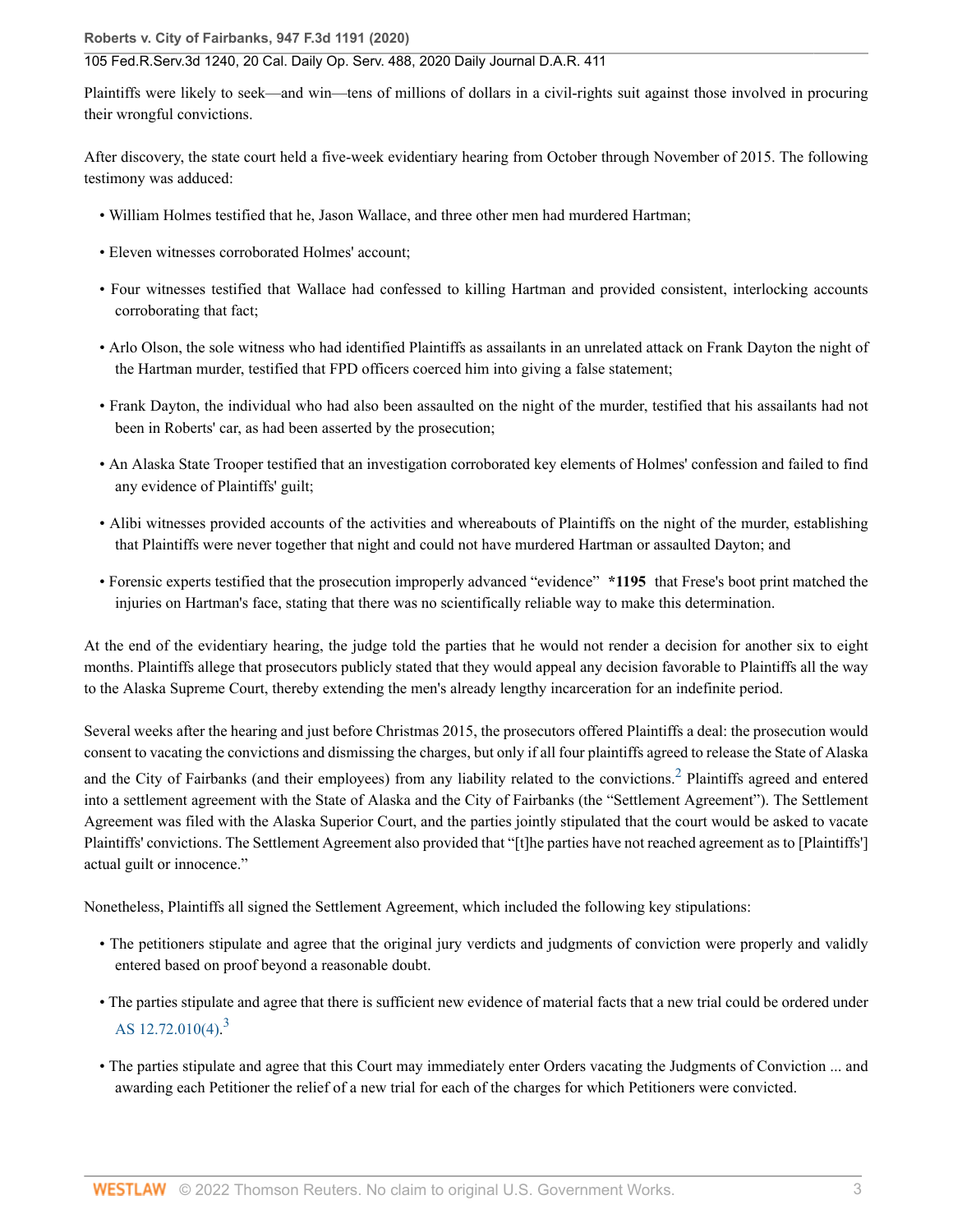### 105 Fed.R.Serv.3d 1240, 20 Cal. Daily Op. Serv. 488, 2020 Daily Journal D.A.R. 411

On December 17, 2015, after a judicially supervised mediation, the Alaska Superior Court convened a settlement hearing with all parties present and heard from representatives of the victims and counsel for all parties. The court explained that its role was to "ministerially sign the orders necessary to [e]ffect the decision of the attorney general," and that, having determined that the settlement was procedurally proper, it "had no authority to ... review or to criticize" the attorney general's decision. At the conclusion of the hearing, the court vacated Plaintiffs' convictions, the prosecutors dismissed all indictments, and Vent, Frese, and Pease were released from prison. The parties inform us that no further prosecution of these men has ensued and no new trial was ever ordered following the 2015 hearing.

Despite a global release of all claims by Plaintiffs contained in the Settlement Agreement, this civil-rights lawsuit was later commenced. On May 14, 2018, Plaintiffs filed a Second Amended and Consolidated Complaint and Jury Demand seeking **\*1196** relief under [§ 1983](http://www.westlaw.com/Link/Document/FullText?findType=L&pubNum=1000546&cite=42USCAS1983&originatingDoc=I85271cc03d5c11eaa49a848616f1a2d2&refType=LQ&originationContext=document&vr=3.0&rs=cblt1.0&transitionType=DocumentItem&contextData=(sc.Search)) against the City of Fairbanks and the four named FPD officers: James Geier, Clifford Aaron Ring, Chris Nolan, and Dave Kendrick (collectively "Defendants"). Vent and Frese alleged Fifth Amendment violations, and all four plaintiffs asserted the following causes of action:

1. [42 U.S.C. § 1983](http://www.westlaw.com/Link/Document/FullText?findType=L&pubNum=1000546&cite=42USCAS1983&originatingDoc=I85271cc03d5c11eaa49a848616f1a2d2&refType=LQ&originationContext=document&vr=3.0&rs=cblt1.0&transitionType=DocumentItem&contextData=(sc.Search)) deprivation of liberty;

- 2. [§ 1983](http://www.westlaw.com/Link/Document/FullText?findType=L&pubNum=1000546&cite=42USCAS1983&originatingDoc=I85271cc03d5c11eaa49a848616f1a2d2&refType=LQ&originationContext=document&vr=3.0&rs=cblt1.0&transitionType=DocumentItem&contextData=(sc.Search)) malicious prosecution;
- 3. [§ 1983](http://www.westlaw.com/Link/Document/FullText?findType=L&pubNum=1000546&cite=42USCAS1983&originatingDoc=I85271cc03d5c11eaa49a848616f1a2d2&refType=LQ&originationContext=document&vr=3.0&rs=cblt1.0&transitionType=DocumentItem&contextData=(sc.Search)) *Brady* violations;
- 4. [§ 1983](http://www.westlaw.com/Link/Document/FullText?findType=L&pubNum=1000546&cite=42USCAS1983&originatingDoc=I85271cc03d5c11eaa49a848616f1a2d2&refType=LQ&originationContext=document&vr=3.0&rs=cblt1.0&transitionType=DocumentItem&contextData=(sc.Search)) supervisor liability;
- 5. [§ 1983](http://www.westlaw.com/Link/Document/FullText?findType=L&pubNum=1000546&cite=42USCAS1983&originatingDoc=I85271cc03d5c11eaa49a848616f1a2d2&refType=LQ&originationContext=document&vr=3.0&rs=cblt1.0&transitionType=DocumentItem&contextData=(sc.Search)) civil rights conspiracy;
- 6. [§ 1985\(3\)](http://www.westlaw.com/Link/Document/FullText?findType=L&pubNum=1000546&cite=42USCAS1985&originatingDoc=I85271cc03d5c11eaa49a848616f1a2d2&refType=RB&originationContext=document&vr=3.0&rs=cblt1.0&transitionType=DocumentItem&contextData=(sc.Search)#co_pp_d08f0000f5f67) conspiracy;
- 7. [§ 1983](http://www.westlaw.com/Link/Document/FullText?findType=L&pubNum=1000546&cite=42USCAS1983&originatingDoc=I85271cc03d5c11eaa49a848616f1a2d2&refType=LQ&originationContext=document&vr=3.0&rs=cblt1.0&transitionType=DocumentItem&contextData=(sc.Search)) *Monell* claims against the City of Fairbanks;
- 8. [§ 1983](http://www.westlaw.com/Link/Document/FullText?findType=L&pubNum=1000546&cite=42USCAS1983&originatingDoc=I85271cc03d5c11eaa49a848616f1a2d2&refType=LQ&originationContext=document&vr=3.0&rs=cblt1.0&transitionType=DocumentItem&contextData=(sc.Search)) First Amendment right of access;
- 9. Spoliation of evidence;
- 10. Negligence; and

11. Intentional or reckless infliction of emotional distress.

Plaintiffs requested a declaratory judgment that the Settlement Agreement is unenforceable, an award of compensatory and punitive damages, and attorney's fees.

On June 4, 2018, Defendants moved to dismiss Plaintiffs' complaint for failure to state a claim upon which relief can be granted under [Federal Rule of Civil Procedure 12\(b\)\(6\)](http://www.westlaw.com/Link/Document/FullText?findType=L&pubNum=1000600&cite=USFRCPR12&originatingDoc=I85271cc03d5c11eaa49a848616f1a2d2&refType=LQ&originationContext=document&vr=3.0&rs=cblt1.0&transitionType=DocumentItem&contextData=(sc.Search)), or alternatively, for failure to join the State of Alaska as an indispensable party under [Rule 12\(b\)\(7\).](http://www.westlaw.com/Link/Document/FullText?findType=L&pubNum=1000600&cite=USFRCPR12&originatingDoc=I85271cc03d5c11eaa49a848616f1a2d2&refType=LQ&originationContext=document&vr=3.0&rs=cblt1.0&transitionType=DocumentItem&contextData=(sc.Search))

<span id="page-3-2"></span><span id="page-3-1"></span><span id="page-3-0"></span>The district court entered a final judgment and order dismissing Plaintiffs' negligence and negligent infliction of emotional distress<sup>[4](#page-16-3)</sup> claims with prejudice,<sup>[5](#page-16-4)</sup> and dismissing the other ten claims without prejudice, under [Rule 12\(b\)\(6\).](http://www.westlaw.com/Link/Document/FullText?findType=L&pubNum=1000600&cite=USFRCPR12&originatingDoc=I85271cc03d5c11eaa49a848616f1a2d2&refType=LQ&originationContext=document&vr=3.0&rs=cblt1.0&transitionType=DocumentItem&contextData=(sc.Search))<sup>[6](#page-16-5)</sup> *Roberts v. City of Fairbanks*, No. 4:17-CV-0034-HRH, 2018 WL 5259453, at \*10 (D. Alaska Oct. 22, 2018). But the court denied leave to amend "as amendment would be futile at th[at] time." *[Id.](http://www.westlaw.com/Link/Document/FullText?findType=Y&serNum=2045827203&pubNum=0000999&originatingDoc=I85271cc03d5c11eaa49a848616f1a2d2&refType=RP&originationContext=document&vr=3.0&rs=cblt1.0&transitionType=DocumentItem&contextData=(sc.Search))* The district court dismissed the claims as barred by *[Heck v. Humphrey](http://www.westlaw.com/Link/Document/FullText?findType=Y&serNum=1994135537&pubNum=0000780&originatingDoc=I85271cc03d5c11eaa49a848616f1a2d2&refType=RP&originationContext=document&vr=3.0&rs=cblt1.0&transitionType=DocumentItem&contextData=(sc.Search))*, holding that vacatur of convictions pursuant to a settlement agreement was insufficient to render the convictions invalid in specific reliance on the parties' stipulation that "the original jury verdicts and judgments of conviction were properly and validly entered based on proof beyond a reasonable doubt." *Id.* [at \\*8](http://www.westlaw.com/Link/Document/FullText?findType=Y&serNum=2045827203&originatingDoc=I85271cc03d5c11eaa49a848616f1a2d2&refType=RP&originationContext=document&vr=3.0&rs=cblt1.0&transitionType=DocumentItem&contextData=(sc.Search)) (internal quotation marks omitted). As the court explained, "[a]ll the Superior Court did was vacate plaintiffs' convictions pursuant to the settlement agreements and the stipulation. The Superior Court did not declare their convictions invalid." *[Id.](http://www.westlaw.com/Link/Document/FullText?findType=Y&serNum=2045827203&pubNum=0000999&originatingDoc=I85271cc03d5c11eaa49a848616f1a2d2&refType=RP&originationContext=document&vr=3.0&rs=cblt1.0&transitionType=DocumentItem&contextData=(sc.Search))* Plaintiffs timely appealed.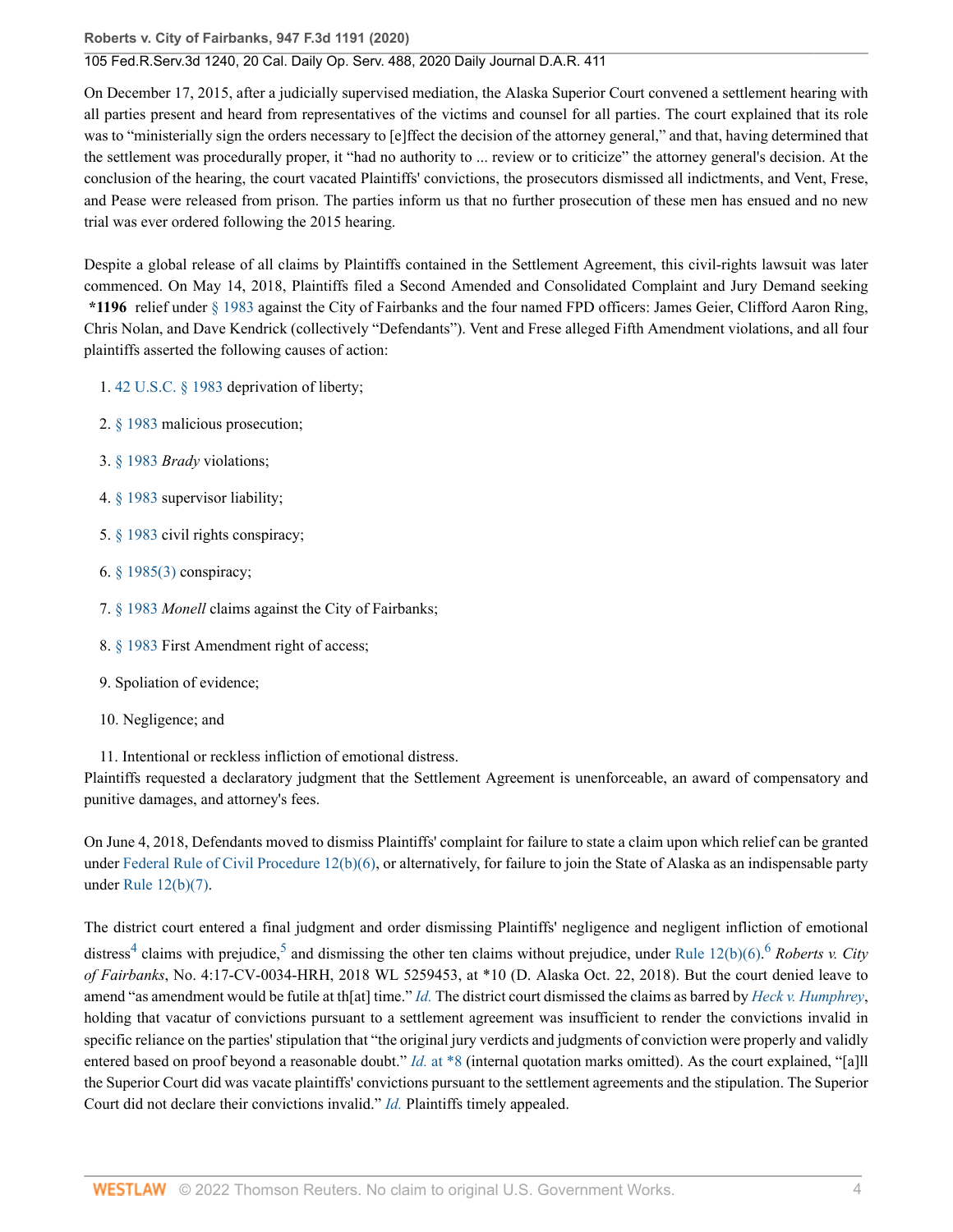II

As previously noted, *see supra* n.1, we accept Plaintiffs' factual allegations as true and review de novo the [Rule 12\(b\)\(6\)](http://www.westlaw.com/Link/Document/FullText?findType=L&pubNum=1000600&cite=USFRCPR12&originatingDoc=I85271cc03d5c11eaa49a848616f1a2d2&refType=LQ&originationContext=document&vr=3.0&rs=cblt1.0&transitionType=DocumentItem&contextData=(sc.Search)) dismissal.

III

A

We agree with the district court that our analysis is guided by *[Heck v. Humphrey](http://www.westlaw.com/Link/Document/FullText?findType=Y&serNum=1994135537&pubNum=0000780&originatingDoc=I85271cc03d5c11eaa49a848616f1a2d2&refType=RP&originationContext=document&vr=3.0&rs=cblt1.0&transitionType=DocumentItem&contextData=(sc.Search))*, the seminal case discussing whether a plaintiff may challenge the constitutionality of a conviction through a [§ 1983](http://www.westlaw.com/Link/Document/FullText?findType=L&pubNum=1000546&cite=42USCAS1983&originatingDoc=I85271cc03d5c11eaa49a848616f1a2d2&refType=LQ&originationContext=document&vr=3.0&rs=cblt1.0&transitionType=DocumentItem&contextData=(sc.Search)) suit for damages. [512 U.S. at 478, 114 S.Ct.](http://www.westlaw.com/Link/Document/FullText?findType=Y&serNum=1994135537&pubNum=0000780&originatingDoc=I85271cc03d5c11eaa49a848616f1a2d2&refType=RP&fi=co_pp_sp_780_478&originationContext=document&vr=3.0&rs=cblt1.0&transitionType=DocumentItem&contextData=(sc.Search)#co_pp_sp_780_478) [2364](http://www.westlaw.com/Link/Document/FullText?findType=Y&serNum=1994135537&pubNum=0000780&originatingDoc=I85271cc03d5c11eaa49a848616f1a2d2&refType=RP&fi=co_pp_sp_780_478&originationContext=document&vr=3.0&rs=cblt1.0&transitionType=DocumentItem&contextData=(sc.Search)#co_pp_sp_780_478). Petitioner Roy Heck was serving a 15-year sentence for voluntary manslaughter in the killing of his wife. *[Id.](http://www.westlaw.com/Link/Document/FullText?findType=Y&serNum=1994135537&pubNum=0000780&originatingDoc=I85271cc03d5c11eaa49a848616f1a2d2&refType=RP&originationContext=document&vr=3.0&rs=cblt1.0&transitionType=DocumentItem&contextData=(sc.Search))* While his appeal **\*1197** from the conviction was pending in state court, Heck filed [§ 1983](http://www.westlaw.com/Link/Document/FullText?findType=L&pubNum=1000546&cite=42USCAS1983&originatingDoc=I85271cc03d5c11eaa49a848616f1a2d2&refType=LQ&originationContext=document&vr=3.0&rs=cblt1.0&transitionType=DocumentItem&contextData=(sc.Search)) claims in federal district court alleging that defendants, including county prosecutors and a state police investigator, had engaged in "unlawful, unreasonable, and arbitrary investigation," "knowingly destroyed" exculpatory evidence, and caused an "unlawful voice identification procedure" to be used at his trial, while acting under color of state law. *Id.* [at 479, 114 S.Ct. 2364](http://www.westlaw.com/Link/Document/FullText?findType=Y&serNum=1994135537&pubNum=0000708&originatingDoc=I85271cc03d5c11eaa49a848616f1a2d2&refType=RP&originationContext=document&vr=3.0&rs=cblt1.0&transitionType=DocumentItem&contextData=(sc.Search)). Heck sought compensatory and punitive damages but did not seek injunctive relief or release from custody. *[Id.](http://www.westlaw.com/Link/Document/FullText?findType=Y&serNum=1994135537&pubNum=0000780&originatingDoc=I85271cc03d5c11eaa49a848616f1a2d2&refType=RP&originationContext=document&vr=3.0&rs=cblt1.0&transitionType=DocumentItem&contextData=(sc.Search))*

The district court dismissed Heck's suit because it implicated the legality of his conviction. *[Id.](http://www.westlaw.com/Link/Document/FullText?findType=Y&serNum=1994135537&pubNum=0000780&originatingDoc=I85271cc03d5c11eaa49a848616f1a2d2&refType=RP&originationContext=document&vr=3.0&rs=cblt1.0&transitionType=DocumentItem&contextData=(sc.Search))* Heck appealed this ruling to the Seventh Circuit Court of Appeals. *[Id.](http://www.westlaw.com/Link/Document/FullText?findType=Y&serNum=1994135537&pubNum=0000780&originatingDoc=I85271cc03d5c11eaa49a848616f1a2d2&refType=RP&originationContext=document&vr=3.0&rs=cblt1.0&transitionType=DocumentItem&contextData=(sc.Search))* While the federal appeal was pending, the state supreme court affirmed his conviction and sentence. *[Id.](http://www.westlaw.com/Link/Document/FullText?findType=Y&serNum=1994135537&pubNum=0000780&originatingDoc=I85271cc03d5c11eaa49a848616f1a2d2&refType=RP&originationContext=document&vr=3.0&rs=cblt1.0&transitionType=DocumentItem&contextData=(sc.Search))* The Seventh Circuit upheld the district court's dismissal of the claims, holding that

[i]f regardless of the relief sought, the plaintiff [in a federal civil-rights action] is challenging the legality of his conviction, so that if he won his case the state would be obliged to release him even if he hadn't sought that relief, the suit is classified as an application for habeas corpus and the plaintiff must exhaust his state remedies, on pain of dismissal if he fails to do so. *Id.* [at 479–80, 114 S.Ct. 2364](http://www.westlaw.com/Link/Document/FullText?findType=Y&serNum=1994135537&pubNum=0000708&originatingDoc=I85271cc03d5c11eaa49a848616f1a2d2&refType=RP&fi=co_pp_sp_708_479&originationContext=document&vr=3.0&rs=cblt1.0&transitionType=DocumentItem&contextData=(sc.Search)#co_pp_sp_708_479) (footnote and citations omitted).

Upon review, the Supreme Court disagreed with the circuit court's conclusion regarding exhaustion and stated that "[§ 1983](http://www.westlaw.com/Link/Document/FullText?findType=L&pubNum=1000546&cite=42USCAS1983&originatingDoc=I85271cc03d5c11eaa49a848616f1a2d2&refType=LQ&originationContext=document&vr=3.0&rs=cblt1.0&transitionType=DocumentItem&contextData=(sc.Search)) contains no exhaustion requirement beyond what Congress has provided." *Id.* [at 483, 114 S.Ct. 2364.](http://www.westlaw.com/Link/Document/FullText?findType=Y&serNum=1994135537&pubNum=0000708&originatingDoc=I85271cc03d5c11eaa49a848616f1a2d2&refType=RP&fi=co_pp_sp_708_483&originationContext=document&vr=3.0&rs=cblt1.0&transitionType=DocumentItem&contextData=(sc.Search)#co_pp_sp_708_483) Instead, the Court stated, the question before it was "whether the claim is cognizable under [§ 1983](http://www.westlaw.com/Link/Document/FullText?findType=L&pubNum=1000546&cite=42USCAS1983&originatingDoc=I85271cc03d5c11eaa49a848616f1a2d2&refType=LQ&originationContext=document&vr=3.0&rs=cblt1.0&transitionType=DocumentItem&contextData=(sc.Search)) at all." *[Id.](http://www.westlaw.com/Link/Document/FullText?findType=Y&serNum=1994135537&pubNum=0000780&originatingDoc=I85271cc03d5c11eaa49a848616f1a2d2&refType=RP&originationContext=document&vr=3.0&rs=cblt1.0&transitionType=DocumentItem&contextData=(sc.Search))* Recognizing that [§ 1983](http://www.westlaw.com/Link/Document/FullText?findType=L&pubNum=1000546&cite=42USCAS1983&originatingDoc=I85271cc03d5c11eaa49a848616f1a2d2&refType=LQ&originationContext=document&vr=3.0&rs=cblt1.0&transitionType=DocumentItem&contextData=(sc.Search)) "creates a species of tort liability," *[id](http://www.westlaw.com/Link/Document/FullText?findType=Y&serNum=1994135537&pubNum=0000780&originatingDoc=I85271cc03d5c11eaa49a848616f1a2d2&refType=RP&originationContext=document&vr=3.0&rs=cblt1.0&transitionType=DocumentItem&contextData=(sc.Search))*. (quoting *Memphis Cmty. Sch. Dist. v. Stachura*[, 477 U.S. 299, 305, 106 S.Ct. 2537, 91 L.Ed.2d 249 \(1986\)](http://www.westlaw.com/Link/Document/FullText?findType=Y&serNum=1986132676&pubNum=0000780&originatingDoc=I85271cc03d5c11eaa49a848616f1a2d2&refType=RP&fi=co_pp_sp_780_305&originationContext=document&vr=3.0&rs=cblt1.0&transitionType=DocumentItem&contextData=(sc.Search)#co_pp_sp_780_305)), the Court began its analysis by looking at the common law of torts, specifically, the cause of action for malicious prosecution, which it described as the most analogous to Heck's claims, *id.* [at 483–84, 114 S.Ct. 2364](http://www.westlaw.com/Link/Document/FullText?findType=Y&serNum=1994135537&pubNum=0000708&originatingDoc=I85271cc03d5c11eaa49a848616f1a2d2&refType=RP&fi=co_pp_sp_708_483&originationContext=document&vr=3.0&rs=cblt1.0&transitionType=DocumentItem&contextData=(sc.Search)#co_pp_sp_708_483). The Court emphasized that the favorable-termination<sup>[7](#page-16-6)</sup> element of malicious prosecution

<span id="page-4-0"></span>avoids parallel litigation over the issues of probable cause and guilt ... and it precludes the possibility of the claimant [*sic*] succeeding in the tort action after having been convicted in the underlying criminal prosecution, in contravention of a strong judicial policy against the creation of two conflicting resolutions arising out of the same or identical transaction.

*Id.* [at 484, 114 S.Ct. 2364](http://www.westlaw.com/Link/Document/FullText?findType=Y&serNum=1994135537&pubNum=0000708&originatingDoc=I85271cc03d5c11eaa49a848616f1a2d2&refType=RP&fi=co_pp_sp_708_484&originationContext=document&vr=3.0&rs=cblt1.0&transitionType=DocumentItem&contextData=(sc.Search)#co_pp_sp_708_484) (alteration in original) (quoting 8 S. Speiser, C. Krause & A. Gans, American Law of Torts § 28:5, at 24 (1991)).

The *[Heck](http://www.westlaw.com/Link/Document/FullText?findType=Y&serNum=1994135537&pubNum=0000780&originatingDoc=I85271cc03d5c11eaa49a848616f1a2d2&refType=RP&originationContext=document&vr=3.0&rs=cblt1.0&transitionType=DocumentItem&contextData=(sc.Search))* Court noted its similar longstanding concern "for finality and consistency" and general disinclination to "expand opportunities for collateral attack." *Id.* [at 485–86, 114 S.Ct. 2364](http://www.westlaw.com/Link/Document/FullText?findType=Y&serNum=1994135537&pubNum=0000708&originatingDoc=I85271cc03d5c11eaa49a848616f1a2d2&refType=RP&fi=co_pp_sp_708_485&originationContext=document&vr=3.0&rs=cblt1.0&transitionType=DocumentItem&contextData=(sc.Search)#co_pp_sp_708_485). Based on this laudatory concern and "the hoary principle that civil tort actions are not appropriate vehicles for challenging the validity of outstanding criminal judgments," *id.* [at 486, 114](http://www.westlaw.com/Link/Document/FullText?findType=Y&serNum=1994135537&pubNum=0000708&originatingDoc=I85271cc03d5c11eaa49a848616f1a2d2&refType=RP&fi=co_pp_sp_708_486&originationContext=document&vr=3.0&rs=cblt1.0&transitionType=DocumentItem&contextData=(sc.Search)#co_pp_sp_708_486) [S.Ct. 2364,](http://www.westlaw.com/Link/Document/FullText?findType=Y&serNum=1994135537&pubNum=0000708&originatingDoc=I85271cc03d5c11eaa49a848616f1a2d2&refType=RP&fi=co_pp_sp_708_486&originationContext=document&vr=3.0&rs=cblt1.0&transitionType=DocumentItem&contextData=(sc.Search)#co_pp_sp_708_486) the Court adopted a version of the common law's favorable-termination rule for [§ 1983](http://www.westlaw.com/Link/Document/FullText?findType=L&pubNum=1000546&cite=42USCAS1983&originatingDoc=I85271cc03d5c11eaa49a848616f1a2d2&refType=LQ&originationContext=document&vr=3.0&rs=cblt1.0&transitionType=DocumentItem&contextData=(sc.Search)) damages claims that "call into question the lawfulness of conviction or confinement," **\*1198** *id.* [at 483, 114 S.Ct. 2364](http://www.westlaw.com/Link/Document/FullText?findType=Y&serNum=1994135537&pubNum=0000708&originatingDoc=I85271cc03d5c11eaa49a848616f1a2d2&refType=RP&fi=co_pp_sp_708_483&originationContext=document&vr=3.0&rs=cblt1.0&transitionType=DocumentItem&contextData=(sc.Search)#co_pp_sp_708_483). The Court articulated four ways in which a [§ 1983](http://www.westlaw.com/Link/Document/FullText?findType=L&pubNum=1000546&cite=42USCAS1983&originatingDoc=I85271cc03d5c11eaa49a848616f1a2d2&refType=LQ&originationContext=document&vr=3.0&rs=cblt1.0&transitionType=DocumentItem&contextData=(sc.Search)) plaintiff could satisfy this requirement: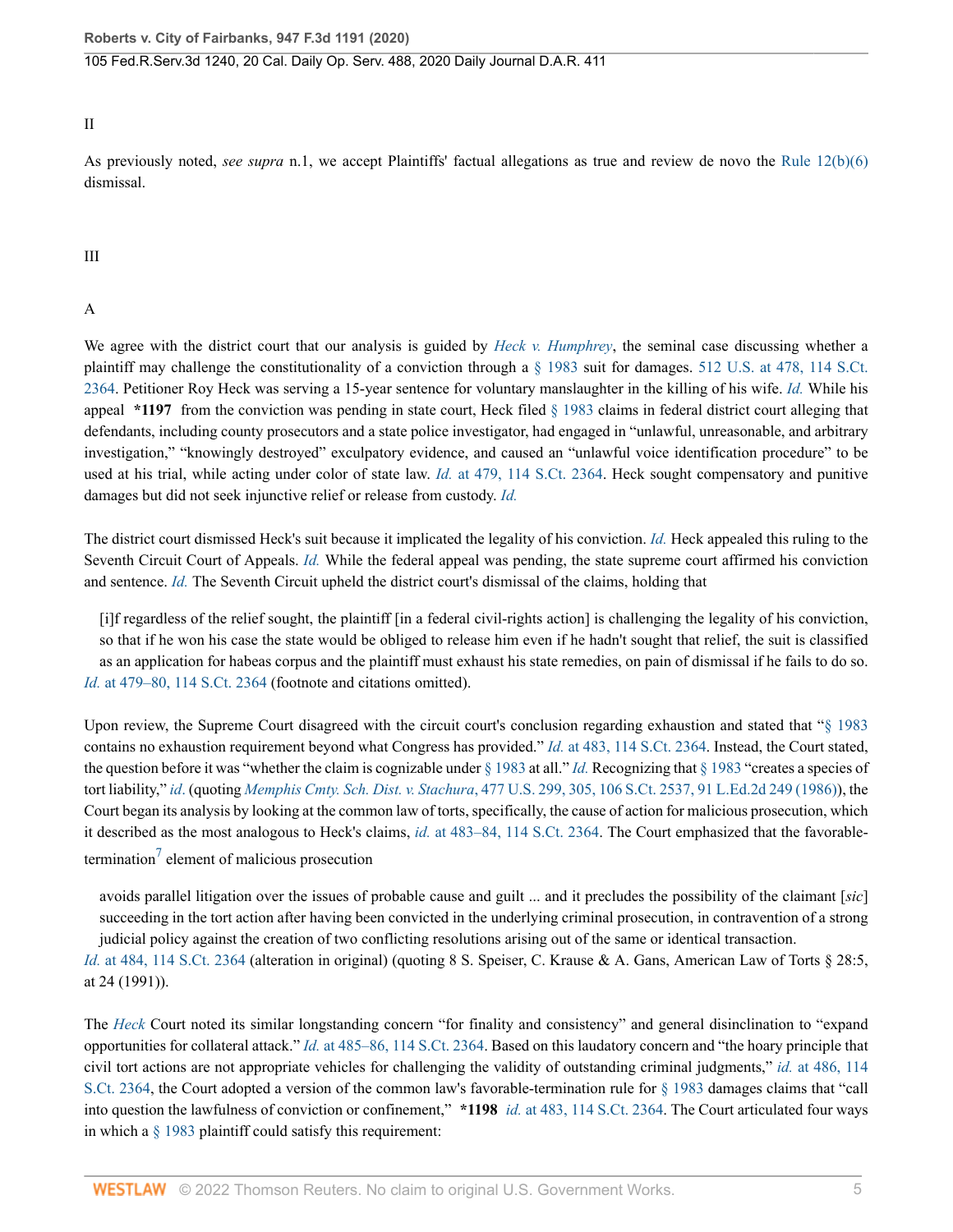<span id="page-5-0"></span>[T]o recover damages for allegedly unconstitutional conviction or imprisonment, or for other harm caused by actions whose unlawfulness would render a conviction or sentence invalid, a  $\S$  1983 plaintiff must prove that the conviction or sentence has been [1] reversed on direct appeal, [2] expunged by executive order, [3] declared invalid by a state tribunal authorized to make such determination, or [4] called into question by a federal court's issuance of a writ of habeas corpus.

Id. [at 486–87, 114 S.Ct. 2364](http://www.westlaw.com/Link/Document/FullText?findType=Y&serNum=1994135537&pubNum=0000708&originatingDoc=I85271cc03d5c11eaa49a848616f1a2d2&refType=RP&fi=co_pp_sp_708_486&originationContext=document&vr=3.0&rs=cblt1.0&transitionType=DocumentItem&contextData=(sc.Search)#co_pp_sp_708_486) (footnote omitted). <sup>[8](#page-16-7)</sup> Here, we need only consider whether Plaintiffs' convictions were "declared invalid by a state tribunal authorized to make such determination," *id.* [at 487, 114 S.Ct. 2364](http://www.westlaw.com/Link/Document/FullText?findType=Y&serNum=1994135537&pubNum=0000708&originatingDoc=I85271cc03d5c11eaa49a848616f1a2d2&refType=RP&fi=co_pp_sp_708_487&originationContext=document&vr=3.0&rs=cblt1.0&transitionType=DocumentItem&contextData=(sc.Search)#co_pp_sp_708_487), when the Alaska Superior Court vacated their convictions based on the Settlement Agreement.

The *[Heck](http://www.westlaw.com/Link/Document/FullText?findType=Y&serNum=1994135537&pubNum=0000780&originatingDoc=I85271cc03d5c11eaa49a848616f1a2d2&refType=RP&originationContext=document&vr=3.0&rs=cblt1.0&transitionType=DocumentItem&contextData=(sc.Search))* Court was explicit: "If the district court determines that the plaintiff's action, even if successful, will *not* demonstrate the invalidity of any outstanding criminal judgment against the plaintiff, the action should be allowed to proceed, in the absence of some other bar to the suit." *[Id.](http://www.westlaw.com/Link/Document/FullText?findType=Y&serNum=1994135537&pubNum=0000780&originatingDoc=I85271cc03d5c11eaa49a848616f1a2d2&refType=RP&originationContext=document&vr=3.0&rs=cblt1.0&transitionType=DocumentItem&contextData=(sc.Search))* (footnote omitted). Because all convictions here were vacated and underlying indictments ordered dismissed, there remains no outstanding criminal judgment nor any charges pending against Plaintiffs. The absence of a criminal judgment here renders the *[Heck](http://www.westlaw.com/Link/Document/FullText?findType=Y&serNum=1994135537&pubNum=0000780&originatingDoc=I85271cc03d5c11eaa49a848616f1a2d2&refType=RP&originationContext=document&vr=3.0&rs=cblt1.0&transitionType=DocumentItem&contextData=(sc.Search))* bar inapplicable; the plain language of the decision requires the existence of a conviction in order for a [§ 1983](http://www.westlaw.com/Link/Document/FullText?findType=L&pubNum=1000546&cite=42USCAS1983&originatingDoc=I85271cc03d5c11eaa49a848616f1a2d2&refType=LQ&originationContext=document&vr=3.0&rs=cblt1.0&transitionType=DocumentItem&contextData=(sc.Search)) suit to be barred. *See [id.](http://www.westlaw.com/Link/Document/FullText?findType=Y&serNum=1994135537&pubNum=0000780&originatingDoc=I85271cc03d5c11eaa49a848616f1a2d2&refType=RP&originationContext=document&vr=3.0&rs=cblt1.0&transitionType=DocumentItem&contextData=(sc.Search))*

Defendants argue, and the dissent agrees, that even though the convictions were vacated, they are still "valid" and so Plaintiffs' civil-rights claims are not cognizable. But the plain meaning of *[Heck](http://www.westlaw.com/Link/Document/FullText?findType=Y&serNum=1994135537&pubNum=0000780&originatingDoc=I85271cc03d5c11eaa49a848616f1a2d2&refType=RP&originationContext=document&vr=3.0&rs=cblt1.0&transitionType=DocumentItem&contextData=(sc.Search))* and our precedents counsel otherwise. According to *Black's Law Dictionary*, the definition of "vacate" is "to nullify or cancel; make void; *invalidate*." *Black's Law Dictionary* 1782 (10th ed. 2014) (emphasis added). Nevertheless, Defendants maintain that the state court did not declare the convictions "invalid," as required by *[Heck](http://www.westlaw.com/Link/Document/FullText?findType=Y&serNum=1994135537&pubNum=0000780&originatingDoc=I85271cc03d5c11eaa49a848616f1a2d2&refType=RP&originationContext=document&vr=3.0&rs=cblt1.0&transitionType=DocumentItem&contextData=(sc.Search))*, despite vacatur, because Plaintiffs, pursuant to the Settlement Agreement, "confirm[ed] the validity of their original convictions and sentences." The district court agreed, concluding that vacating Plaintiffs' convictions and sentences "is not the same thing [as invalidating them] for purposes of *[Heck](http://www.westlaw.com/Link/Document/FullText?findType=Y&serNum=1994135537&pubNum=0000780&originatingDoc=I85271cc03d5c11eaa49a848616f1a2d2&refType=RP&originationContext=document&vr=3.0&rs=cblt1.0&transitionType=DocumentItem&contextData=(sc.Search))*." *Roberts*[, 2018 WL5259453, at \\*10.](http://www.westlaw.com/Link/Document/FullText?findType=Y&serNum=2045827203&pubNum=0000999&originatingDoc=I85271cc03d5c11eaa49a848616f1a2d2&refType=RP&originationContext=document&vr=3.0&rs=cblt1.0&transitionType=DocumentItem&contextData=(sc.Search)) The dissent claims allowing a [§ 1983](http://www.westlaw.com/Link/Document/FullText?findType=L&pubNum=1000546&cite=42USCAS1983&originatingDoc=I85271cc03d5c11eaa49a848616f1a2d2&refType=LQ&originationContext=document&vr=3.0&rs=cblt1.0&transitionType=DocumentItem&contextData=(sc.Search)) action based on vacated convictions is novel and contrary to our precedents. *See post*, at 1210. We address each argument in turn.

#### B

The district court's ruling and the dissent's proposed disposition conflict with our decisions in *[Rosales-Martinez v. Palmer](http://www.westlaw.com/Link/Document/FullText?findType=Y&serNum=2033506915&pubNum=0000506&originatingDoc=I85271cc03d5c11eaa49a848616f1a2d2&refType=RP&originationContext=document&vr=3.0&rs=cblt1.0&transitionType=DocumentItem&contextData=(sc.Search))*, 753 [F.3d 890 \(9th Cir. 2014\)](http://www.westlaw.com/Link/Document/FullText?findType=Y&serNum=2033506915&pubNum=0000506&originatingDoc=I85271cc03d5c11eaa49a848616f1a2d2&refType=RP&originationContext=document&vr=3.0&rs=cblt1.0&transitionType=DocumentItem&contextData=(sc.Search)), and *Taylor v. County of Pima*[, 913 F.3d 930 \(9th Cir. 2019\)](http://www.westlaw.com/Link/Document/FullText?findType=Y&serNum=2047347514&pubNum=0000506&originatingDoc=I85271cc03d5c11eaa49a848616f1a2d2&refType=RP&originationContext=document&vr=3.0&rs=cblt1.0&transitionType=DocumentItem&contextData=(sc.Search)). Unfortunately, the district court did not have the benefit of *[Taylor](http://www.westlaw.com/Link/Document/FullText?findType=Y&serNum=2047347514&pubNum=0000506&originatingDoc=I85271cc03d5c11eaa49a848616f1a2d2&refType=RP&originationContext=document&vr=3.0&rs=cblt1.0&transitionType=DocumentItem&contextData=(sc.Search))*, our most recent decision in this area, when it dismissed the case. There, we considered the vacatur of multiple convictions pursuant to an agreement following a post-conviction relief petition based on newly discovered evidence calling the convictions into question—mirroring the circumstances here. [913 F.3d at 932](http://www.westlaw.com/Link/Document/FullText?findType=Y&serNum=2047347514&pubNum=0000506&originatingDoc=I85271cc03d5c11eaa49a848616f1a2d2&refType=RP&fi=co_pp_sp_506_932&originationContext=document&vr=3.0&rs=cblt1.0&transitionType=DocumentItem&contextData=(sc.Search)#co_pp_sp_506_932). The appellant in *[Taylor](http://www.westlaw.com/Link/Document/FullText?findType=Y&serNum=2047347514&originatingDoc=I85271cc03d5c11eaa49a848616f1a2d2&refType=RP&originationContext=document&vr=3.0&rs=cblt1.0&transitionType=DocumentItem&contextData=(sc.Search))*—convicted of felony murder in 1972—entered into a plea agreement with the state in 2013 whereby his original 1972 conviction was vacated, he pleaded no **\*1199** contest to the same counts, was resentenced to time served, and was ultimately released from prison. *[Id.](http://www.westlaw.com/Link/Document/FullText?findType=Y&serNum=2047347514&pubNum=0000506&originatingDoc=I85271cc03d5c11eaa49a848616f1a2d2&refType=RP&originationContext=document&vr=3.0&rs=cblt1.0&transitionType=DocumentItem&contextData=(sc.Search))*

Our opinion in *[Taylor](http://www.westlaw.com/Link/Document/FullText?findType=Y&serNum=2047347514&pubNum=0000506&originatingDoc=I85271cc03d5c11eaa49a848616f1a2d2&refType=RP&originationContext=document&vr=3.0&rs=cblt1.0&transitionType=DocumentItem&contextData=(sc.Search))* was firmly rooted in the reasoning that vacatur of a conviction by a state court constitutes invalidation under *[Heck](http://www.westlaw.com/Link/Document/FullText?findType=Y&serNum=1994135537&pubNum=0000780&originatingDoc=I85271cc03d5c11eaa49a848616f1a2d2&refType=RP&originationContext=document&vr=3.0&rs=cblt1.0&transitionType=DocumentItem&contextData=(sc.Search))*. Specifically, we said that "under *[Heck](http://www.westlaw.com/Link/Document/FullText?findType=Y&serNum=1994135537&pubNum=0000780&originatingDoc=I85271cc03d5c11eaa49a848616f1a2d2&refType=RP&originationContext=document&vr=3.0&rs=cblt1.0&transitionType=DocumentItem&contextData=(sc.Search))*, a plaintiff in a [§ 1983](http://www.westlaw.com/Link/Document/FullText?findType=L&pubNum=1000546&cite=42USCAS1983&originatingDoc=I85271cc03d5c11eaa49a848616f1a2d2&refType=LQ&originationContext=document&vr=3.0&rs=cblt1.0&transitionType=DocumentItem&contextData=(sc.Search)) action may not seek a judgment that would necessarily imply the invalidity of a state-court conviction or sentence unless, for example, *the conviction had been vacated by the state court*." *Id.* [at 935](http://www.westlaw.com/Link/Document/FullText?findType=Y&serNum=2047347514&pubNum=0000506&originatingDoc=I85271cc03d5c11eaa49a848616f1a2d2&refType=RP&fi=co_pp_sp_506_935&originationContext=document&vr=3.0&rs=cblt1.0&transitionType=DocumentItem&contextData=(sc.Search)#co_pp_sp_506_935) (emphasis added). We confirmed the district court's proper analysis of *[Heck](http://www.westlaw.com/Link/Document/FullText?findType=Y&serNum=1994135537&pubNum=0000780&originatingDoc=I85271cc03d5c11eaa49a848616f1a2d2&refType=RP&originationContext=document&vr=3.0&rs=cblt1.0&transitionType=DocumentItem&contextData=(sc.Search))*: "*[Heck](http://www.westlaw.com/Link/Document/FullText?findType=Y&serNum=1994135537&pubNum=0000780&originatingDoc=I85271cc03d5c11eaa49a848616f1a2d2&refType=RP&originationContext=document&vr=3.0&rs=cblt1.0&transitionType=DocumentItem&contextData=(sc.Search))* does not bar [Taylor] from raising claims premised on alleged constitutional violations that affect his 1972 convictions [which had been vacated pursuant to the settlement] but do not taint his 2013 convictions [to which he pleaded no contest]." *[Id.](http://www.westlaw.com/Link/Document/FullText?findType=Y&serNum=2047347514&pubNum=0000506&originatingDoc=I85271cc03d5c11eaa49a848616f1a2d2&refType=RP&originationContext=document&vr=3.0&rs=cblt1.0&transitionType=DocumentItem&contextData=(sc.Search))* (internal quotation marks omitted). We concluded that "Taylor's 1972 jury conviction ha[d] been vacated by the state court, so *[Heck](http://www.westlaw.com/Link/Document/FullText?findType=Y&serNum=1994135537&originatingDoc=I85271cc03d5c11eaa49a848616f1a2d2&refType=RP&originationContext=document&vr=3.0&rs=cblt1.0&transitionType=DocumentItem&contextData=(sc.Search)) pose[d] no bar to a challenge to that conviction* or the resulting sentence." *[Id.](http://www.westlaw.com/Link/Document/FullText?findType=Y&serNum=2047347514&pubNum=0000506&originatingDoc=I85271cc03d5c11eaa49a848616f1a2d2&refType=RP&originationContext=document&vr=3.0&rs=cblt1.0&transitionType=DocumentItem&contextData=(sc.Search))* (emphasis added). We ultimately held that Taylor was barred from seeking incarceration-related damages because all the time he served was "supported by the valid 2013 state-court judgment," not the vacated 1972 convictions. *[Id.](http://www.westlaw.com/Link/Document/FullText?findType=Y&serNum=2047347514&pubNum=0000506&originatingDoc=I85271cc03d5c11eaa49a848616f1a2d2&refType=RP&originationContext=document&vr=3.0&rs=cblt1.0&transitionType=DocumentItem&contextData=(sc.Search))*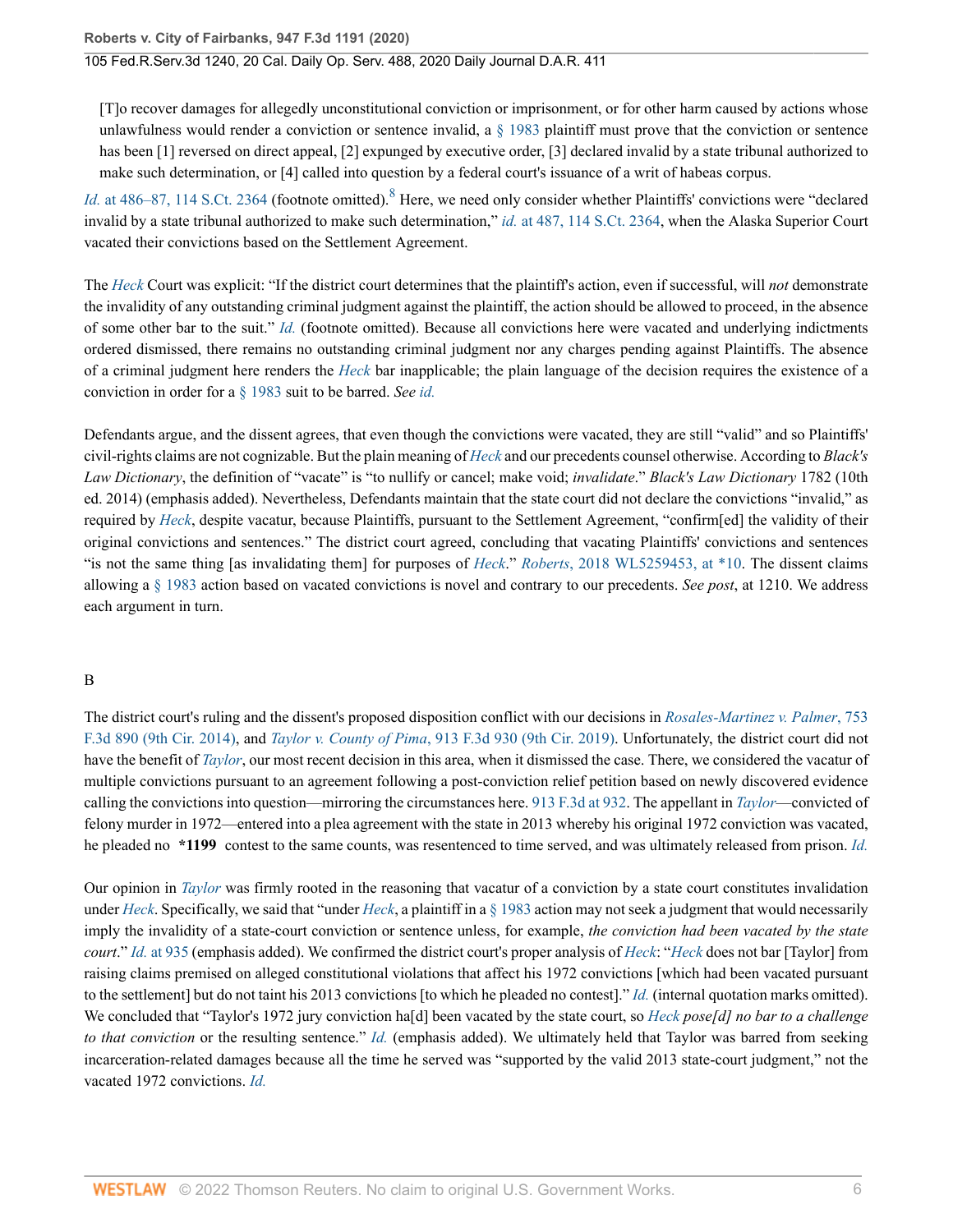Our dissenting colleague contends that *[Taylor](http://www.westlaw.com/Link/Document/FullText?findType=Y&serNum=2047347514&pubNum=0000506&originatingDoc=I85271cc03d5c11eaa49a848616f1a2d2&refType=RP&originationContext=document&vr=3.0&rs=cblt1.0&transitionType=DocumentItem&contextData=(sc.Search))*'s conclusion that [§ 1983](http://www.westlaw.com/Link/Document/FullText?findType=L&pubNum=1000546&cite=42USCAS1983&originatingDoc=I85271cc03d5c11eaa49a848616f1a2d2&refType=LQ&originationContext=document&vr=3.0&rs=cblt1.0&transitionType=DocumentItem&contextData=(sc.Search)) suits based on vacated convictions are not barred by *[Heck](http://www.westlaw.com/Link/Document/FullText?findType=Y&serNum=1994135537&pubNum=0000780&originatingDoc=I85271cc03d5c11eaa49a848616f1a2d2&refType=RP&originationContext=document&vr=3.0&rs=cblt1.0&transitionType=DocumentItem&contextData=(sc.Search))* is merely an "offhand comment" that was made "in passing" and is therefore not binding. *Post*, at 1211. We think that reading of *[Taylor](http://www.westlaw.com/Link/Document/FullText?findType=Y&serNum=2047347514&pubNum=0000506&originatingDoc=I85271cc03d5c11eaa49a848616f1a2d2&refType=RP&originationContext=document&vr=3.0&rs=cblt1.0&transitionType=DocumentItem&contextData=(sc.Search))* is too narrow. We expressly held there that *[Heck](http://www.westlaw.com/Link/Document/FullText?findType=Y&serNum=1994135537&pubNum=0000780&originatingDoc=I85271cc03d5c11eaa49a848616f1a2d2&refType=RP&originationContext=document&vr=3.0&rs=cblt1.0&transitionType=DocumentItem&contextData=(sc.Search))* did not bar Taylor from seeking damages related to the 1972 conviction—just that Taylor could not seek *incarceration-related* damages, because the valid 2013 conviction "[a]s a matter of law ... caused the entire period of his incarceration." *Taylor*[, 913 F.3d at 935.](http://www.westlaw.com/Link/Document/FullText?findType=Y&serNum=2047347514&pubNum=0000506&originatingDoc=I85271cc03d5c11eaa49a848616f1a2d2&refType=RP&fi=co_pp_sp_506_935&originationContext=document&vr=3.0&rs=cblt1.0&transitionType=DocumentItem&contextData=(sc.Search)#co_pp_sp_506_935) *Cf. Jackson v. Barnes*[, 749 F.3d 755, 762](http://www.westlaw.com/Link/Document/FullText?findType=Y&serNum=2033161835&pubNum=0000506&originatingDoc=I85271cc03d5c11eaa49a848616f1a2d2&refType=RP&fi=co_pp_sp_506_762&originationContext=document&vr=3.0&rs=cblt1.0&transitionType=DocumentItem&contextData=(sc.Search)#co_pp_sp_506_762) [\(9th Cir. 2014\)](http://www.westlaw.com/Link/Document/FullText?findType=Y&serNum=2033161835&pubNum=0000506&originatingDoc=I85271cc03d5c11eaa49a848616f1a2d2&refType=RP&fi=co_pp_sp_506_762&originationContext=document&vr=3.0&rs=cblt1.0&transitionType=DocumentItem&contextData=(sc.Search)#co_pp_sp_506_762) (allowing a  $\S$  1983 suit for nominal and punitive damages—but not incarceration-related damages—where the plaintiff was convicted, his conviction was set aside on habeas for *Miranda* violations, and he was subsequently reconvicted without the tainted evidence). Taylor specifically challenged "his 1972 prosecution, convictions, and sentence and [did] not challenge his 2013 'no contest' pleas," recognizing that *[Heck](http://www.westlaw.com/Link/Document/FullText?findType=Y&serNum=1994135537&pubNum=0000780&originatingDoc=I85271cc03d5c11eaa49a848616f1a2d2&refType=RP&originationContext=document&vr=3.0&rs=cblt1.0&transitionType=DocumentItem&contextData=(sc.Search))* would bar only the non-vacated judgment. *Taylor*[, 913 F.3d at](http://www.westlaw.com/Link/Document/FullText?findType=Y&serNum=2047347514&pubNum=0000506&originatingDoc=I85271cc03d5c11eaa49a848616f1a2d2&refType=RP&fi=co_pp_sp_506_935&originationContext=document&vr=3.0&rs=cblt1.0&transitionType=DocumentItem&contextData=(sc.Search)#co_pp_sp_506_935) [935](http://www.westlaw.com/Link/Document/FullText?findType=Y&serNum=2047347514&pubNum=0000506&originatingDoc=I85271cc03d5c11eaa49a848616f1a2d2&refType=RP&fi=co_pp_sp_506_935&originationContext=document&vr=3.0&rs=cblt1.0&transitionType=DocumentItem&contextData=(sc.Search)#co_pp_sp_506_935) (internal quotation marks omitted). We agreed that the 2013 judgment was valid because it had not been vacated, unlike the 1972 conviction. *[Id.](http://www.westlaw.com/Link/Document/FullText?findType=Y&serNum=2047347514&pubNum=0000506&originatingDoc=I85271cc03d5c11eaa49a848616f1a2d2&refType=RP&originationContext=document&vr=3.0&rs=cblt1.0&transitionType=DocumentItem&contextData=(sc.Search))*

Far from an "offhand comment" made "in passing," *[Taylor](http://www.westlaw.com/Link/Document/FullText?findType=Y&serNum=2047347514&pubNum=0000506&originatingDoc=I85271cc03d5c11eaa49a848616f1a2d2&refType=RP&originationContext=document&vr=3.0&rs=cblt1.0&transitionType=DocumentItem&contextData=(sc.Search))*'s understanding that a vacated conviction was "declared invalid" under *[Heck](http://www.westlaw.com/Link/Document/FullText?findType=Y&serNum=1994135537&pubNum=0000780&originatingDoc=I85271cc03d5c11eaa49a848616f1a2d2&refType=RP&originationContext=document&vr=3.0&rs=cblt1.0&transitionType=DocumentItem&contextData=(sc.Search))* was an integral element underpinning our holding. We held that only the 2013 conviction—not the vacated 1972 conviction—barred his claim for incarceration-related damages, and we called the fact that the 2013 conviction supported his entire period of incarceration "critical[ ]." *Id.* That is no idle comment made in passing. Unlike in *[Taylor](http://www.westlaw.com/Link/Document/FullText?findType=Y&serNum=2047347514&pubNum=0000506&originatingDoc=I85271cc03d5c11eaa49a848616f1a2d2&refType=RP&originationContext=document&vr=3.0&rs=cblt1.0&transitionType=DocumentItem&contextData=(sc.Search))*, here there is no substitute outstanding conviction to bar Plaintiffs from their suit for damages as Taylor's 2013 conviction barred his.

In *[Rosales-Martinez](http://www.westlaw.com/Link/Document/FullText?findType=Y&serNum=2033506915&pubNum=0000506&originatingDoc=I85271cc03d5c11eaa49a848616f1a2d2&refType=RP&originationContext=document&vr=3.0&rs=cblt1.0&transitionType=DocumentItem&contextData=(sc.Search))*, the state court vacated the plaintiff's convictions pursuant to a settlement agreement following his filing of a habeas corpus petition alleging *Brady* violations. *See* [753 F.3d at 893.](http://www.westlaw.com/Link/Document/FullText?findType=Y&serNum=2033506915&pubNum=0000506&originatingDoc=I85271cc03d5c11eaa49a848616f1a2d2&refType=RP&fi=co_pp_sp_506_893&originationContext=document&vr=3.0&rs=cblt1.0&transitionType=DocumentItem&contextData=(sc.Search)#co_pp_sp_506_893) In 2004, Rosales-Martinez was convicted of four drug-related counts and sentenced to a term of imprisonment of 10 to 25 years. *Id.* [at 892](http://www.westlaw.com/Link/Document/FullText?findType=Y&serNum=2033506915&pubNum=0000506&originatingDoc=I85271cc03d5c11eaa49a848616f1a2d2&refType=RP&fi=co_pp_sp_506_892&originationContext=document&vr=3.0&rs=cblt1.0&transitionType=DocumentItem&contextData=(sc.Search)#co_pp_sp_506_892). He filed a state habeas petition after learning that the sole witness to testify against him had a criminal history that was not disclosed by the state as ordered by the court. *Id.* Rosales-Martinez then entered into a stipulated agreement with the state in which he agreed to withdraw **\*1200** his habeas petition and to plead guilty to one of the counts for which he was charged in exchange for the state's recommending vacatur of his other convictions "based on the cumulative errors" he alleged and recommending to the court that he be sentenced only to time served. *Id.* [at 893.](http://www.westlaw.com/Link/Document/FullText?findType=Y&serNum=2033506915&pubNum=0000506&originatingDoc=I85271cc03d5c11eaa49a848616f1a2d2&refType=RP&fi=co_pp_sp_506_893&originationContext=document&vr=3.0&rs=cblt1.0&transitionType=DocumentItem&contextData=(sc.Search)#co_pp_sp_506_893)

The state court accepted the agreement, vacated three of the four counts, and imposed a punishment of time served, whereupon Rosales-Martinez was released from prison. *Id.* [at 894](http://www.westlaw.com/Link/Document/FullText?findType=Y&serNum=2033506915&pubNum=0000506&originatingDoc=I85271cc03d5c11eaa49a848616f1a2d2&refType=RP&fi=co_pp_sp_506_894&originationContext=document&vr=3.0&rs=cblt1.0&transitionType=DocumentItem&contextData=(sc.Search)#co_pp_sp_506_894)*.* He then filed a [§ 1983](http://www.westlaw.com/Link/Document/FullText?findType=L&pubNum=1000546&cite=42USCAS1983&originatingDoc=I85271cc03d5c11eaa49a848616f1a2d2&refType=LQ&originationContext=document&vr=3.0&rs=cblt1.0&transitionType=DocumentItem&contextData=(sc.Search)) action in federal district court based on the state's alleged *Brady* violations. *Id.* [at 892](http://www.westlaw.com/Link/Document/FullText?findType=Y&serNum=2033506915&pubNum=0000506&originatingDoc=I85271cc03d5c11eaa49a848616f1a2d2&refType=RP&fi=co_pp_sp_506_892&originationContext=document&vr=3.0&rs=cblt1.0&transitionType=DocumentItem&contextData=(sc.Search)#co_pp_sp_506_892). The district court concluded that Rosales-Martinez's [§ 1983](http://www.westlaw.com/Link/Document/FullText?findType=L&pubNum=1000546&cite=42USCAS1983&originatingDoc=I85271cc03d5c11eaa49a848616f1a2d2&refType=LQ&originationContext=document&vr=3.0&rs=cblt1.0&transitionType=DocumentItem&contextData=(sc.Search)) claim was untimely because he failed to file it within the two-year statute of limitations. *Id.* [at 895.](http://www.westlaw.com/Link/Document/FullText?findType=Y&serNum=2033506915&pubNum=0000506&originatingDoc=I85271cc03d5c11eaa49a848616f1a2d2&refType=RP&fi=co_pp_sp_506_895&originationContext=document&vr=3.0&rs=cblt1.0&transitionType=DocumentItem&contextData=(sc.Search)#co_pp_sp_506_895) The court based its decision on the rule that "[a] federal claim accrues when the plaintiff knows or has reason to know of the injury which is the basis of the action."[9](#page-17-0) *[Id.](http://www.westlaw.com/Link/Document/FullText?findType=Y&serNum=2033506915&pubNum=0000506&originatingDoc=I85271cc03d5c11eaa49a848616f1a2d2&refType=RP&originationContext=document&vr=3.0&rs=cblt1.0&transitionType=DocumentItem&contextData=(sc.Search))* (internal quotation marks and citation omitted).

<span id="page-6-0"></span>We reversed, pointing to the Supreme Court's holding in *[Heck](http://www.westlaw.com/Link/Document/FullText?findType=Y&serNum=1994135537&pubNum=0000780&originatingDoc=I85271cc03d5c11eaa49a848616f1a2d2&refType=RP&originationContext=document&vr=3.0&rs=cblt1.0&transitionType=DocumentItem&contextData=(sc.Search))* that "a [§ 1983](http://www.westlaw.com/Link/Document/FullText?findType=L&pubNum=1000546&cite=42USCAS1983&originatingDoc=I85271cc03d5c11eaa49a848616f1a2d2&refType=LQ&originationContext=document&vr=3.0&rs=cblt1.0&transitionType=DocumentItem&contextData=(sc.Search)) action challenging a conviction or sentence does not 'exist[ ]' until the conviction or sentence is invalidated." *Id.* [at 896](http://www.westlaw.com/Link/Document/FullText?findType=Y&serNum=2033506915&pubNum=0000506&originatingDoc=I85271cc03d5c11eaa49a848616f1a2d2&refType=RP&fi=co_pp_sp_506_896&originationContext=document&vr=3.0&rs=cblt1.0&transitionType=DocumentItem&contextData=(sc.Search)#co_pp_sp_506_896) (alteration in original) (citation omitted). Applying this rule, we stated, "*[Heck](http://www.westlaw.com/Link/Document/FullText?findType=Y&serNum=1994135537&pubNum=0000780&originatingDoc=I85271cc03d5c11eaa49a848616f1a2d2&refType=RP&originationContext=document&vr=3.0&rs=cblt1.0&transitionType=DocumentItem&contextData=(sc.Search))* therefore teaches that Rosales-Martinez's claims did not accrue until the Nevada court vacated those convictions on December 2, 2008." *[Id.](http://www.westlaw.com/Link/Document/FullText?findType=Y&serNum=2033506915&pubNum=0000506&originatingDoc=I85271cc03d5c11eaa49a848616f1a2d2&refType=RP&originationContext=document&vr=3.0&rs=cblt1.0&transitionType=DocumentItem&contextData=(sc.Search))* We thus implicitly held that vacating a conviction pursuant to a settlement agreement serves to invalidate the conviction under *[Heck](http://www.westlaw.com/Link/Document/FullText?findType=Y&serNum=1994135537&pubNum=0000780&originatingDoc=I85271cc03d5c11eaa49a848616f1a2d2&refType=RP&originationContext=document&vr=3.0&rs=cblt1.0&transitionType=DocumentItem&contextData=(sc.Search))*. Specifically, we stated that "Rosales-Martinez pleaded guilty to one of the four counts of his original conviction, *with the other three being held invalid*." *Id.* [at 899](http://www.westlaw.com/Link/Document/FullText?findType=Y&serNum=2033506915&pubNum=0000506&originatingDoc=I85271cc03d5c11eaa49a848616f1a2d2&refType=RP&fi=co_pp_sp_506_899&originationContext=document&vr=3.0&rs=cblt1.0&transitionType=DocumentItem&contextData=(sc.Search)#co_pp_sp_506_899) (emphasis added).

We went on to remand the case so the district court could determine how Rosales-Martinez's guilty plea to one count under the release-dismissal agreement should be addressed:

The fact that Rosales-Martinez was reconvicted following the vacation of his initial convictions, means that he still has an outstanding conviction. This outstanding conviction raises the question whether Rosales-Martinez's [§ 1983](http://www.westlaw.com/Link/Document/FullText?findType=L&pubNum=1000546&cite=42USCAS1983&originatingDoc=I85271cc03d5c11eaa49a848616f1a2d2&refType=LQ&originationContext=document&vr=3.0&rs=cblt1.0&transitionType=DocumentItem&contextData=(sc.Search)) action is barred by *[Heck](http://www.westlaw.com/Link/Document/FullText?findType=Y&serNum=1994135537&pubNum=0000780&originatingDoc=I85271cc03d5c11eaa49a848616f1a2d2&refType=RP&originationContext=document&vr=3.0&rs=cblt1.0&transitionType=DocumentItem&contextData=(sc.Search))*'s holding that "[a] claim for damages [based] on a conviction or sentence that has not been so invalidated is not cognizable."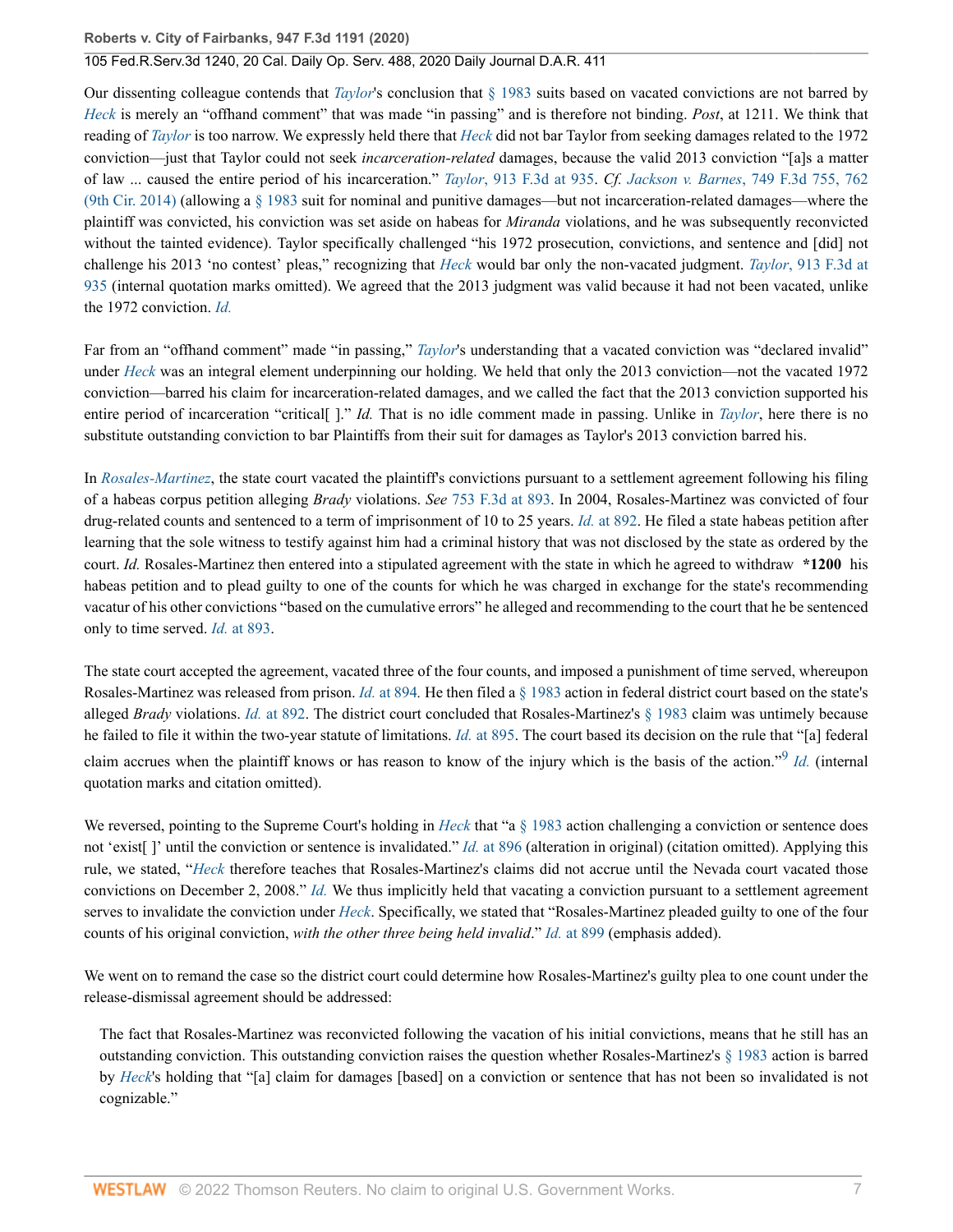### 105 Fed.R.Serv.3d 1240, 20 Cal. Daily Op. Serv. 488, 2020 Daily Journal D.A.R. 411

*Id.* [at 897](http://www.westlaw.com/Link/Document/FullText?findType=Y&serNum=2033506915&pubNum=0000506&originatingDoc=I85271cc03d5c11eaa49a848616f1a2d2&refType=RP&fi=co_pp_sp_506_897&originationContext=document&vr=3.0&rs=cblt1.0&transitionType=DocumentItem&contextData=(sc.Search)#co_pp_sp_506_897) (quoting *Heck*[, 512 U.S. at 487, 114 S.Ct. 2364](http://www.westlaw.com/Link/Document/FullText?findType=Y&serNum=1994135537&pubNum=0000780&originatingDoc=I85271cc03d5c11eaa49a848616f1a2d2&refType=RP&fi=co_pp_sp_780_487&originationContext=document&vr=3.0&rs=cblt1.0&transitionType=DocumentItem&contextData=(sc.Search)#co_pp_sp_780_487)) (alterations in original). Indeed, our decision reversing the lower court was contingent upon the finding that *[Heck](http://www.westlaw.com/Link/Document/FullText?findType=Y&serNum=1994135537&pubNum=0000780&originatingDoc=I85271cc03d5c11eaa49a848616f1a2d2&refType=RP&originationContext=document&vr=3.0&rs=cblt1.0&transitionType=DocumentItem&contextData=(sc.Search))* does not bar a suit for damages based on convictions that were vacated pursuant to a settlement agreement.

The dissent's attempt to distinguish *[Rosales-Martinez](http://www.westlaw.com/Link/Document/FullText?findType=Y&serNum=2033506915&pubNum=0000506&originatingDoc=I85271cc03d5c11eaa49a848616f1a2d2&refType=RP&originationContext=document&vr=3.0&rs=cblt1.0&transitionType=DocumentItem&contextData=(sc.Search))* is unconvincing. The dissent argues that *[Rosales-Martinez](http://www.westlaw.com/Link/Document/FullText?findType=Y&serNum=2033506915&pubNum=0000506&originatingDoc=I85271cc03d5c11eaa49a848616f1a2d2&refType=RP&originationContext=document&vr=3.0&rs=cblt1.0&transitionType=DocumentItem&contextData=(sc.Search))* does not support our holding here because in that case we remanded "so the district court could address the viability of the plaintiff's complaint in the first instance." *Post*, at 1211. But the dissent misreads our opinion in *[Rosales-Martinez](http://www.westlaw.com/Link/Document/FullText?findType=Y&serNum=2033506915&pubNum=0000506&originatingDoc=I85271cc03d5c11eaa49a848616f1a2d2&refType=RP&originationContext=document&vr=3.0&rs=cblt1.0&transitionType=DocumentItem&contextData=(sc.Search))*. We remanded that case *not* because we doubted that the state court's vacatur of Rosales-Martinez's three convictions invalidated them for purposes of *[Heck](http://www.westlaw.com/Link/Document/FullText?findType=Y&serNum=1994135537&pubNum=0000780&originatingDoc=I85271cc03d5c11eaa49a848616f1a2d2&refType=RP&originationContext=document&vr=3.0&rs=cblt1.0&transitionType=DocumentItem&contextData=(sc.Search))*, but because his plea to the remaining count "suggest[ed] a continuous validity to a portion of his original conviction and sentence," and, therefore, "a possible inconsistency between it and a [§ 1983](http://www.westlaw.com/Link/Document/FullText?findType=L&pubNum=1000546&cite=42USCAS1983&originatingDoc=I85271cc03d5c11eaa49a848616f1a2d2&refType=LQ&originationContext=document&vr=3.0&rs=cblt1.0&transitionType=DocumentItem&contextData=(sc.Search)) action." *[Rosales-Martinez](http://www.westlaw.com/Link/Document/FullText?findType=Y&serNum=2033506915&pubNum=0000506&originatingDoc=I85271cc03d5c11eaa49a848616f1a2d2&refType=RP&fi=co_pp_sp_506_899&originationContext=document&vr=3.0&rs=cblt1.0&transitionType=DocumentItem&contextData=(sc.Search)#co_pp_sp_506_899)*, 753 F.3d at 899. Indeed, on the same page of the opinion that the dissent cites for the proposition **\*1201** that we remanded the case "so the district court could address the viability of the plaintiff's complaint in the first instance," *post*, at 1211, we instructed the district court to determine Rosales-Martinez's prospects for compensatory damages "based on *the convictions that were vacated as invalid*," *[Rosales-Martinez](http://www.westlaw.com/Link/Document/FullText?findType=Y&serNum=2033506915&pubNum=0000506&originatingDoc=I85271cc03d5c11eaa49a848616f1a2d2&refType=RP&fi=co_pp_sp_506_899&originationContext=document&vr=3.0&rs=cblt1.0&transitionType=DocumentItem&contextData=(sc.Search)#co_pp_sp_506_899)*, 753 F.3d at 899 (emphasis added). Guided by these decisions and the plain language of *[Heck](http://www.westlaw.com/Link/Document/FullText?findType=Y&serNum=1994135537&pubNum=0000780&originatingDoc=I85271cc03d5c11eaa49a848616f1a2d2&refType=RP&originationContext=document&vr=3.0&rs=cblt1.0&transitionType=DocumentItem&contextData=(sc.Search))*, we must order reversal here. $10$ 

#### <span id="page-7-0"></span>C

Nevertheless, the district court held, and the dissent argues, that vacatur-by-settlement does not qualify as invalidation under *[Heck](http://www.westlaw.com/Link/Document/FullText?findType=Y&serNum=1994135537&pubNum=0000780&originatingDoc=I85271cc03d5c11eaa49a848616f1a2d2&refType=RP&originationContext=document&vr=3.0&rs=cblt1.0&transitionType=DocumentItem&contextData=(sc.Search))*. *See Roberts*[, 2018 WL 5259453, at \\*8](http://www.westlaw.com/Link/Document/FullText?findType=Y&serNum=2045827203&pubNum=0000999&originatingDoc=I85271cc03d5c11eaa49a848616f1a2d2&refType=RP&originationContext=document&vr=3.0&rs=cblt1.0&transitionType=DocumentItem&contextData=(sc.Search)) ("All the Superior Court did was vacate plaintiffs' convictions pursuant to the settlement agreements and the stipulation. The Superior Court did not declare their convictions invalid."); *see post*, at 1210. The dissent's view that a conviction vacated by settlement is not "declared invalid" under *[Heck](http://www.westlaw.com/Link/Document/FullText?findType=Y&serNum=1994135537&pubNum=0000780&originatingDoc=I85271cc03d5c11eaa49a848616f1a2d2&refType=RP&originationContext=document&vr=3.0&rs=cblt1.0&transitionType=DocumentItem&contextData=(sc.Search))* appears to arise out of its conflation of the favorable-termination rule in the tort of malicious prosecution with *[Heck](http://www.westlaw.com/Link/Document/FullText?findType=Y&serNum=1994135537&originatingDoc=I85271cc03d5c11eaa49a848616f1a2d2&refType=RP&originationContext=document&vr=3.0&rs=cblt1.0&transitionType=DocumentItem&contextData=(sc.Search))*'s four distinct means of favorable termination.<sup>[11](#page-17-2)</sup> *See post*, at 1214–15.

<span id="page-7-1"></span>To be sure, *[Heck](http://www.westlaw.com/Link/Document/FullText?findType=Y&serNum=1994135537&pubNum=0000780&originatingDoc=I85271cc03d5c11eaa49a848616f1a2d2&refType=RP&originationContext=document&vr=3.0&rs=cblt1.0&transitionType=DocumentItem&contextData=(sc.Search))* did create a favorable-termination rule, *see Huftile v. Miccio-Fonseca*[, 410 F.3d 1136, 1139 \(9th Cir. 2005\)](http://www.westlaw.com/Link/Document/FullText?findType=Y&serNum=2006777196&pubNum=0000506&originatingDoc=I85271cc03d5c11eaa49a848616f1a2d2&refType=RP&fi=co_pp_sp_506_1139&originationContext=document&vr=3.0&rs=cblt1.0&transitionType=DocumentItem&contextData=(sc.Search)#co_pp_sp_506_1139), and the Supreme Court in *[Heck](http://www.westlaw.com/Link/Document/FullText?findType=Y&serNum=1994135537&pubNum=0000780&originatingDoc=I85271cc03d5c11eaa49a848616f1a2d2&refType=RP&originationContext=document&vr=3.0&rs=cblt1.0&transitionType=DocumentItem&contextData=(sc.Search))* called malicious prosecution the "closest analogy" to a [§ 1983](http://www.westlaw.com/Link/Document/FullText?findType=L&pubNum=1000546&cite=42USCAS1983&originatingDoc=I85271cc03d5c11eaa49a848616f1a2d2&refType=LQ&originationContext=document&vr=3.0&rs=cblt1.0&transitionType=DocumentItem&contextData=(sc.Search)) suit for wrongful conviction, [512](http://www.westlaw.com/Link/Document/FullText?findType=Y&serNum=1994135537&pubNum=0000780&originatingDoc=I85271cc03d5c11eaa49a848616f1a2d2&refType=RP&fi=co_pp_sp_780_484&originationContext=document&vr=3.0&rs=cblt1.0&transitionType=DocumentItem&contextData=(sc.Search)#co_pp_sp_780_484) [U.S. at 484, 114 S.Ct. 2364](http://www.westlaw.com/Link/Document/FullText?findType=Y&serNum=1994135537&pubNum=0000780&originatingDoc=I85271cc03d5c11eaa49a848616f1a2d2&refType=RP&fi=co_pp_sp_780_484&originationContext=document&vr=3.0&rs=cblt1.0&transitionType=DocumentItem&contextData=(sc.Search)#co_pp_sp_780_484). But *[Heck](http://www.westlaw.com/Link/Document/FullText?findType=Y&serNum=1994135537&pubNum=0000780&originatingDoc=I85271cc03d5c11eaa49a848616f1a2d2&refType=RP&originationContext=document&vr=3.0&rs=cblt1.0&transitionType=DocumentItem&contextData=(sc.Search))*'s favorable-termination requirement is distinct from the favorable-termination element of a malicious-prosecution claim. *Compare Awabdy*[, 368 F.3d at 1068](http://www.westlaw.com/Link/Document/FullText?findType=Y&serNum=2004493586&pubNum=0000506&originatingDoc=I85271cc03d5c11eaa49a848616f1a2d2&refType=RP&fi=co_pp_sp_506_1068&originationContext=document&vr=3.0&rs=cblt1.0&transitionType=DocumentItem&contextData=(sc.Search)#co_pp_sp_506_1068) (malicious-prosecution plaintiff must "establish that the prior proceedings terminated in such a manner as to indicate his innocence"), *with Heck*[, 512 U.S. at 486–87, 114 S.Ct. 2364](http://www.westlaw.com/Link/Document/FullText?findType=Y&serNum=1994135537&pubNum=0000780&originatingDoc=I85271cc03d5c11eaa49a848616f1a2d2&refType=RP&fi=co_pp_sp_780_486&originationContext=document&vr=3.0&rs=cblt1.0&transitionType=DocumentItem&contextData=(sc.Search)#co_pp_sp_780_486) (favorable-termination rule satisfied when conviction or sentence is (1) reversed on direct appeal, (2) expunged by executive order, (3) declared invalid by a state court, or (4) called into question by a federal court's issuance of a writ of habeas corpus).

The dissent's contention to the contrary—that the analogy to malicious prosecution means that a [§ 1983](http://www.westlaw.com/Link/Document/FullText?findType=L&pubNum=1000546&cite=42USCAS1983&originatingDoc=I85271cc03d5c11eaa49a848616f1a2d2&refType=LQ&originationContext=document&vr=3.0&rs=cblt1.0&transitionType=DocumentItem&contextData=(sc.Search)) suit is barred by *[Heck](http://www.westlaw.com/Link/Document/FullText?findType=Y&serNum=1994135537&pubNum=0000780&originatingDoc=I85271cc03d5c11eaa49a848616f1a2d2&refType=RP&originationContext=document&vr=3.0&rs=cblt1.0&transitionType=DocumentItem&contextData=(sc.Search))* unless the plaintiff could bring a claim for malicious prosecution at common law, *see post*, at 1214—is simply wrong. That argument contravenes the plain language of *[Heck](http://www.westlaw.com/Link/Document/FullText?findType=Y&serNum=1994135537&pubNum=0000780&originatingDoc=I85271cc03d5c11eaa49a848616f1a2d2&refType=RP&originationContext=document&vr=3.0&rs=cblt1.0&transitionType=DocumentItem&contextData=(sc.Search))*, because convictions' being **\*1202** "called into question by a federal court's issuance of a writ of habeas corpus," *Heck*[, 512 U.S. at 487, 114 S.Ct. 2364](http://www.westlaw.com/Link/Document/FullText?findType=Y&serNum=1994135537&pubNum=0000780&originatingDoc=I85271cc03d5c11eaa49a848616f1a2d2&refType=RP&fi=co_pp_sp_780_487&originationContext=document&vr=3.0&rs=cblt1.0&transitionType=DocumentItem&contextData=(sc.Search)#co_pp_sp_780_487)—the fourth listed exception to the *[Heck](http://www.westlaw.com/Link/Document/FullText?findType=Y&serNum=1994135537&pubNum=0000780&originatingDoc=I85271cc03d5c11eaa49a848616f1a2d2&refType=RP&originationContext=document&vr=3.0&rs=cblt1.0&transitionType=DocumentItem&contextData=(sc.Search))* bar does not necessarily indicate the innocence of the accused, as is required for a malicious-prosecution action to be maintained. The Second Restatement of Torts—the very source upon which the dissent relies, *see post*, at 1214—states that, where "new proceedings for the same offense have been properly instituted and have not been terminated in favor of the accused," there has been no "sufficient termination to meet the requirements of a cause of action for malicious prosecution." [Restatement \(Second\)](http://www.westlaw.com/Link/Document/FullText?findType=Y&serNum=0290694588&pubNum=0101577&originatingDoc=I85271cc03d5c11eaa49a848616f1a2d2&refType=TS&originationContext=document&vr=3.0&rs=cblt1.0&transitionType=DocumentItem&contextData=(sc.Search)) [of Torts § 660;](http://www.westlaw.com/Link/Document/FullText?findType=Y&serNum=0290694588&pubNum=0101577&originatingDoc=I85271cc03d5c11eaa49a848616f1a2d2&refType=TS&originationContext=document&vr=3.0&rs=cblt1.0&transitionType=DocumentItem&contextData=(sc.Search)) *see also id.* [§ 660](http://www.westlaw.com/Link/Document/FullText?findType=Y&serNum=0290694588&pubNum=0101577&originatingDoc=I85271cc03d5c11eaa49a848616f1a2d2&refType=TS&originationContext=document&vr=3.0&rs=cblt1.0&transitionType=DocumentItem&contextData=(sc.Search)) cmt. g ("When the charge has been properly revived under the criminal procedure of the particular jurisdiction, there can be no liability ... until the new proceedings have terminated in favor of the accused."). *Prosser & Keeton on Torts* is in accord: "Any disposition of the criminal action which does not terminate it but permits it to be renewed ... cannot serve as a foundation for the action [of malicious prosecution]." W. Page Keeton et al., *Prosser & Keeton on Torts* § 119, at 874 (5th ed. 1984). Thus, a "favorable" final order or disposition must "preclude[ ] the bringing of further proceedings against the accused." [Restatement \(Second\) of Torts § 659](http://www.westlaw.com/Link/Document/FullText?findType=Y&serNum=0290694587&pubNum=0101577&originatingDoc=I85271cc03d5c11eaa49a848616f1a2d2&refType=TS&originationContext=document&vr=3.0&rs=cblt1.0&transitionType=DocumentItem&contextData=(sc.Search)) cmt. g; *see also id.* [§ 660](http://www.westlaw.com/Link/Document/FullText?findType=Y&serNum=0290694588&pubNum=0101577&originatingDoc=I85271cc03d5c11eaa49a848616f1a2d2&refType=TS&originationContext=document&vr=3.0&rs=cblt1.0&transitionType=DocumentItem&contextData=(sc.Search)) cmt. a ("Proceedings are 'terminated in favor of the accused,' ... only when their final disposition is such as to indicate the innocence of the accused."). In short, there is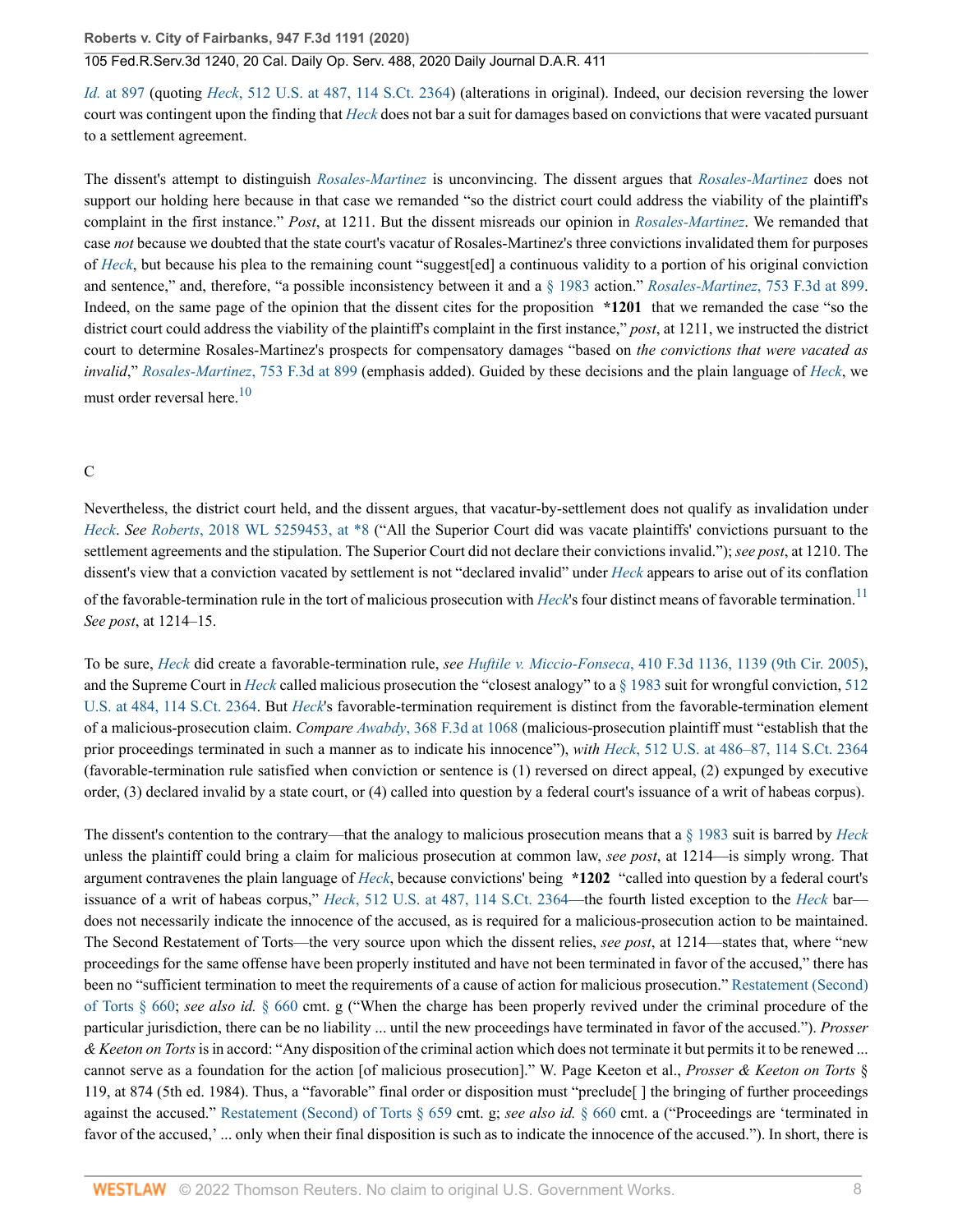<span id="page-8-0"></span>no favorable termination in the malicious-prosecution context when new proceedings for the same offense have been instituted and are not subsequently terminated in favor of the accused.<sup>[12](#page-17-3)</sup>

In light of these well-established common-law principles, the dissent's suggestion that vacatur-by-settlement cannot qualify as a favorable termination under *[Heck](http://www.westlaw.com/Link/Document/FullText?findType=Y&serNum=1994135537&pubNum=0000780&originatingDoc=I85271cc03d5c11eaa49a848616f1a2d2&refType=RP&originationContext=document&vr=3.0&rs=cblt1.0&transitionType=DocumentItem&contextData=(sc.Search))* because settlement was not considered a favorable termination at common law must fail. Convictions "called into question by a federal court's issuance of a writ of habeas corpus" routinely terminate in a manner that could not sustain a malicious-prosecution action. Indeed, it is not uncommon in the context of habeas relief for an individual to be subsequently re-tried and re-convicted on the same charges. *See, e.g.*, *Jackson*[, 749 F.3d at 758.](http://www.westlaw.com/Link/Document/FullText?findType=Y&serNum=2033161835&pubNum=0000506&originatingDoc=I85271cc03d5c11eaa49a848616f1a2d2&refType=RP&fi=co_pp_sp_506_758&originationContext=document&vr=3.0&rs=cblt1.0&transitionType=DocumentItem&contextData=(sc.Search)#co_pp_sp_506_758) Our sister circuits are in accord. *See, e.g.*, *Pratt v. United States*[, 129 F.3d 54, 56 \(1st Cir. 1997\)](http://www.westlaw.com/Link/Document/FullText?findType=Y&serNum=1997220001&pubNum=0000506&originatingDoc=I85271cc03d5c11eaa49a848616f1a2d2&refType=RP&fi=co_pp_sp_506_56&originationContext=document&vr=3.0&rs=cblt1.0&transitionType=DocumentItem&contextData=(sc.Search)#co_pp_sp_506_56); *United States v. Whitley*[, 734 F.2d 994, 996 \(4th Cir.](http://www.westlaw.com/Link/Document/FullText?findType=Y&serNum=1984124601&pubNum=0000350&originatingDoc=I85271cc03d5c11eaa49a848616f1a2d2&refType=RP&fi=co_pp_sp_350_996&originationContext=document&vr=3.0&rs=cblt1.0&transitionType=DocumentItem&contextData=(sc.Search)#co_pp_sp_350_996) [1984\)](http://www.westlaw.com/Link/Document/FullText?findType=Y&serNum=1984124601&pubNum=0000350&originatingDoc=I85271cc03d5c11eaa49a848616f1a2d2&refType=RP&fi=co_pp_sp_350_996&originationContext=document&vr=3.0&rs=cblt1.0&transitionType=DocumentItem&contextData=(sc.Search)#co_pp_sp_350_996); *Gamble v. Estelle*[, 551 F.2d 654, 654–55 \(5th Cir. 1977\)](http://www.westlaw.com/Link/Document/FullText?findType=Y&serNum=1977104444&pubNum=0000350&originatingDoc=I85271cc03d5c11eaa49a848616f1a2d2&refType=RP&originationContext=document&vr=3.0&rs=cblt1.0&transitionType=DocumentItem&contextData=(sc.Search)); *Mullreed v. Kropp*[, 425 F.2d 1095, 1096–97 \(6th Cir. 1970\)](http://www.westlaw.com/Link/Document/FullText?findType=Y&serNum=1970118057&pubNum=0000350&originatingDoc=I85271cc03d5c11eaa49a848616f1a2d2&refType=RP&fi=co_pp_sp_350_1096&originationContext=document&vr=3.0&rs=cblt1.0&transitionType=DocumentItem&contextData=(sc.Search)#co_pp_sp_350_1096).

<span id="page-8-1"></span>Thus, the dissent's reading of *[Heck](http://www.westlaw.com/Link/Document/FullText?findType=Y&serNum=1994135537&originatingDoc=I85271cc03d5c11eaa49a848616f1a2d2&refType=RP&originationContext=document&vr=3.0&rs=cblt1.0&transitionType=DocumentItem&contextData=(sc.Search))*'s favorable-termination rule simply cannot be maintained. Both the common-law principles discussed above and our precedents in *[Rosales-Martinez](http://www.westlaw.com/Link/Document/FullText?findType=Y&serNum=2033506915&pubNum=0000506&originatingDoc=I85271cc03d5c11eaa49a848616f1a2d2&refType=RP&originationContext=document&vr=3.0&rs=cblt1.0&transitionType=DocumentItem&contextData=(sc.Search))* and *[Taylor](http://www.westlaw.com/Link/Document/FullText?findType=Y&serNum=2047347514&pubNum=0000506&originatingDoc=I85271cc03d5c11eaa49a848616f1a2d2&refType=RP&originationContext=document&vr=3.0&rs=cblt1.0&transitionType=DocumentItem&contextData=(sc.Search))* make clear that the law of our circuit is *not* that *[Heck](http://www.westlaw.com/Link/Document/FullText?findType=Y&serNum=1994135537&pubNum=0000780&originatingDoc=I85271cc03d5c11eaa49a848616f1a2d2&refType=RP&originationContext=document&vr=3.0&rs=cblt1.0&transitionType=DocumentItem&contextData=(sc.Search))* bars a [§ 1983](http://www.westlaw.com/Link/Document/FullText?findType=L&pubNum=1000546&cite=42USCAS1983&originatingDoc=I85271cc03d5c11eaa49a848616f1a2d2&refType=LQ&originationContext=document&vr=3.0&rs=cblt1.0&transitionType=DocumentItem&contextData=(sc.Search)) suit unless the plaintiff **\*1203** could succeed in a malicious-prosecution action, as the dissent would apparently hold.[13](#page-17-4)

### D

The dissent accuses us of creating "a fifth method of favorable termination" in addition to *[Heck](http://www.westlaw.com/Link/Document/FullText?findType=Y&serNum=1994135537&pubNum=0000780&originatingDoc=I85271cc03d5c11eaa49a848616f1a2d2&refType=RP&originationContext=document&vr=3.0&rs=cblt1.0&transitionType=DocumentItem&contextData=(sc.Search))*'s four—namely, vacatur-bysettlement. *Post*, at ——. Not so. We merely hold that where, as here, a [§ 1983](http://www.westlaw.com/Link/Document/FullText?findType=L&pubNum=1000546&cite=42USCAS1983&originatingDoc=I85271cc03d5c11eaa49a848616f1a2d2&refType=LQ&originationContext=document&vr=3.0&rs=cblt1.0&transitionType=DocumentItem&contextData=(sc.Search)) plaintiff's conviction is vacated by a state court, that conviction has been "declared invalid by a state tribunal authorized to make such determination," *Heck*[, 512 U.S. at 487,](http://www.westlaw.com/Link/Document/FullText?findType=Y&serNum=1994135537&pubNum=0000780&originatingDoc=I85271cc03d5c11eaa49a848616f1a2d2&refType=RP&fi=co_pp_sp_780_487&originationContext=document&vr=3.0&rs=cblt1.0&transitionType=DocumentItem&contextData=(sc.Search)#co_pp_sp_780_487) [114 S.Ct. 2364](http://www.westlaw.com/Link/Document/FullText?findType=Y&serNum=1994135537&pubNum=0000780&originatingDoc=I85271cc03d5c11eaa49a848616f1a2d2&refType=RP&fi=co_pp_sp_780_487&originationContext=document&vr=3.0&rs=cblt1.0&transitionType=DocumentItem&contextData=(sc.Search)#co_pp_sp_780_487) (the third exception to *[Heck](http://www.westlaw.com/Link/Document/FullText?findType=Y&serNum=1994135537&pubNum=0000780&originatingDoc=I85271cc03d5c11eaa49a848616f1a2d2&refType=RP&originationContext=document&vr=3.0&rs=cblt1.0&transitionType=DocumentItem&contextData=(sc.Search))*'s bar), and that *[Heck](http://www.westlaw.com/Link/Document/FullText?findType=Y&serNum=1994135537&pubNum=0000780&originatingDoc=I85271cc03d5c11eaa49a848616f1a2d2&refType=RP&originationContext=document&vr=3.0&rs=cblt1.0&transitionType=DocumentItem&contextData=(sc.Search))* is therefore no bar to the suit.

<span id="page-8-2"></span>The dissent also claims that our holding today would allow "criminal defendants who served their sentences" to "subsequently bring [§ 1983](http://www.westlaw.com/Link/Document/FullText?findType=L&pubNum=1000546&cite=42USCAS1983&originatingDoc=I85271cc03d5c11eaa49a848616f1a2d2&refType=LQ&originationContext=document&vr=3.0&rs=cblt1.0&transitionType=DocumentItem&contextData=(sc.Search)) actions to establish that they had been wrongfully convicted." *Post*, at 1213. That, too, is incorrect. That reasoning conflates "conviction" and "incarceration." A person who is released from incarceration after fully executing his sentence would be barred from bringing a [§ 1983](http://www.westlaw.com/Link/Document/FullText?findType=L&pubNum=1000546&cite=42USCAS1983&originatingDoc=I85271cc03d5c11eaa49a848616f1a2d2&refType=LQ&originationContext=document&vr=3.0&rs=cblt1.0&transitionType=DocumentItem&contextData=(sc.Search)) suit based on that conviction because the conviction remains "extant."[14](#page-17-5) *Wallace*[, 549 U.S.](http://www.westlaw.com/Link/Document/FullText?findType=Y&serNum=2011495384&pubNum=0000780&originatingDoc=I85271cc03d5c11eaa49a848616f1a2d2&refType=RP&fi=co_pp_sp_780_393&originationContext=document&vr=3.0&rs=cblt1.0&transitionType=DocumentItem&contextData=(sc.Search)#co_pp_sp_780_393) [at 393, 127 S.Ct. 1091.](http://www.westlaw.com/Link/Document/FullText?findType=Y&serNum=2011495384&pubNum=0000780&originatingDoc=I85271cc03d5c11eaa49a848616f1a2d2&refType=RP&fi=co_pp_sp_780_393&originationContext=document&vr=3.0&rs=cblt1.0&transitionType=DocumentItem&contextData=(sc.Search)#co_pp_sp_780_393) Indeed, as noted above, our holding adheres to *[Heck](http://www.westlaw.com/Link/Document/FullText?findType=Y&serNum=1994135537&pubNum=0000780&originatingDoc=I85271cc03d5c11eaa49a848616f1a2d2&refType=RP&originationContext=document&vr=3.0&rs=cblt1.0&transitionType=DocumentItem&contextData=(sc.Search))*'s requirement that a conviction be invalidated in accordance with one of the four methods set out by the Court.

#### E

The dissent's effort to demonstrate the continuing validity of Plaintiffs' vacated convictions is based on an incomplete analysis of the Settlement Agreement's stipulations. The dissent claims that the convictions are still valid, even post-vacatur, based in part on the following stipulation agreed to by the parties: "[T]he original jury verdicts and judgments of conviction were properly and validly entered based on proof beyond a reasonable doubt." That conclusion is problematic for two reasons.

First, Plaintiffs allege the stipulations were the product of an unenforceable agreement to waive their civil-rights claims. The adjudication of that claim may well result in a very different outcome on remand. Second, even if the Settlement Agreement were deemed enforceable, reading this stipulation to mean that Plaintiffs agree the convictions are *currently* valid ignores the very next stipulation, which acknowledges that new evidence **\*1204** now undermines the validity of the original verdicts and "requires vacation of the conviction or sentence *in the interest of justice*" pursuant to [Alaska Statute § 12.72.010\(4\)](http://www.westlaw.com/Link/Document/FullText?findType=L&pubNum=1000003&cite=AKSTS12.72.010&originatingDoc=I85271cc03d5c11eaa49a848616f1a2d2&refType=SP&originationContext=document&vr=3.0&rs=cblt1.0&transitionType=DocumentItem&contextData=(sc.Search)#co_pp_0bd500007a412) (emphasis added). That stipulation declares that "[t]he parties stipulate and agree that there is sufficient new evidence of material facts that a new trial could be ordered under [AS § 12.72.010\(4\).](http://www.westlaw.com/Link/Document/FullText?findType=L&pubNum=1000003&cite=AKSTS12.72.010&originatingDoc=I85271cc03d5c11eaa49a848616f1a2d2&refType=SP&originationContext=document&vr=3.0&rs=cblt1.0&transitionType=DocumentItem&contextData=(sc.Search)#co_pp_0bd500007a412)" *Id.* Indeed, these stipulations reflect the parties' agreement that (1) the original verdicts were properly and validly entered in 1997, and (2) now, a new trial could be ordered based on new evidence calling into question whether Plaintiffs were actually the killers, thus requiring vacatur of their once-valid convictions.

**Roberts v. City of Fairbanks, 947 F.3d 1191 (2020)**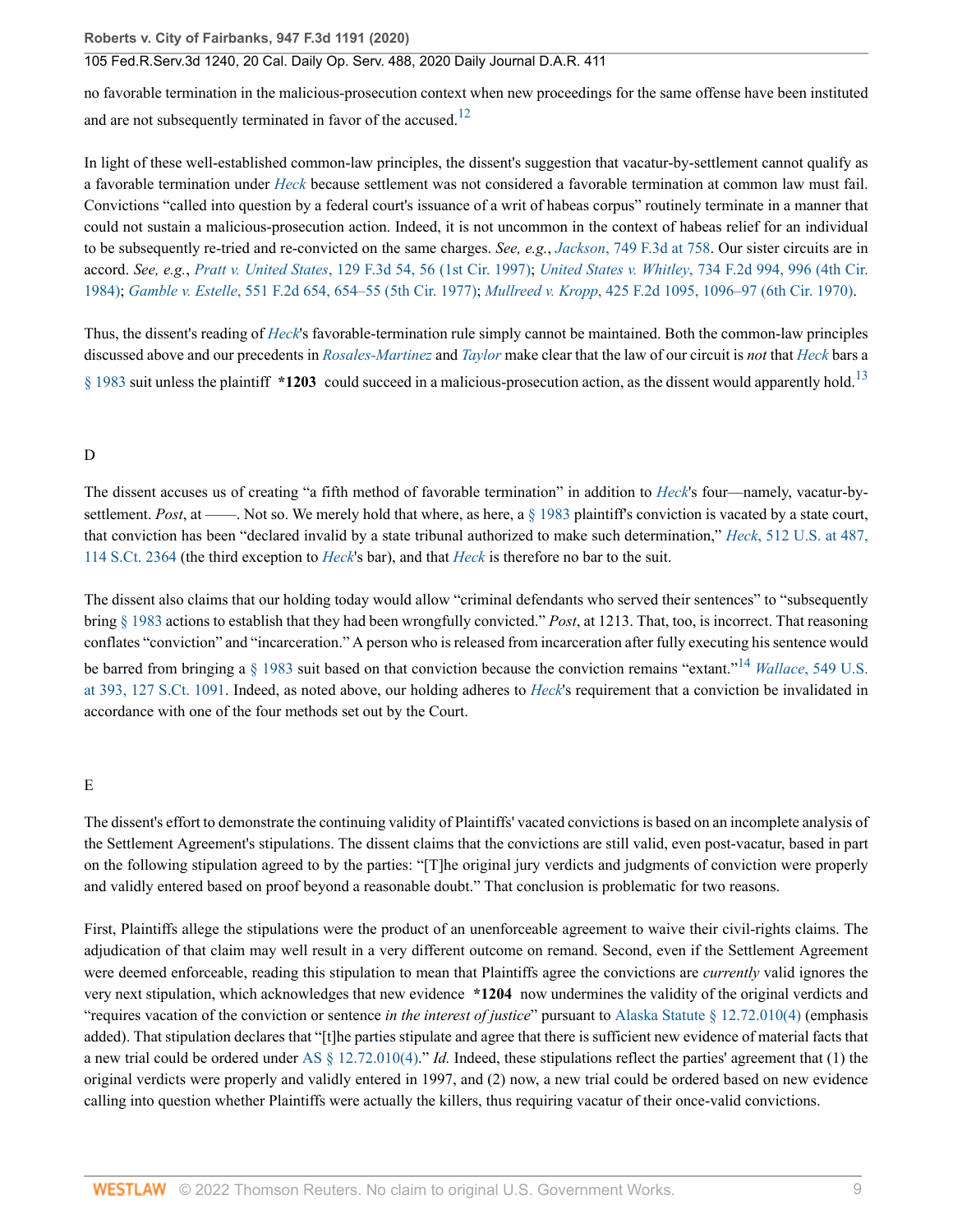### 105 Fed.R.Serv.3d 1240, 20 Cal. Daily Op. Serv. 488, 2020 Daily Journal D.A.R. 411

While we do not make a finding regarding the newly introduced evidence, we do note that the dissent's conclusion that the vacated convictions are still valid is undermined by its failure to look at the actual result of the Settlement Agreement. There are no charges pending against any of these men four years after the Settlement Agreement was entered into. Nor do they stand convicted of anything.

## IV

Defendants argue, in the alternative, that joinder requirements under [Federal Rule of Civil Procedure 19](http://www.westlaw.com/Link/Document/FullText?findType=L&pubNum=1000600&cite=USFRCPR19&originatingDoc=I85271cc03d5c11eaa49a848616f1a2d2&refType=LQ&originationContext=document&vr=3.0&rs=cblt1.0&transitionType=DocumentItem&contextData=(sc.Search)) bar Plaintiffs' [§ 1983](http://www.westlaw.com/Link/Document/FullText?findType=L&pubNum=1000546&cite=42USCAS1983&originatingDoc=I85271cc03d5c11eaa49a848616f1a2d2&refType=LQ&originationContext=document&vr=3.0&rs=cblt1.0&transitionType=DocumentItem&contextData=(sc.Search)) claims because the State of Alaska is an indispensable party to this litigation. We reject this argument.

In deciding whether a party is indispensable, we "must determine: (1) whether an absent party is necessary to the action; and then, (2) if the party is necessary, but cannot be joined, whether the party is indispensable such that in equity and good conscience the suit should be dismissed." *[Dawavendewa v. Salt River Project Agr. Imp. & Power Dist.](http://www.westlaw.com/Link/Document/FullText?findType=Y&serNum=2002051910&pubNum=0000506&originatingDoc=I85271cc03d5c11eaa49a848616f1a2d2&refType=RP&fi=co_pp_sp_506_1155&originationContext=document&vr=3.0&rs=cblt1.0&transitionType=DocumentItem&contextData=(sc.Search)#co_pp_sp_506_1155)*, 276 F.3d 1150, 1155 (9th Cir. 2002) (internal quotation marks and citation omitted). Under [Rule 19,](http://www.westlaw.com/Link/Document/FullText?findType=L&pubNum=1000600&cite=USFRCPR19&originatingDoc=I85271cc03d5c11eaa49a848616f1a2d2&refType=LQ&originationContext=document&vr=3.0&rs=cblt1.0&transitionType=DocumentItem&contextData=(sc.Search)) a party is required to be joined, if feasible, when:

(A) in that person's absence, the court cannot accord complete relief among existing parties; or

- (B) that person claims an interest relating to the subject of the action and is so situated that disposing of the action in the person's absence may:
	- (i) as a practical matter impair or impede the person's ability to protect the interest; or

(ii) leave an existing party subject to a substantial risk of incurring double, multiple, or otherwise inconsistent obligations because of the interest.

# [Fed. R. Civ. P. 19.](http://www.westlaw.com/Link/Document/FullText?findType=L&pubNum=1000600&cite=USFRCPR19&originatingDoc=I85271cc03d5c11eaa49a848616f1a2d2&refType=LQ&originationContext=document&vr=3.0&rs=cblt1.0&transitionType=DocumentItem&contextData=(sc.Search))

We have held that joinder is "contingent ... upon an initial requirement that the absent party *claim* a legally protected interest relating to the subject matter of the action." *United States v. Bowen*[, 172 F.3d 682, 689 \(9th Cir. 1999\)](http://www.westlaw.com/Link/Document/FullText?findType=Y&serNum=1999092842&pubNum=0000506&originatingDoc=I85271cc03d5c11eaa49a848616f1a2d2&refType=RP&fi=co_pp_sp_506_689&originationContext=document&vr=3.0&rs=cblt1.0&transitionType=DocumentItem&contextData=(sc.Search)#co_pp_sp_506_689) (quoting *[Northrop Corp.](http://www.westlaw.com/Link/Document/FullText?findType=Y&serNum=1983110709&pubNum=0000350&originatingDoc=I85271cc03d5c11eaa49a848616f1a2d2&refType=RP&fi=co_pp_sp_350_1043&originationContext=document&vr=3.0&rs=cblt1.0&transitionType=DocumentItem&contextData=(sc.Search)#co_pp_sp_350_1043) v. McDonnell Douglas Corp.*[, 705 F.2d 1030, 1043 \(9th Cir. 1983\)](http://www.westlaw.com/Link/Document/FullText?findType=Y&serNum=1983110709&pubNum=0000350&originatingDoc=I85271cc03d5c11eaa49a848616f1a2d2&refType=RP&fi=co_pp_sp_350_1043&originationContext=document&vr=3.0&rs=cblt1.0&transitionType=DocumentItem&contextData=(sc.Search)#co_pp_sp_350_1043)). In *[Thomas, Head & Greisen Employees Trust v. Buster](http://www.westlaw.com/Link/Document/FullText?findType=Y&serNum=1996213017&pubNum=0000506&originatingDoc=I85271cc03d5c11eaa49a848616f1a2d2&refType=RP&originationContext=document&vr=3.0&rs=cblt1.0&transitionType=DocumentItem&contextData=(sc.Search))*, we similarly held that an entity was not an indispensable party to an action because "[it] had not claimed an interest in [the defendant's] limited partnership ... at the time of the default judgment and the district court was able to craft appropriate and meaningful relief in the absence of [the entity] which ... did not prejudice [its] property rights." [95 F.3d 1449, 1460 n.18 \(9th](http://www.westlaw.com/Link/Document/FullText?findType=Y&serNum=1996213017&pubNum=0000506&originatingDoc=I85271cc03d5c11eaa49a848616f1a2d2&refType=RP&fi=co_pp_sp_506_1460&originationContext=document&vr=3.0&rs=cblt1.0&transitionType=DocumentItem&contextData=(sc.Search)#co_pp_sp_506_1460) [Cir. 1996\).](http://www.westlaw.com/Link/Document/FullText?findType=Y&serNum=1996213017&pubNum=0000506&originatingDoc=I85271cc03d5c11eaa49a848616f1a2d2&refType=RP&fi=co_pp_sp_506_1460&originationContext=document&vr=3.0&rs=cblt1.0&transitionType=DocumentItem&contextData=(sc.Search)#co_pp_sp_506_1460)

The State of Alaska is not a necessary party here because it has not claimed any interest relating to the subject of this action, as confirmed by Defendants. Plaintiffs may obtain complete relief through their [§ 1983](http://www.westlaw.com/Link/Document/FullText?findType=L&pubNum=1000546&cite=42USCAS1983&originatingDoc=I85271cc03d5c11eaa49a848616f1a2d2&refType=LQ&originationContext=document&vr=3.0&rs=cblt1.0&transitionType=DocumentItem&contextData=(sc.Search)) claims against the City of Fairbanks and its officers—the alleged perpetrators of the [§ 1983](http://www.westlaw.com/Link/Document/FullText?findType=L&pubNum=1000546&cite=42USCAS1983&originatingDoc=I85271cc03d5c11eaa49a848616f1a2d2&refType=LQ&originationContext=document&vr=3.0&rs=cblt1.0&transitionType=DocumentItem&contextData=(sc.Search)) violations—if their action is successful. We therefore hold that the State is not an indispensable **\*1205** party under [Rule 19](http://www.westlaw.com/Link/Document/FullText?findType=L&pubNum=1000600&cite=USFRCPR19&originatingDoc=I85271cc03d5c11eaa49a848616f1a2d2&refType=LQ&originationContext=document&vr=3.0&rs=cblt1.0&transitionType=DocumentItem&contextData=(sc.Search)) and reject Defendants' alternate ground for affirmance.

### V

Defendants also argue that Plaintiffs' [§ 1983](http://www.westlaw.com/Link/Document/FullText?findType=L&pubNum=1000546&cite=42USCAS1983&originatingDoc=I85271cc03d5c11eaa49a848616f1a2d2&refType=LQ&originationContext=document&vr=3.0&rs=cblt1.0&transitionType=DocumentItem&contextData=(sc.Search)) claims may be dismissed based on the equitable doctrine of judicial estoppel, and that Plaintiffs failed to state claims for malicious prosecution, even if not barred by *[Heck](http://www.westlaw.com/Link/Document/FullText?findType=Y&serNum=1994135537&pubNum=0000780&originatingDoc=I85271cc03d5c11eaa49a848616f1a2d2&refType=RP&originationContext=document&vr=3.0&rs=cblt1.0&transitionType=DocumentItem&contextData=(sc.Search))*, because they did not allege a favorable termination. Because these arguments turn in part on the enforceability of the Settlement Agreement—an issue not passed upon below—we will allow the district court to address these issues in the first instance. *See [Town of Newton v. Rumery](http://www.westlaw.com/Link/Document/FullText?findType=Y&serNum=1987029485&pubNum=0000780&originatingDoc=I85271cc03d5c11eaa49a848616f1a2d2&refType=RP&fi=co_pp_sp_780_392&originationContext=document&vr=3.0&rs=cblt1.0&transitionType=DocumentItem&contextData=(sc.Search)#co_pp_sp_780_392)*, 480 U.S. [386, 392–93, 107 S.Ct. 1187, 94 L.Ed.2d 405 \(1987\);](http://www.westlaw.com/Link/Document/FullText?findType=Y&serNum=1987029485&pubNum=0000780&originatingDoc=I85271cc03d5c11eaa49a848616f1a2d2&refType=RP&fi=co_pp_sp_780_392&originationContext=document&vr=3.0&rs=cblt1.0&transitionType=DocumentItem&contextData=(sc.Search)#co_pp_sp_780_392) *Lynch v. City of Alhambra*[, 880 F.2d 1122, 1125 \(9th Cir. 1989\)](http://www.westlaw.com/Link/Document/FullText?findType=Y&serNum=1989111861&pubNum=0000350&originatingDoc=I85271cc03d5c11eaa49a848616f1a2d2&refType=RP&fi=co_pp_sp_350_1125&originationContext=document&vr=3.0&rs=cblt1.0&transitionType=DocumentItem&contextData=(sc.Search)#co_pp_sp_350_1125).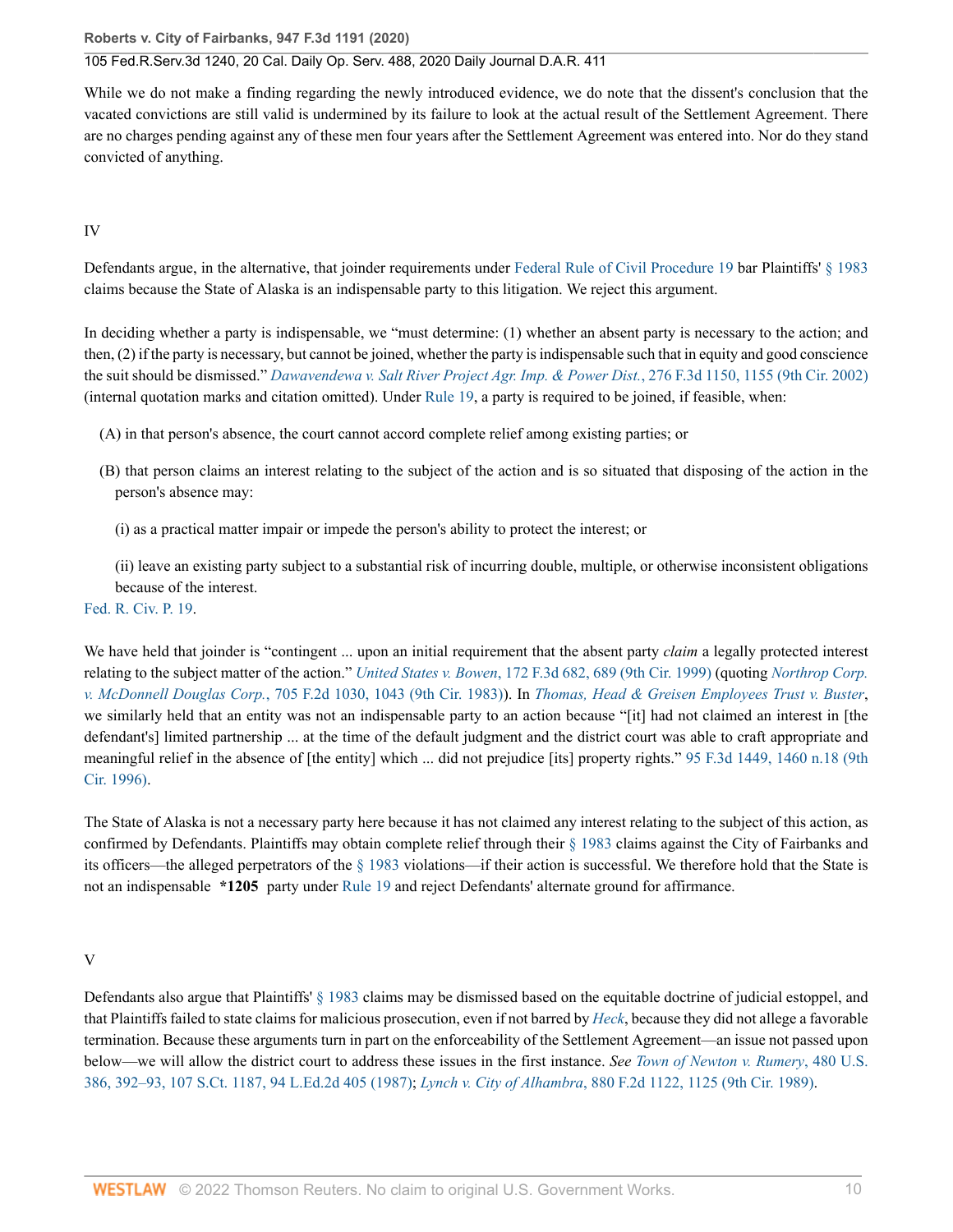In *[Rumery](http://www.westlaw.com/Link/Document/FullText?findType=Y&serNum=1987029485&pubNum=0000780&originatingDoc=I85271cc03d5c11eaa49a848616f1a2d2&refType=RP&originationContext=document&vr=3.0&rs=cblt1.0&transitionType=DocumentItem&contextData=(sc.Search))*, the Supreme Court considered "whether a court properly may enforce an agreement in which a criminal defendant releases his right to file an action under [42 U.S.C. § 1983](http://www.westlaw.com/Link/Document/FullText?findType=L&pubNum=1000546&cite=42USCAS1983&originatingDoc=I85271cc03d5c11eaa49a848616f1a2d2&refType=LQ&originationContext=document&vr=3.0&rs=cblt1.0&transitionType=DocumentItem&contextData=(sc.Search)) in return for a prosecutor's dismissal of pending criminal charges." [480 U.S. at 389, 107 S.Ct. 1187](http://www.westlaw.com/Link/Document/FullText?findType=Y&serNum=1987029485&pubNum=0000780&originatingDoc=I85271cc03d5c11eaa49a848616f1a2d2&refType=RP&fi=co_pp_sp_780_389&originationContext=document&vr=3.0&rs=cblt1.0&transitionType=DocumentItem&contextData=(sc.Search)#co_pp_sp_780_389). Rumery filed [§ 1983](http://www.westlaw.com/Link/Document/FullText?findType=L&pubNum=1000546&cite=42USCAS1983&originatingDoc=I85271cc03d5c11eaa49a848616f1a2d2&refType=LQ&originationContext=document&vr=3.0&rs=cblt1.0&transitionType=DocumentItem&contextData=(sc.Search)) claims against the town and its officers, alleging that they had "violated his constitutional rights by arresting him, defaming him, and imprisoning him falsely." *Id.* [at 391, 107 S.Ct. 1187](http://www.westlaw.com/Link/Document/FullText?findType=Y&serNum=1987029485&pubNum=0000708&originatingDoc=I85271cc03d5c11eaa49a848616f1a2d2&refType=RP&originationContext=document&vr=3.0&rs=cblt1.0&transitionType=DocumentItem&contextData=(sc.Search)). But before bringing suit, Rumery had agreed to release any claims he might have against the town and its officials to obtain the dismissal of criminal charges that had been brought against him. *Id.* [at 390–91, 107 S.Ct. 1187](http://www.westlaw.com/Link/Document/FullText?findType=Y&serNum=1987029485&pubNum=0000708&originatingDoc=I85271cc03d5c11eaa49a848616f1a2d2&refType=RP&originationContext=document&vr=3.0&rs=cblt1.0&transitionType=DocumentItem&contextData=(sc.Search)). In evaluating whether Rumery was free to bring [§ 1983](http://www.westlaw.com/Link/Document/FullText?findType=L&pubNum=1000546&cite=42USCAS1983&originatingDoc=I85271cc03d5c11eaa49a848616f1a2d2&refType=LQ&originationContext=document&vr=3.0&rs=cblt1.0&transitionType=DocumentItem&contextData=(sc.Search)) claims despite the release-dismissal agreement, the Court, in a plurality decision, held that the enforceability of the agreement must first be established. *Id.* [at 392–93, 107 S.Ct. 1187.](http://www.westlaw.com/Link/Document/FullText?findType=Y&serNum=1987029485&pubNum=0000708&originatingDoc=I85271cc03d5c11eaa49a848616f1a2d2&refType=RP&originationContext=document&vr=3.0&rs=cblt1.0&transitionType=DocumentItem&contextData=(sc.Search)) The Court adopted a case-by-case approach to determine (1) whether the agreement was entered into voluntarily, and (2) whether enforcement is in the public interest. *Id.* [at 398, 107](http://www.westlaw.com/Link/Document/FullText?findType=Y&serNum=1987029485&pubNum=0000708&originatingDoc=I85271cc03d5c11eaa49a848616f1a2d2&refType=RP&originationContext=document&vr=3.0&rs=cblt1.0&transitionType=DocumentItem&contextData=(sc.Search)) [S.Ct. 1187](http://www.westlaw.com/Link/Document/FullText?findType=Y&serNum=1987029485&pubNum=0000708&originatingDoc=I85271cc03d5c11eaa49a848616f1a2d2&refType=RP&originationContext=document&vr=3.0&rs=cblt1.0&transitionType=DocumentItem&contextData=(sc.Search)) ("[W]e conclude that this agreement was voluntary, that there is no evidence of prosecutorial misconduct, and that enforcement of this agreement would not adversely affect the relevant public interests."); *see also id.* [at 399–401, 107 S.Ct.](http://www.westlaw.com/Link/Document/FullText?findType=Y&serNum=1987029485&pubNum=0000708&originatingDoc=I85271cc03d5c11eaa49a848616f1a2d2&refType=RP&originationContext=document&vr=3.0&rs=cblt1.0&transitionType=DocumentItem&contextData=(sc.Search)) [1187](http://www.westlaw.com/Link/Document/FullText?findType=Y&serNum=1987029485&pubNum=0000708&originatingDoc=I85271cc03d5c11eaa49a848616f1a2d2&refType=RP&originationContext=document&vr=3.0&rs=cblt1.0&transitionType=DocumentItem&contextData=(sc.Search)) (O'Connor, J., concurring). We later concluded in *[Lynch](http://www.westlaw.com/Link/Document/FullText?findType=Y&serNum=1989111861&pubNum=0000350&originatingDoc=I85271cc03d5c11eaa49a848616f1a2d2&refType=RP&originationContext=document&vr=3.0&rs=cblt1.0&transitionType=DocumentItem&contextData=(sc.Search))* that "*[Rumery](http://www.westlaw.com/Link/Document/FullText?findType=Y&serNum=1987029485&pubNum=0000780&originatingDoc=I85271cc03d5c11eaa49a848616f1a2d2&refType=RP&originationContext=document&vr=3.0&rs=cblt1.0&transitionType=DocumentItem&contextData=(sc.Search))* requires the district court to hear the evidence and evaluate whether the public interest is served by enforcement of the release-dismissal agreement." [880 F.2d at 1128](http://www.westlaw.com/Link/Document/FullText?findType=Y&serNum=1989111861&pubNum=0000350&originatingDoc=I85271cc03d5c11eaa49a848616f1a2d2&refType=RP&fi=co_pp_sp_350_1128&originationContext=document&vr=3.0&rs=cblt1.0&transitionType=DocumentItem&contextData=(sc.Search)#co_pp_sp_350_1128).<sup>[15](#page-17-6)</sup>

<span id="page-10-1"></span><span id="page-10-0"></span>Here, the district court dismissed Plaintiffs' claims at the pleading stage and did not hear any evidence to determine whether Plaintiffs voluntarily entered into the Settlement Agreement or whether enforcement is in the public interest.[16](#page-17-7) Therefore **\*1206** it is premature for us to address whether the Settlement Agreement is enforceable, and we leave that issue for the district court.

#### VI

We hold that the district court erred in applying the *[Heck](http://www.westlaw.com/Link/Document/FullText?findType=Y&serNum=1994135537&pubNum=0000780&originatingDoc=I85271cc03d5c11eaa49a848616f1a2d2&refType=RP&originationContext=document&vr=3.0&rs=cblt1.0&transitionType=DocumentItem&contextData=(sc.Search))* rule to dismiss Plaintiffs' claims. We therefore vacate the district court's dismissal order and remand for further proceedings consistent with this opinion.

**REVERSED**, **VACATED**, and **REMANDED** with instructions.

### [IKUTA](http://www.westlaw.com/Link/Document/FullText?findType=h&pubNum=176284&cite=0229586101&originatingDoc=I85271cc03d5c11eaa49a848616f1a2d2&refType=RQ&originationContext=document&vr=3.0&rs=cblt1.0&transitionType=DocumentItem&contextData=(sc.Search)), Circuit Judge, dissenting:

The Supreme Court could not have been more clear: "[T]o recover damages for allegedly unconstitutional conviction or imprisonment," a [§ 1983](http://www.westlaw.com/Link/Document/FullText?findType=L&pubNum=1000546&cite=42USCAS1983&originatingDoc=I85271cc03d5c11eaa49a848616f1a2d2&refType=LQ&originationContext=document&vr=3.0&rs=cblt1.0&transitionType=DocumentItem&contextData=(sc.Search)) plaintiff "*must prove* that the conviction or sentence has been [1] reversed on direct appeal, [2] expunged by executive order, [3] declared invalid by a state tribunal authorized to make such determination, or [4] called into question by a federal court's issuance of a writ of habeas corpus." *Heck v. Humphrey*[, 512 U.S. 477, 486–87, 114 S.Ct. 2364,](http://www.westlaw.com/Link/Document/FullText?findType=Y&serNum=1994135537&pubNum=0000780&originatingDoc=I85271cc03d5c11eaa49a848616f1a2d2&refType=RP&fi=co_pp_sp_780_486&originationContext=document&vr=3.0&rs=cblt1.0&transitionType=DocumentItem&contextData=(sc.Search)#co_pp_sp_780_486) [129 L.Ed.2d 383 \(1994\)](http://www.westlaw.com/Link/Document/FullText?findType=Y&serNum=1994135537&pubNum=0000780&originatingDoc=I85271cc03d5c11eaa49a848616f1a2d2&refType=RP&fi=co_pp_sp_780_486&originationContext=document&vr=3.0&rs=cblt1.0&transitionType=DocumentItem&contextData=(sc.Search)#co_pp_sp_780_486) (emphasis added). In other words, to claim tort damages for a wrongful conviction, the plaintiff must prove that a court (or the executive) recognized that the conviction was invalid and wiped out the conviction. In holding that the plaintiffs here can bring [§ 1983](http://www.westlaw.com/Link/Document/FullText?findType=L&pubNum=1000546&cite=42USCAS1983&originatingDoc=I85271cc03d5c11eaa49a848616f1a2d2&refType=LQ&originationContext=document&vr=3.0&rs=cblt1.0&transitionType=DocumentItem&contextData=(sc.Search)) claims without meeting this requirement, the majority squarely contradicts Supreme Court precedent. I therefore dissent.

#### I

A brief description of some key facts is in order. The plaintiffs were all tried and convicted of murder in 1997. Several years later, they filed petitions for post-conviction relief based on new evidence. The majority recounts in detail the striking and persuasive evidence adduced by the plaintiffs at a post-conviction hearing—but this evidence is irrelevant, as there was no judicial determination that the facts recited by the majority are true or the witnesses credible. All we know is that the plaintiffs chose not to wait for the state court's ruling on their petitions, but instead entered into settlement agreements with the state and the City of Fairbanks that left the truth about their underlying convictions undecided. In fact, the settlement agreements expressly state they do not address issues related to the underlying convictions: the parties agreed that they had "not reached agreement as to ... actual guilt or innocence." Rather than resolve the merits of their prior convictions, plaintiffs (all of whom were represented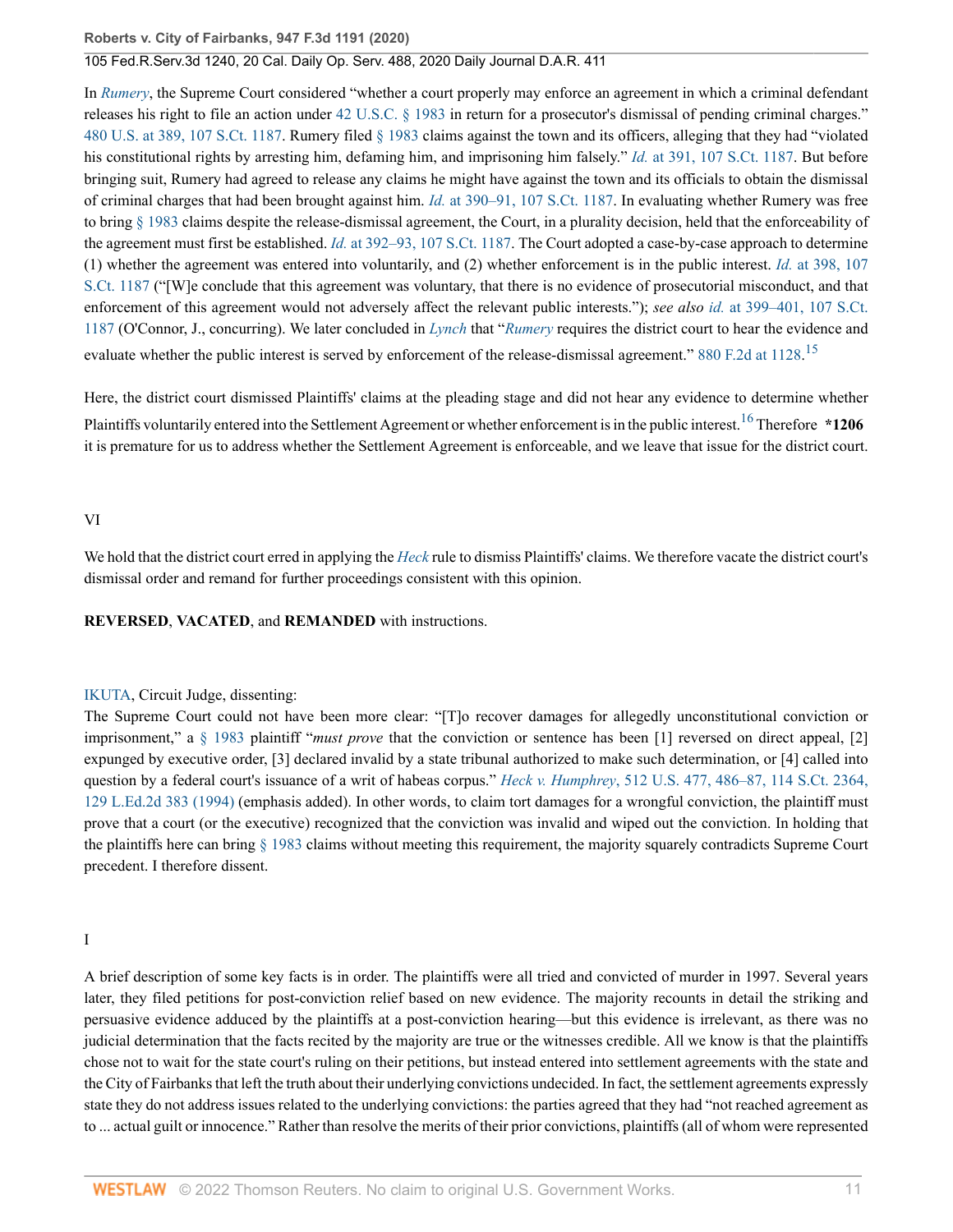### 105 Fed.R.Serv.3d 1240, 20 Cal. Daily Op. Serv. 488, 2020 Daily Journal D.A.R. 411

by counsel) agreed to withdraw their petitions for post-conviction relief, as well as all claims of actual innocence and all allegations of police and prosecutorial misconduct. The plaintiffs also agreed to release the state and the City of Fairbanks (and their employees) from all liability arising out of or related to their arrests and convictions.

As required by the settlement agreements, the parties filed a stipulation with the state court that went even further than the settlement agreements. Rather than describe the prior convictions as wrongful or invalid, the parties agreed that "the original jury verdicts and judgments of conviction were properly and validly entered based on proof beyond a reasonable doubt." The parties then agreed that the **\*1207** state court could vacate the judgment of conviction and order a new trial. Upon the court doing so, the state would dismiss the indictments. The court would then be obliged to order the plaintiffs' release.

Faced with the settlement agreements and the stipulation, the state court made clear that it was not opining on the merits of the underlying convictions or the terms of the settlements. At a hearing on December 17, 2015, a relative of the murder victim protested the settlements. In response, the state court explained that the attorney general was exercising his lawful authority to settle civil litigation, and the court had "no power of review or approval." "The duty of this Court, once that inherent authority is exercised, using the structures of the law, is to ministerially sign the orders necessary to [e]ffect the decision of the attorney general." Because the settlement agreements were procedurally proper, the state court explained, it was required to enter the "appropriate order" to vacate the plaintiffs' convictions. And once the plaintiffs' convictions were vacated, the state attorney general had the authority to dismiss the indictments. Under state law, the court had no power to block this exercise of authority; rather, the court "would violate the separation of powers in any attempt to stop him." As the court summed up, "[t]hat's a long way of saying that this is a lawful settlement conducted under lawful procedure, under the inherent authority of the attorney general, over which this Court has no authority to ... review or to criticize." The same day, the state court vacated the plaintiffs' judgments of conviction and commitment.

About two years later, on December 7, 2017, the plaintiffs filed a complaint against the City of Fairbanks and the police officers who were involved in obtaining the plaintiffs' convictions. The plaintiffs asked the court to order that the settlement agreements were unenforceable, which would relieve them from their agreements that their convictions were properly and validly entered as well as relieving them from their broad releases of liability. But the plaintiffs did not request vacatur of the stipulation, which was the basis for the dismissal of their indictments and vacatur of their convictions. Rather, the plaintiffs alleged that the dismissal of their indictments and vacatur of their convictions were "valid and cannot be undone even though the release cannot be enforced against" them. Thus, realizing the benefits of the stipulation while ignoring the obligations imposed by the settlement agreement, the plaintiffs alleged that the officers' "unlawful, intentional, willful, deliberately indifferent, reckless, and bad-faith acts and omissions caused [the plaintiffs] to be falsely arrested and imprisoned, unfairly tried, wrongfully convicted, and forced to serve more than 18 years imprisoned." The district court dismissed the complaint as barred by *[Heck](http://www.westlaw.com/Link/Document/FullText?findType=Y&serNum=1994135537&pubNum=0000780&originatingDoc=I85271cc03d5c11eaa49a848616f1a2d2&refType=RP&originationContext=document&vr=3.0&rs=cblt1.0&transitionType=DocumentItem&contextData=(sc.Search))*, and this appeal followed.

#### II

Given that the plaintiffs did not wait for a judicial ruling that their prior convictions were invalid, but instead chose to vacate those convictions by means of settlements, the question arises whether the plaintiffs can nevertheless bring constitutional tort claims for wrongful conviction under [§ 1983.](http://www.westlaw.com/Link/Document/FullText?findType=L&pubNum=1000546&cite=42USCAS1983&originatingDoc=I85271cc03d5c11eaa49a848616f1a2d2&refType=LQ&originationContext=document&vr=3.0&rs=cblt1.0&transitionType=DocumentItem&contextData=(sc.Search)) The answer under *Heck v. Humphrey*[, 512 U.S. 477, 114 S.Ct. 2364, 129 L.Ed.2d](http://www.westlaw.com/Link/Document/FullText?findType=Y&serNum=1994135537&pubNum=0000708&originatingDoc=I85271cc03d5c11eaa49a848616f1a2d2&refType=RP&originationContext=document&vr=3.0&rs=cblt1.0&transitionType=DocumentItem&contextData=(sc.Search)) [383 \(1994\)](http://www.westlaw.com/Link/Document/FullText?findType=Y&serNum=1994135537&pubNum=0000708&originatingDoc=I85271cc03d5c11eaa49a848616f1a2d2&refType=RP&originationContext=document&vr=3.0&rs=cblt1.0&transitionType=DocumentItem&contextData=(sc.Search)), is no.

### A

*[Heck v. Humphrey](http://www.westlaw.com/Link/Document/FullText?findType=Y&serNum=1994135537&pubNum=0000780&originatingDoc=I85271cc03d5c11eaa49a848616f1a2d2&refType=RP&originationContext=document&vr=3.0&rs=cblt1.0&transitionType=DocumentItem&contextData=(sc.Search))* held that [§ 1983](http://www.westlaw.com/Link/Document/FullText?findType=L&pubNum=1000546&cite=42USCAS1983&originatingDoc=I85271cc03d5c11eaa49a848616f1a2d2&refType=LQ&originationContext=document&vr=3.0&rs=cblt1.0&transitionType=DocumentItem&contextData=(sc.Search)) "creates a species of tort liability," and that "over the centuries the common law of torts has developed a set of rules to implement the principle that a person should be compensated fairly for injuries caused by the violation of his legal rights." *Id.* [at 483, 114 S.Ct. 2364](http://www.westlaw.com/Link/Document/FullText?findType=Y&serNum=1994135537&pubNum=0000708&originatingDoc=I85271cc03d5c11eaa49a848616f1a2d2&refType=RP&fi=co_pp_sp_708_483&originationContext=document&vr=3.0&rs=cblt1.0&transitionType=DocumentItem&contextData=(sc.Search)#co_pp_sp_708_483) (quoting **\*1208** *Carey v. Piphus*[, 435 U.S. 247, 257–58, 98 S.Ct. 1042,](http://www.westlaw.com/Link/Document/FullText?findType=Y&serNum=1978114201&pubNum=0000780&originatingDoc=I85271cc03d5c11eaa49a848616f1a2d2&refType=RP&fi=co_pp_sp_780_257&originationContext=document&vr=3.0&rs=cblt1.0&transitionType=DocumentItem&contextData=(sc.Search)#co_pp_sp_780_257) [55 L.Ed.2d 252 \(1978\)](http://www.westlaw.com/Link/Document/FullText?findType=Y&serNum=1978114201&pubNum=0000780&originatingDoc=I85271cc03d5c11eaa49a848616f1a2d2&refType=RP&fi=co_pp_sp_780_257&originationContext=document&vr=3.0&rs=cblt1.0&transitionType=DocumentItem&contextData=(sc.Search)#co_pp_sp_780_257)). Accordingly, the Court held that the common law rules "defining the elements of damages and the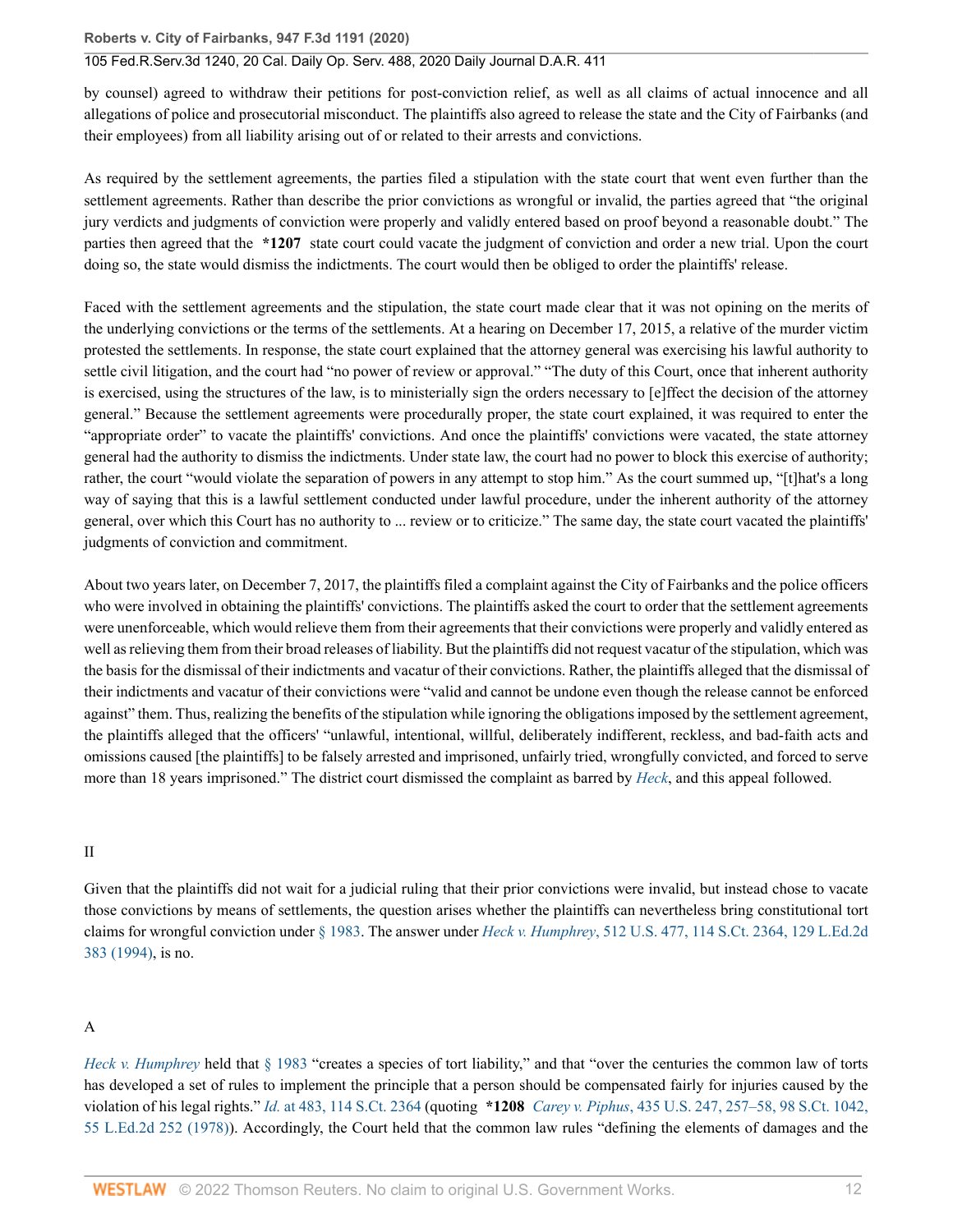prerequisites for their recovery[ ] provide the appropriate starting point for the inquiry under [§ 1983.](http://www.westlaw.com/Link/Document/FullText?findType=L&pubNum=1000546&cite=42USCAS1983&originatingDoc=I85271cc03d5c11eaa49a848616f1a2d2&refType=LQ&originationContext=document&vr=3.0&rs=cblt1.0&transitionType=DocumentItem&contextData=(sc.Search))" *[Id.](http://www.westlaw.com/Link/Document/FullText?findType=Y&serNum=1994135537&pubNum=0000780&originatingDoc=I85271cc03d5c11eaa49a848616f1a2d2&refType=RP&originationContext=document&vr=3.0&rs=cblt1.0&transitionType=DocumentItem&contextData=(sc.Search))* (quoting *[Carey](http://www.westlaw.com/Link/Document/FullText?findType=Y&serNum=1978114201&pubNum=0000780&originatingDoc=I85271cc03d5c11eaa49a848616f1a2d2&refType=RP&fi=co_pp_sp_780_257&originationContext=document&vr=3.0&rs=cblt1.0&transitionType=DocumentItem&contextData=(sc.Search)#co_pp_sp_780_257)*, 435 [U.S. at 257–58, 98 S.Ct. 1042\)](http://www.westlaw.com/Link/Document/FullText?findType=Y&serNum=1978114201&pubNum=0000780&originatingDoc=I85271cc03d5c11eaa49a848616f1a2d2&refType=RP&fi=co_pp_sp_780_257&originationContext=document&vr=3.0&rs=cblt1.0&transitionType=DocumentItem&contextData=(sc.Search)#co_pp_sp_780_257).

In *[Heck](http://www.westlaw.com/Link/Document/FullText?findType=Y&serNum=1994135537&pubNum=0000780&originatingDoc=I85271cc03d5c11eaa49a848616f1a2d2&refType=RP&originationContext=document&vr=3.0&rs=cblt1.0&transitionType=DocumentItem&contextData=(sc.Search))*, the petitioner had filed a suit in district court under [§ 1983](http://www.westlaw.com/Link/Document/FullText?findType=L&pubNum=1000546&cite=42USCAS1983&originatingDoc=I85271cc03d5c11eaa49a848616f1a2d2&refType=LQ&originationContext=document&vr=3.0&rs=cblt1.0&transitionType=DocumentItem&contextData=(sc.Search)) against two state prosecutors and a police investigator, alleging that they had engaged in an illegal investigation leading to the petitioner's conviction. *Id.* [at 478–79, 114 S.Ct. 2364](http://www.westlaw.com/Link/Document/FullText?findType=Y&serNum=1994135537&pubNum=0000708&originatingDoc=I85271cc03d5c11eaa49a848616f1a2d2&refType=RP&fi=co_pp_sp_708_478&originationContext=document&vr=3.0&rs=cblt1.0&transitionType=DocumentItem&contextData=(sc.Search)#co_pp_sp_708_478). The petitioner's complaint sought compensatory and punitive monetary damages. *Id.* [at 479, 114 S.Ct. 2364](http://www.westlaw.com/Link/Document/FullText?findType=Y&serNum=1994135537&pubNum=0000708&originatingDoc=I85271cc03d5c11eaa49a848616f1a2d2&refType=RP&fi=co_pp_sp_708_479&originationContext=document&vr=3.0&rs=cblt1.0&transitionType=DocumentItem&contextData=(sc.Search)#co_pp_sp_708_479). *[Heck](http://www.westlaw.com/Link/Document/FullText?findType=Y&serNum=1994135537&originatingDoc=I85271cc03d5c11eaa49a848616f1a2d2&refType=RP&originationContext=document&vr=3.0&rs=cblt1.0&transitionType=DocumentItem&contextData=(sc.Search))* concluded that "[t]he common-law cause of action for malicious prosecution provides the closest analogy" to the petitioner's claims for damages because "it permits damages for confinement imposed pursuant to legal process." *Id.* [at 484, 114 S.Ct. 2364](http://www.westlaw.com/Link/Document/FullText?findType=Y&serNum=1994135537&pubNum=0000708&originatingDoc=I85271cc03d5c11eaa49a848616f1a2d2&refType=RP&fi=co_pp_sp_708_484&originationContext=document&vr=3.0&rs=cblt1.0&transitionType=DocumentItem&contextData=(sc.Search)#co_pp_sp_708_484).

Having identified malicious prosecution as the most analogous common-law cause of action for a claim of wrongful conviction, the Court focused on one of its key elements: "One element that must be alleged and proved in a malicious prosecution action is termination of the prior criminal proceeding in favor of the accused." *[Id.](http://www.westlaw.com/Link/Document/FullText?findType=Y&serNum=1994135537&pubNum=0000780&originatingDoc=I85271cc03d5c11eaa49a848616f1a2d2&refType=RP&originationContext=document&vr=3.0&rs=cblt1.0&transitionType=DocumentItem&contextData=(sc.Search))* This element of favorable termination "avoids parallel litigation over the issues of probable cause and guilt" and "precludes the possibility of the claimant succeeding in the tort action after having been convicted in the underlying criminal prosecution, in contravention of a strong judicial policy against the creation of two conflicting resolutions arising out of the same or identical transaction." *[Id.](http://www.westlaw.com/Link/Document/FullText?findType=Y&serNum=1994135537&pubNum=0000780&originatingDoc=I85271cc03d5c11eaa49a848616f1a2d2&refType=RP&originationContext=document&vr=3.0&rs=cblt1.0&transitionType=DocumentItem&contextData=(sc.Search))* (cleaned up). Accordingly, *[Heck](http://www.westlaw.com/Link/Document/FullText?findType=Y&serNum=1994135537&pubNum=0000780&originatingDoc=I85271cc03d5c11eaa49a848616f1a2d2&refType=RP&originationContext=document&vr=3.0&rs=cblt1.0&transitionType=DocumentItem&contextData=(sc.Search))* concluded that "the hoary principle that civil tort actions are not appropriate vehicles for challenging the validity of outstanding criminal judgments," which has "always applied to actions for malicious prosecution," is equally applicable to [§ 1983](http://www.westlaw.com/Link/Document/FullText?findType=L&pubNum=1000546&cite=42USCAS1983&originatingDoc=I85271cc03d5c11eaa49a848616f1a2d2&refType=LQ&originationContext=document&vr=3.0&rs=cblt1.0&transitionType=DocumentItem&contextData=(sc.Search)) damages actions that require "the plaintiff to prove the unlawfulness of his conviction or confinement." *Id.* [at 486, 114 S.Ct. 2364](http://www.westlaw.com/Link/Document/FullText?findType=Y&serNum=1994135537&pubNum=0000708&originatingDoc=I85271cc03d5c11eaa49a848616f1a2d2&refType=RP&fi=co_pp_sp_708_486&originationContext=document&vr=3.0&rs=cblt1.0&transitionType=DocumentItem&contextData=(sc.Search)#co_pp_sp_708_486). In other words, if a plaintiff had been convicted, and that conviction had not been invalidated on appeal or through procedures for post-conviction relief, the plaintiff cannot prevail in a civil tort suit that requires the plaintiff to prove that the prior conviction or sentence was invalid. *See [id.](http://www.westlaw.com/Link/Document/FullText?findType=Y&serNum=1994135537&pubNum=0000780&originatingDoc=I85271cc03d5c11eaa49a848616f1a2d2&refType=RP&originationContext=document&vr=3.0&rs=cblt1.0&transitionType=DocumentItem&contextData=(sc.Search))*[1](#page-18-0)

<span id="page-12-0"></span>Since *[Heck](http://www.westlaw.com/Link/Document/FullText?findType=Y&serNum=1994135537&pubNum=0000780&originatingDoc=I85271cc03d5c11eaa49a848616f1a2d2&refType=RP&originationContext=document&vr=3.0&rs=cblt1.0&transitionType=DocumentItem&contextData=(sc.Search))*, the Court has reaffirmed the requirement that a plaintiff bringing a [§ 1983](http://www.westlaw.com/Link/Document/FullText?findType=L&pubNum=1000546&cite=42USCAS1983&originatingDoc=I85271cc03d5c11eaa49a848616f1a2d2&refType=LQ&originationContext=document&vr=3.0&rs=cblt1.0&transitionType=DocumentItem&contextData=(sc.Search)) malicious prosecution action must establish termination of the prior conviction in his favor. Indeed, just last year, the Court noted that "*[Heck](http://www.westlaw.com/Link/Document/FullText?findType=Y&serNum=1994135537&pubNum=0000780&originatingDoc=I85271cc03d5c11eaa49a848616f1a2d2&refType=RP&originationContext=document&vr=3.0&rs=cblt1.0&transitionType=DocumentItem&contextData=(sc.Search))* explains why favorable termination is both relevant *and required* for a claim analogous to malicious prosecution that would impugn a conviction, and that rationale extends to an ongoing prosecution as well: The alternative would impermissibly risk parallel litigation and conflicting judgments." *McDonough v. Smith*, ——U.S. ——, 139 S. Ct. 2149, 2160, 204 L.Ed.2d 506 (2019) (emphasis added); *see also Manuel v. City of Joliet, Ill.*[, ––– U.S. ––––, 137 S. Ct. 911, 920–21, 197 L.Ed.2d 312 \(2017\)](http://www.westlaw.com/Link/Document/FullText?findType=Y&serNum=2041261862&pubNum=0000708&originatingDoc=I85271cc03d5c11eaa49a848616f1a2d2&refType=RP&fi=co_pp_sp_708_920&originationContext=document&vr=3.0&rs=cblt1.0&transitionType=DocumentItem&contextData=(sc.Search)#co_pp_sp_708_920) ("Sometimes, ... review of common law will lead a court to adopt wholesale the rules that would apply in a suit involving the most analogous tort. *See* ... *[Heck v. Humphrey](http://www.westlaw.com/Link/Document/FullText?findType=Y&serNum=1994135537&pubNum=0000708&originatingDoc=I85271cc03d5c11eaa49a848616f1a2d2&refType=RP&originationContext=document&vr=3.0&rs=cblt1.0&transitionType=DocumentItem&contextData=(sc.Search))*."); *Huftile v. Miccio-Fonseca*[, 410 F.3d 1136, 1138–39 \(9th Cir. 2005\)](http://www.westlaw.com/Link/Document/FullText?findType=Y&serNum=2006777196&pubNum=0000506&originatingDoc=I85271cc03d5c11eaa49a848616f1a2d2&refType=RP&fi=co_pp_sp_506_1138&originationContext=document&vr=3.0&rs=cblt1.0&transitionType=DocumentItem&contextData=(sc.Search)#co_pp_sp_506_1138) (discussing *[Heck](http://www.westlaw.com/Link/Document/FullText?findType=Y&serNum=1994135537&pubNum=0000780&originatingDoc=I85271cc03d5c11eaa49a848616f1a2d2&refType=RP&originationContext=document&vr=3.0&rs=cblt1.0&transitionType=DocumentItem&contextData=(sc.Search))*'s "favorable termination rule").

**\*1209** After adopting malicious prosecution's favorable-termination rule, *[Heck](http://www.westlaw.com/Link/Document/FullText?findType=Y&serNum=1994135537&pubNum=0000780&originatingDoc=I85271cc03d5c11eaa49a848616f1a2d2&refType=RP&originationContext=document&vr=3.0&rs=cblt1.0&transitionType=DocumentItem&contextData=(sc.Search))* articulated what satisfied the necessary element of "termination of the prior criminal proceeding in favor of the accused." [512 U.S. at 484, 114 S.Ct. 2364](http://www.westlaw.com/Link/Document/FullText?findType=Y&serNum=1994135537&pubNum=0000780&originatingDoc=I85271cc03d5c11eaa49a848616f1a2d2&refType=RP&fi=co_pp_sp_780_484&originationContext=document&vr=3.0&rs=cblt1.0&transitionType=DocumentItem&contextData=(sc.Search)#co_pp_sp_780_484). According to *[Heck](http://www.westlaw.com/Link/Document/FullText?findType=Y&serNum=1994135537&pubNum=0000780&originatingDoc=I85271cc03d5c11eaa49a848616f1a2d2&refType=RP&originationContext=document&vr=3.0&rs=cblt1.0&transitionType=DocumentItem&contextData=(sc.Search))*, "to recover damages for allegedly unconstitutional conviction or imprisonment, or for other harm caused by actions whose unlawfulness would render a conviction or sentence invalid, a [§ 1983](http://www.westlaw.com/Link/Document/FullText?findType=L&pubNum=1000546&cite=42USCAS1983&originatingDoc=I85271cc03d5c11eaa49a848616f1a2d2&refType=LQ&originationContext=document&vr=3.0&rs=cblt1.0&transitionType=DocumentItem&contextData=(sc.Search)) plaintiff *must prove* that the conviction or sentence has been [1] reversed on direct appeal, [2] expunged by executive order, [3] declared invalid by a state tribunal authorized to make such determination, or [4] called into question by a federal court's issuance of a writ of habeas corpus." *Id.* [at 486–87, 114 S.Ct.](http://www.westlaw.com/Link/Document/FullText?findType=Y&serNum=1994135537&pubNum=0000708&originatingDoc=I85271cc03d5c11eaa49a848616f1a2d2&refType=RP&originationContext=document&vr=3.0&rs=cblt1.0&transitionType=DocumentItem&contextData=(sc.Search)) [2364](http://www.westlaw.com/Link/Document/FullText?findType=Y&serNum=1994135537&pubNum=0000708&originatingDoc=I85271cc03d5c11eaa49a848616f1a2d2&refType=RP&originationContext=document&vr=3.0&rs=cblt1.0&transitionType=DocumentItem&contextData=(sc.Search)) (emphasis added); *see also id.* [at 489, 114 S.Ct. 2364](http://www.westlaw.com/Link/Document/FullText?findType=Y&serNum=1994135537&pubNum=0000708&originatingDoc=I85271cc03d5c11eaa49a848616f1a2d2&refType=RP&originationContext=document&vr=3.0&rs=cblt1.0&transitionType=DocumentItem&contextData=(sc.Search)) ("Even a prisoner who has fully exhausted available state remedies has no cause of action under [§ 1983](http://www.westlaw.com/Link/Document/FullText?findType=L&pubNum=1000546&cite=42USCAS1983&originatingDoc=I85271cc03d5c11eaa49a848616f1a2d2&refType=LQ&originationContext=document&vr=3.0&rs=cblt1.0&transitionType=DocumentItem&contextData=(sc.Search)) unless and until the conviction or sentence is reversed, expunged, invalidated, or impugned by the grant of a writ of habeas corpus.").

Eliminating any doubt that a plaintiff *must* show one of these four terminations, *[Heck](http://www.westlaw.com/Link/Document/FullText?findType=Y&serNum=1994135537&pubNum=0000780&originatingDoc=I85271cc03d5c11eaa49a848616f1a2d2&refType=RP&originationContext=document&vr=3.0&rs=cblt1.0&transitionType=DocumentItem&contextData=(sc.Search))* stated that "[a] claim for damages bearing that relationship to a conviction or sentence that has not been so invalidated is *not cognizable* under [§ 1983](http://www.westlaw.com/Link/Document/FullText?findType=L&pubNum=1000546&cite=42USCAS1983&originatingDoc=I85271cc03d5c11eaa49a848616f1a2d2&refType=LQ&originationContext=document&vr=3.0&rs=cblt1.0&transitionType=DocumentItem&contextData=(sc.Search))." *Id.* [at 487, 114](http://www.westlaw.com/Link/Document/FullText?findType=Y&serNum=1994135537&pubNum=0000708&originatingDoc=I85271cc03d5c11eaa49a848616f1a2d2&refType=RP&originationContext=document&vr=3.0&rs=cblt1.0&transitionType=DocumentItem&contextData=(sc.Search)) [S.Ct. 2364](http://www.westlaw.com/Link/Document/FullText?findType=Y&serNum=1994135537&pubNum=0000708&originatingDoc=I85271cc03d5c11eaa49a848616f1a2d2&refType=RP&originationContext=document&vr=3.0&rs=cblt1.0&transitionType=DocumentItem&contextData=(sc.Search)) (emphasis added). If a plaintiff cannot make the necessary showing, the plaintiff cannot bring a [§ 1983](http://www.westlaw.com/Link/Document/FullText?findType=L&pubNum=1000546&cite=42USCAS1983&originatingDoc=I85271cc03d5c11eaa49a848616f1a2d2&refType=LQ&originationContext=document&vr=3.0&rs=cblt1.0&transitionType=DocumentItem&contextData=(sc.Search)) malicious prosecution action that requires "the plaintiff to prove the unlawfulness of his conviction or confinement." *Id.* [at 486–87, 114](http://www.westlaw.com/Link/Document/FullText?findType=Y&serNum=1994135537&pubNum=0000708&originatingDoc=I85271cc03d5c11eaa49a848616f1a2d2&refType=RP&originationContext=document&vr=3.0&rs=cblt1.0&transitionType=DocumentItem&contextData=(sc.Search)) [S.Ct. 2364.](http://www.westlaw.com/Link/Document/FullText?findType=Y&serNum=1994135537&pubNum=0000708&originatingDoc=I85271cc03d5c11eaa49a848616f1a2d2&refType=RP&originationContext=document&vr=3.0&rs=cblt1.0&transitionType=DocumentItem&contextData=(sc.Search)) Instead, the plaintiff can bring only those [§ 1983](http://www.westlaw.com/Link/Document/FullText?findType=L&pubNum=1000546&cite=42USCAS1983&originatingDoc=I85271cc03d5c11eaa49a848616f1a2d2&refType=LQ&originationContext=document&vr=3.0&rs=cblt1.0&transitionType=DocumentItem&contextData=(sc.Search)) claims that do not "demonstrate the invalidity of any outstanding criminal judgment against the plaintiff," such as "a suit for damages attributable to an allegedly unreasonable search," because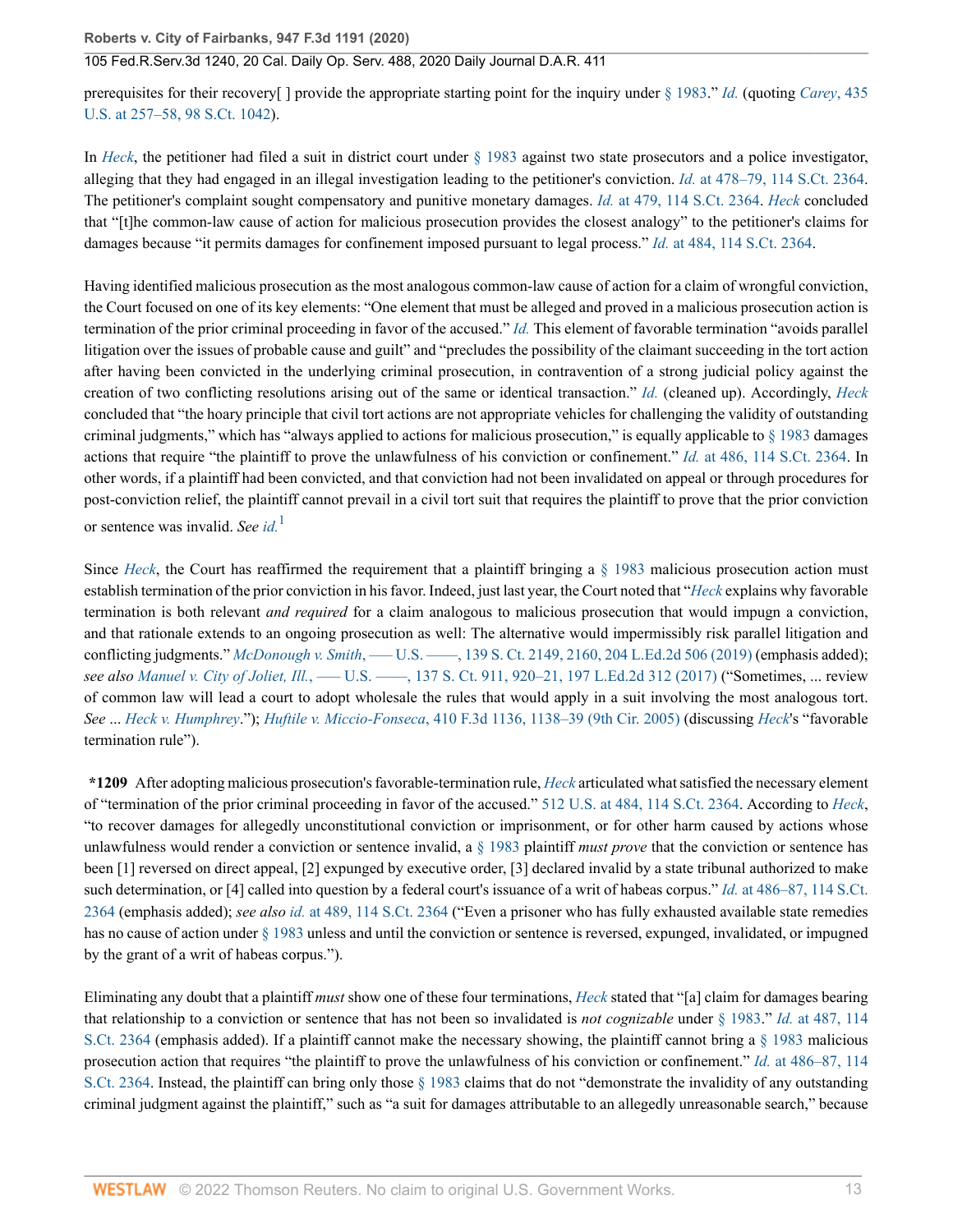<span id="page-13-0"></span>"such a [§ 1983](http://www.westlaw.com/Link/Document/FullText?findType=L&pubNum=1000546&cite=42USCAS1983&originatingDoc=I85271cc03d5c11eaa49a848616f1a2d2&refType=LQ&originationContext=document&vr=3.0&rs=cblt1.0&transitionType=DocumentItem&contextData=(sc.Search)) action, even if successful, would not *necessarily* imply that the plaintiff's conviction was unlawful." *Id.* [at 487](http://www.westlaw.com/Link/Document/FullText?findType=Y&serNum=1994135537&pubNum=0000708&originatingDoc=I85271cc03d5c11eaa49a848616f1a2d2&refType=RP&originationContext=document&vr=3.0&rs=cblt1.0&transitionType=DocumentItem&contextData=(sc.Search)) [& n. 7, 114 S.Ct. 2364.](http://www.westlaw.com/Link/Document/FullText?findType=Y&serNum=1994135537&pubNum=0000708&originatingDoc=I85271cc03d5c11eaa49a848616f1a2d2&refType=RP&originationContext=document&vr=3.0&rs=cblt1.0&transitionType=DocumentItem&contextData=(sc.Search))<sup>[2](#page-18-1)</sup>

### B

<span id="page-13-1"></span>As *[Heck](http://www.westlaw.com/Link/Document/FullText?findType=Y&serNum=1994135537&pubNum=0000780&originatingDoc=I85271cc03d5c11eaa49a848616f1a2d2&refType=RP&originationContext=document&vr=3.0&rs=cblt1.0&transitionType=DocumentItem&contextData=(sc.Search))* makes plain, the plaintiffs here are precluded from bringing a [§ 1983](http://www.westlaw.com/Link/Document/FullText?findType=L&pubNum=1000546&cite=42USCAS1983&originatingDoc=I85271cc03d5c11eaa49a848616f1a2d2&refType=LQ&originationContext=document&vr=3.0&rs=cblt1.0&transitionType=DocumentItem&contextData=(sc.Search)) malicious prosecution action because their underlying convictions were not invalidated but were instead vacated pursuant to settlement agreements. The plaintiffs expressly agreed that they had "not reached agreement as to ... actual guilt or innocence" and stipulated that "the original jury verdicts and judgments of conviction were properly and validly entered based on proof beyond a reasonable doubt."<sup>[3](#page-18-2)</sup> No \*1210 court has ruled on the validity of the plaintiffs' prior convictions or made a finding as to the plaintiffs' guilt or innocence. Indeed, the state court explained in great detail that it had no power to review, approve, or block the attorney general's discretionary decision to vacate the convictions and dismiss the indictments. As the state court summed it up, "this is a lawful settlement conducted under lawful procedure, under the inherent authority of the attorney general, over which this Court has no authority to ... review or to criticize." Far from declaring the plaintiffs' convictions invalid, the state court's ruling was merely the ministerial recognition of agreements between the plaintiffs and the state.

Because the plaintiffs' convictions were not "declared invalid by a state tribunal authorized to make such determination," nor reversed on direct appeal, expunged by executive order, or called into question by a federal court's issuance of a writ of habeas corpus, *Heck*[, 512 U.S. at 486–87, 114 S.Ct. 2364,](http://www.westlaw.com/Link/Document/FullText?findType=Y&serNum=1994135537&pubNum=0000780&originatingDoc=I85271cc03d5c11eaa49a848616f1a2d2&refType=RP&fi=co_pp_sp_780_486&originationContext=document&vr=3.0&rs=cblt1.0&transitionType=DocumentItem&contextData=(sc.Search)#co_pp_sp_780_486) the plaintiffs are unable to show that their criminal proceedings were terminated in their favor. They are therefore barred from using a civil action to establish they were wrongly convicted. Thus, the plaintiffs' claim for damages stemming from their allegedly wrongful convictions are "not cognizable under [§ 1983](http://www.westlaw.com/Link/Document/FullText?findType=L&pubNum=1000546&cite=42USCAS1983&originatingDoc=I85271cc03d5c11eaa49a848616f1a2d2&refType=LQ&originationContext=document&vr=3.0&rs=cblt1.0&transitionType=DocumentItem&contextData=(sc.Search))." *[Id.](http://www.westlaw.com/Link/Document/FullText?findType=Y&serNum=1994135537&pubNum=0000708&originatingDoc=I85271cc03d5c11eaa49a848616f1a2d2&refType=RP&fi=co_pp_sp_708_487&originationContext=document&vr=3.0&rs=cblt1.0&transitionType=DocumentItem&contextData=(sc.Search)#co_pp_sp_708_487)* at [487, 114 S.Ct. 2364.](http://www.westlaw.com/Link/Document/FullText?findType=Y&serNum=1994135537&pubNum=0000708&originatingDoc=I85271cc03d5c11eaa49a848616f1a2d2&refType=RP&fi=co_pp_sp_708_487&originationContext=document&vr=3.0&rs=cblt1.0&transitionType=DocumentItem&contextData=(sc.Search)#co_pp_sp_708_487) *[Heck](http://www.westlaw.com/Link/Document/FullText?findType=Y&serNum=1994135537&originatingDoc=I85271cc03d5c11eaa49a848616f1a2d2&refType=RP&originationContext=document&vr=3.0&rs=cblt1.0&transitionType=DocumentItem&contextData=(sc.Search))*'s clear holding resolves this appeal.

### C

The majority raises two arguments to support its assertion that a conviction that is vacated by settlement is the same as a conviction that is "declared invalid by a state tribunal," [512 U.S. at 487, 114 S.Ct. 2364,](http://www.westlaw.com/Link/Document/FullText?findType=Y&serNum=1994135537&pubNum=0000780&originatingDoc=I85271cc03d5c11eaa49a848616f1a2d2&refType=RP&fi=co_pp_sp_780_487&originationContext=document&vr=3.0&rs=cblt1.0&transitionType=DocumentItem&contextData=(sc.Search)#co_pp_sp_780_487) and therefore qualifies as a favorable termination for *[Heck](http://www.westlaw.com/Link/Document/FullText?findType=Y&serNum=1994135537&pubNum=0000780&originatingDoc=I85271cc03d5c11eaa49a848616f1a2d2&refType=RP&originationContext=document&vr=3.0&rs=cblt1.0&transitionType=DocumentItem&contextData=(sc.Search))* purposes, Maj. at 1198–1201. Neither has merit.

First, the majority asserts that there is no difference between vacatur of a conviction by settlement and a declaration that a conviction is invalid because a dictionary defines "vacate" to mean "invalidate." Maj. at 1198–99. But this theory is contrary to *[Heck](http://www.westlaw.com/Link/Document/FullText?findType=Y&serNum=1994135537&pubNum=0000780&originatingDoc=I85271cc03d5c11eaa49a848616f1a2d2&refType=RP&originationContext=document&vr=3.0&rs=cblt1.0&transitionType=DocumentItem&contextData=(sc.Search))*. *[Heck](http://www.westlaw.com/Link/Document/FullText?findType=Y&serNum=1994135537&pubNum=0000780&originatingDoc=I85271cc03d5c11eaa49a848616f1a2d2&refType=RP&originationContext=document&vr=3.0&rs=cblt1.0&transitionType=DocumentItem&contextData=(sc.Search))* refers to convictions that are "declared invalid by a state tribunal authorized to make such determination," [512](http://www.westlaw.com/Link/Document/FullText?findType=Y&serNum=1994135537&pubNum=0000780&originatingDoc=I85271cc03d5c11eaa49a848616f1a2d2&refType=RP&fi=co_pp_sp_780_487&originationContext=document&vr=3.0&rs=cblt1.0&transitionType=DocumentItem&contextData=(sc.Search)#co_pp_sp_780_487) [U.S. at 487, 114 S.Ct. 2364](http://www.westlaw.com/Link/Document/FullText?findType=Y&serNum=1994135537&pubNum=0000780&originatingDoc=I85271cc03d5c11eaa49a848616f1a2d2&refType=RP&fi=co_pp_sp_780_487&originationContext=document&vr=3.0&rs=cblt1.0&transitionType=DocumentItem&contextData=(sc.Search)#co_pp_sp_780_487), and a vacatur by agreement of the parties does not constitute a state court's declaration that the conviction is invalid. While the word "vacate" could mean "invalidate" in certain contexts, it does not carry that meaning in this context. "In law as in life ... the same words, placed in different contexts, sometimes mean different things." *[Yates v. United](http://www.westlaw.com/Link/Document/FullText?findType=Y&serNum=2035496669&pubNum=0000708&originatingDoc=I85271cc03d5c11eaa49a848616f1a2d2&refType=RP&fi=co_pp_sp_708_1082&originationContext=document&vr=3.0&rs=cblt1.0&transitionType=DocumentItem&contextData=(sc.Search)#co_pp_sp_708_1082) States*[, 574 U.S. 528, 135 S. Ct. 1074, 1082, 191 L.Ed.2d 64 \(2015\).](http://www.westlaw.com/Link/Document/FullText?findType=Y&serNum=2035496669&pubNum=0000708&originatingDoc=I85271cc03d5c11eaa49a848616f1a2d2&refType=RP&fi=co_pp_sp_708_1082&originationContext=document&vr=3.0&rs=cblt1.0&transitionType=DocumentItem&contextData=(sc.Search)#co_pp_sp_708_1082) Accordingly, there is no fair way to read *[Heck](http://www.westlaw.com/Link/Document/FullText?findType=Y&serNum=1994135537&pubNum=0000780&originatingDoc=I85271cc03d5c11eaa49a848616f1a2d2&refType=RP&originationContext=document&vr=3.0&rs=cblt1.0&transitionType=DocumentItem&contextData=(sc.Search))*'s reference to a conviction or sentence that is "declared invalid by a state tribunal authorized to make such determination," [512 U.S. at 487,](http://www.westlaw.com/Link/Document/FullText?findType=Y&serNum=1994135537&pubNum=0000780&originatingDoc=I85271cc03d5c11eaa49a848616f1a2d2&refType=RP&fi=co_pp_sp_780_487&originationContext=document&vr=3.0&rs=cblt1.0&transitionType=DocumentItem&contextData=(sc.Search)#co_pp_sp_780_487) [114 S.Ct. 2364,](http://www.westlaw.com/Link/Document/FullText?findType=Y&serNum=1994135537&pubNum=0000780&originatingDoc=I85271cc03d5c11eaa49a848616f1a2d2&refType=RP&fi=co_pp_sp_780_487&originationContext=document&vr=3.0&rs=cblt1.0&transitionType=DocumentItem&contextData=(sc.Search)#co_pp_sp_780_487) to mean a **\*1211** conviction or sentence that is vacated pursuant to a settlement agreement.

Second, the majority contends that two Ninth Circuit cases support the position that vacatur by settlement is the same as a declaration of invalidity. *See Rosales-Martinez v. Palmer*[, 753 F.3d 890 \(9th Cir. 2014\);](http://www.westlaw.com/Link/Document/FullText?findType=Y&serNum=2033506915&pubNum=0000506&originatingDoc=I85271cc03d5c11eaa49a848616f1a2d2&refType=RP&originationContext=document&vr=3.0&rs=cblt1.0&transitionType=DocumentItem&contextData=(sc.Search)) *[Taylor v. Cty. of Pima](http://www.westlaw.com/Link/Document/FullText?findType=Y&serNum=2047347514&pubNum=0000506&originatingDoc=I85271cc03d5c11eaa49a848616f1a2d2&refType=RP&originationContext=document&vr=3.0&rs=cblt1.0&transitionType=DocumentItem&contextData=(sc.Search))*, 913 F.3d 930 (9th [Cir. 2019\).](http://www.westlaw.com/Link/Document/FullText?findType=Y&serNum=2047347514&pubNum=0000506&originatingDoc=I85271cc03d5c11eaa49a848616f1a2d2&refType=RP&originationContext=document&vr=3.0&rs=cblt1.0&transitionType=DocumentItem&contextData=(sc.Search)) But the majority's reliance is misplaced because neither holds that a vacatur by settlement qualifies as a favorable termination under *[Heck](http://www.westlaw.com/Link/Document/FullText?findType=Y&serNum=1994135537&pubNum=0000780&originatingDoc=I85271cc03d5c11eaa49a848616f1a2d2&refType=RP&originationContext=document&vr=3.0&rs=cblt1.0&transitionType=DocumentItem&contextData=(sc.Search))*.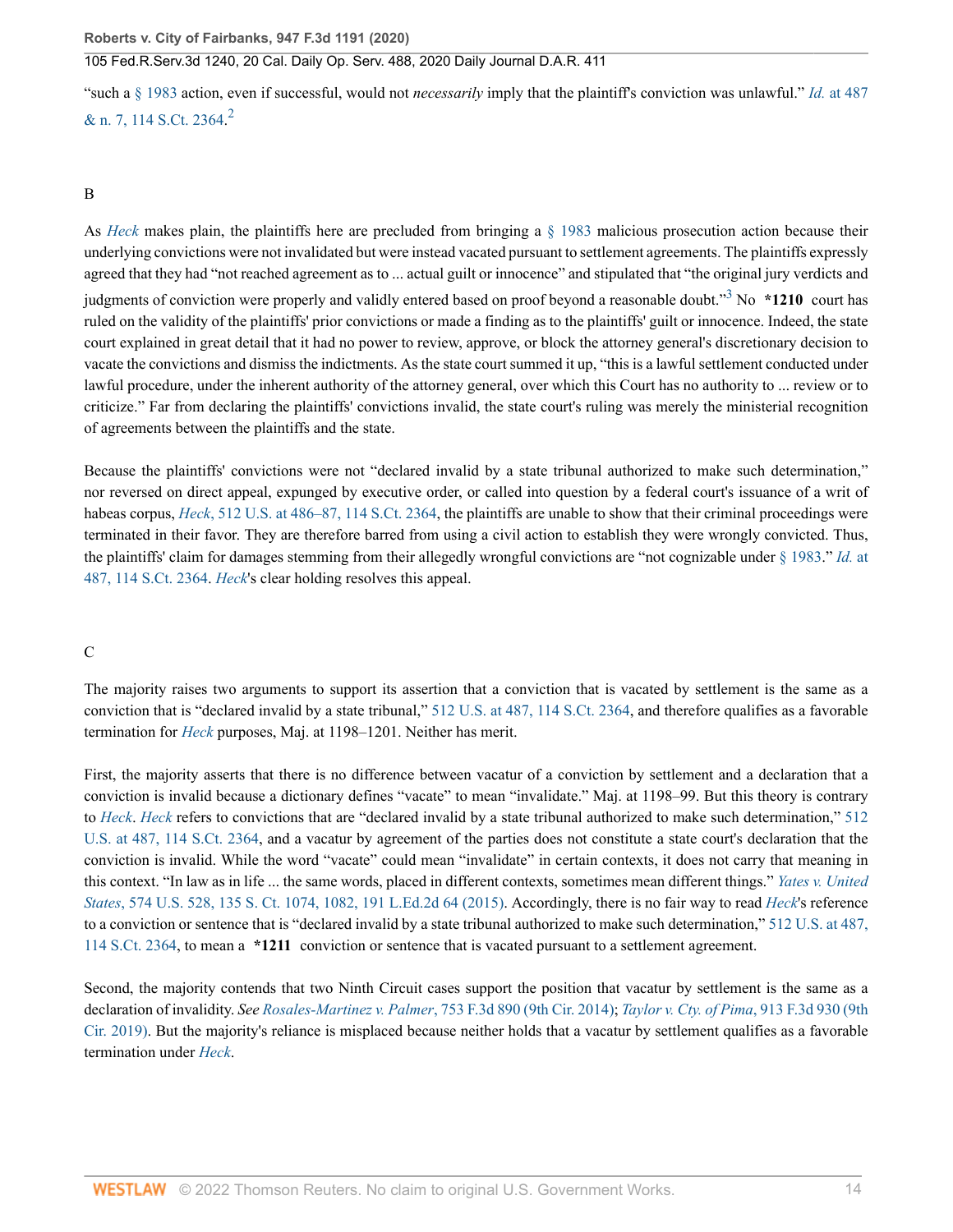### 105 Fed.R.Serv.3d 1240, 20 Cal. Daily Op. Serv. 488, 2020 Daily Journal D.A.R. 411

*Rosales-Martinez v. Palmer*[, 753 F.3d 890 \(9th Cir. 2014\),](http://www.westlaw.com/Link/Document/FullText?findType=Y&serNum=2033506915&pubNum=0000506&originatingDoc=I85271cc03d5c11eaa49a848616f1a2d2&refType=RP&originationContext=document&vr=3.0&rs=cblt1.0&transitionType=DocumentItem&contextData=(sc.Search)) does not help the majority because instead of addressing whether a vacatur by settlement constituted a favorable termination, we remanded so the district court could address the viability of the plaintiff's complaint in the first instance.

*[Rosales-Martinez](http://www.westlaw.com/Link/Document/FullText?findType=Y&serNum=2033506915&pubNum=0000506&originatingDoc=I85271cc03d5c11eaa49a848616f1a2d2&refType=RP&originationContext=document&vr=3.0&rs=cblt1.0&transitionType=DocumentItem&contextData=(sc.Search))* considered a plaintiff's [§ 1983](http://www.westlaw.com/Link/Document/FullText?findType=L&pubNum=1000546&cite=42USCAS1983&originatingDoc=I85271cc03d5c11eaa49a848616f1a2d2&refType=LQ&originationContext=document&vr=3.0&rs=cblt1.0&transitionType=DocumentItem&contextData=(sc.Search)) complaint, which alleged that the state court had granted his state habeas petition and ordered his release from prison. *Id.* [at 892.](http://www.westlaw.com/Link/Document/FullText?findType=Y&serNum=2033506915&pubNum=0000506&originatingDoc=I85271cc03d5c11eaa49a848616f1a2d2&refType=RP&fi=co_pp_sp_506_892&originationContext=document&vr=3.0&rs=cblt1.0&transitionType=DocumentItem&contextData=(sc.Search)#co_pp_sp_506_892) On appeal, the government filed a last-minute motion for judicial notice of several documents showing that this was incorrect; in fact, the parties had agreed to vacate the plaintiff's conviction on cumulative error grounds, and in return, the plaintiff agreed to plead guilty to one offense. *Id.* [at 893](http://www.westlaw.com/Link/Document/FullText?findType=Y&serNum=2033506915&pubNum=0000506&originatingDoc=I85271cc03d5c11eaa49a848616f1a2d2&refType=RP&fi=co_pp_sp_506_893&originationContext=document&vr=3.0&rs=cblt1.0&transitionType=DocumentItem&contextData=(sc.Search)#co_pp_sp_506_893). We took judicial notice of the documents proffered by the government, and noted the complexity they added to the case. *See id.* [at 894–95.](http://www.westlaw.com/Link/Document/FullText?findType=Y&serNum=2033506915&pubNum=0000506&originatingDoc=I85271cc03d5c11eaa49a848616f1a2d2&refType=RP&fi=co_pp_sp_506_894&originationContext=document&vr=3.0&rs=cblt1.0&transitionType=DocumentItem&contextData=(sc.Search)#co_pp_sp_506_894) After considering the potential impact of these documents, we ultimately concluded that "[t]he viability and scope" of the plaintiff's ["§ 1983](http://www.westlaw.com/Link/Document/FullText?findType=L&pubNum=1000546&cite=42USCAS1983&originatingDoc=I85271cc03d5c11eaa49a848616f1a2d2&refType=LQ&originationContext=document&vr=3.0&rs=cblt1.0&transitionType=DocumentItem&contextData=(sc.Search)) claim, in relation to *[Heck v. Humphrey](http://www.westlaw.com/Link/Document/FullText?findType=Y&serNum=1994135537&pubNum=0000780&originatingDoc=I85271cc03d5c11eaa49a848616f1a2d2&refType=RP&originationContext=document&vr=3.0&rs=cblt1.0&transitionType=DocumentItem&contextData=(sc.Search))* ... should be evaluated by the district judge on remand." *Id.* [at 899.](http://www.westlaw.com/Link/Document/FullText?findType=Y&serNum=2033506915&pubNum=0000506&originatingDoc=I85271cc03d5c11eaa49a848616f1a2d2&refType=RP&fi=co_pp_sp_506_899&originationContext=document&vr=3.0&rs=cblt1.0&transitionType=DocumentItem&contextData=(sc.Search)#co_pp_sp_506_899) We explained that "[a] court of appeals should not rule on the significance of [the plaintiff's] plea in the absence of a complete record and the comments of both sides, plaintiff and defendants, and without the benefit of the district court's analysis." *[Id.](http://www.westlaw.com/Link/Document/FullText?findType=Y&serNum=2033506915&pubNum=0000506&originatingDoc=I85271cc03d5c11eaa49a848616f1a2d2&refType=RP&originationContext=document&vr=3.0&rs=cblt1.0&transitionType=DocumentItem&contextData=(sc.Search))*

Contrary to the majority, our decision in *[Rosales-Martinez](http://www.westlaw.com/Link/Document/FullText?findType=Y&serNum=2033506915&pubNum=0000506&originatingDoc=I85271cc03d5c11eaa49a848616f1a2d2&refType=RP&originationContext=document&vr=3.0&rs=cblt1.0&transitionType=DocumentItem&contextData=(sc.Search))* to reverse the district court was not based on the finding that *[Heck](http://www.westlaw.com/Link/Document/FullText?findType=Y&serNum=1994135537&pubNum=0000780&originatingDoc=I85271cc03d5c11eaa49a848616f1a2d2&refType=RP&originationContext=document&vr=3.0&rs=cblt1.0&transitionType=DocumentItem&contextData=(sc.Search))* permits a [§ 1983](http://www.westlaw.com/Link/Document/FullText?findType=L&pubNum=1000546&cite=42USCAS1983&originatingDoc=I85271cc03d5c11eaa49a848616f1a2d2&refType=LQ&originationContext=document&vr=3.0&rs=cblt1.0&transitionType=DocumentItem&contextData=(sc.Search)) action whenever a conviction has been vacated pursuant to a settlement agreement. Maj. at 1200. Instead, *[Rosales-Martinez](http://www.westlaw.com/Link/Document/FullText?findType=Y&serNum=2033506915&pubNum=0000506&originatingDoc=I85271cc03d5c11eaa49a848616f1a2d2&refType=RP&originationContext=document&vr=3.0&rs=cblt1.0&transitionType=DocumentItem&contextData=(sc.Search))* held only that the district court erred in dismissing the plaintiff's claims as untimely, because the claims—to the extent they were viable at all—could not have accrued until the Nevada court vacated the underlying convictions. [753 F.3d at](http://www.westlaw.com/Link/Document/FullText?findType=Y&serNum=2033506915&pubNum=0000506&originatingDoc=I85271cc03d5c11eaa49a848616f1a2d2&refType=RP&fi=co_pp_sp_506_896&originationContext=document&vr=3.0&rs=cblt1.0&transitionType=DocumentItem&contextData=(sc.Search)#co_pp_sp_506_896) [896](http://www.westlaw.com/Link/Document/FullText?findType=Y&serNum=2033506915&pubNum=0000506&originatingDoc=I85271cc03d5c11eaa49a848616f1a2d2&refType=RP&fi=co_pp_sp_506_896&originationContext=document&vr=3.0&rs=cblt1.0&transitionType=DocumentItem&contextData=(sc.Search)#co_pp_sp_506_896). Because we refrained from resolving the question whether the plaintiff's claims were viable, the district court, on remand, felt obliged to refer the case to a pro-bono program "for the purpose of identifying counsel to assist Plaintiff with addressing the threshold question of whether his [§ 1983](http://www.westlaw.com/Link/Document/FullText?findType=L&pubNum=1000546&cite=42USCAS1983&originatingDoc=I85271cc03d5c11eaa49a848616f1a2d2&refType=LQ&originationContext=document&vr=3.0&rs=cblt1.0&transitionType=DocumentItem&contextData=(sc.Search)) claims are barred under *[Heck v. Humphrey](http://www.westlaw.com/Link/Document/FullText?findType=Y&serNum=1994135537&pubNum=0000780&originatingDoc=I85271cc03d5c11eaa49a848616f1a2d2&refType=RP&originationContext=document&vr=3.0&rs=cblt1.0&transitionType=DocumentItem&contextData=(sc.Search))*." *Martinez v. Palmer*[, No. 3:10-cv-00748-](http://www.westlaw.com/Link/Document/FullText?findType=Y&serNum=2037218930&pubNum=0000999&originatingDoc=I85271cc03d5c11eaa49a848616f1a2d2&refType=RP&originationContext=document&vr=3.0&rs=cblt1.0&transitionType=DocumentItem&contextData=(sc.Search)) MMD-VPC, 2015 WL 5554147, at  $*5$  (D. Nev. Sep. 21, 2015). Given our failure to rule on the viability of plaintiff's  $\S$  1983 claims, the majority errs in relying on *[Rosales-Martinez](http://www.westlaw.com/Link/Document/FullText?findType=Y&serNum=2033506915&pubNum=0000506&originatingDoc=I85271cc03d5c11eaa49a848616f1a2d2&refType=RP&originationContext=document&vr=3.0&rs=cblt1.0&transitionType=DocumentItem&contextData=(sc.Search))* for any authoritative ruling on this issue.

Nor does *Taylor v. County of Pima*[, 913 F.3d 930 \(9th Cir. 2019\),](http://www.westlaw.com/Link/Document/FullText?findType=Y&serNum=2047347514&pubNum=0000506&originatingDoc=I85271cc03d5c11eaa49a848616f1a2d2&refType=RP&originationContext=document&vr=3.0&rs=cblt1.0&transitionType=DocumentItem&contextData=(sc.Search)) support the majority's position, because that case ruled on an entirely different issue. In *[Taylor](http://www.westlaw.com/Link/Document/FullText?findType=Y&serNum=2047347514&pubNum=0000506&originatingDoc=I85271cc03d5c11eaa49a848616f1a2d2&refType=RP&originationContext=document&vr=3.0&rs=cblt1.0&transitionType=DocumentItem&contextData=(sc.Search))*, a plaintiff who had been convicted of 28 counts of felony murder for starting a fire at a Tucson hotel brought a state post-conviction petition, raising a new theory based on an affidavit from an expert: the hotel fire was not caused by arson. *Id.* [at 932](http://www.westlaw.com/Link/Document/FullText?findType=Y&serNum=2047347514&pubNum=0000506&originatingDoc=I85271cc03d5c11eaa49a848616f1a2d2&refType=RP&fi=co_pp_sp_506_932&originationContext=document&vr=3.0&rs=cblt1.0&transitionType=DocumentItem&contextData=(sc.Search)#co_pp_sp_506_932). In light of this new evidence, the government and the plaintiff entered an agreement to vacate the original conviction and replace it with a new conviction, and the state court resentenced the plaintiff to time served. *[Id.](http://www.westlaw.com/Link/Document/FullText?findType=Y&serNum=2047347514&pubNum=0000506&originatingDoc=I85271cc03d5c11eaa49a848616f1a2d2&refType=RP&originationContext=document&vr=3.0&rs=cblt1.0&transitionType=DocumentItem&contextData=(sc.Search))* The plaintiff then brought a [§ 1983](http://www.westlaw.com/Link/Document/FullText?findType=L&pubNum=1000546&cite=42USCAS1983&originatingDoc=I85271cc03d5c11eaa49a848616f1a2d2&refType=LQ&originationContext=document&vr=3.0&rs=cblt1.0&transitionType=DocumentItem&contextData=(sc.Search)) action against the government based on alleged unconstitutional practices in securing the original conviction. *[Id.](http://www.westlaw.com/Link/Document/FullText?findType=Y&serNum=2047347514&pubNum=0000506&originatingDoc=I85271cc03d5c11eaa49a848616f1a2d2&refType=RP&originationContext=document&vr=3.0&rs=cblt1.0&transitionType=DocumentItem&contextData=(sc.Search))*

<span id="page-14-0"></span>**\*1212** We concluded that because all of the time that plaintiff served in prison was supported by a valid replacement conviction, he could not recover incarceration-related damages. *Id.* [at 935.](http://www.westlaw.com/Link/Document/FullText?findType=Y&serNum=2047347514&pubNum=0000506&originatingDoc=I85271cc03d5c11eaa49a848616f1a2d2&refType=RP&fi=co_pp_sp_506_935&originationContext=document&vr=3.0&rs=cblt1.0&transitionType=DocumentItem&contextData=(sc.Search)#co_pp_sp_506_935) Although *[Taylor](http://www.westlaw.com/Link/Document/FullText?findType=Y&serNum=2047347514&pubNum=0000506&originatingDoc=I85271cc03d5c11eaa49a848616f1a2d2&refType=RP&originationContext=document&vr=3.0&rs=cblt1.0&transitionType=DocumentItem&contextData=(sc.Search))* stated in passing that a plaintiff in a [§ 1983](http://www.westlaw.com/Link/Document/FullText?findType=L&pubNum=1000546&cite=42USCAS1983&originatingDoc=I85271cc03d5c11eaa49a848616f1a2d2&refType=LQ&originationContext=document&vr=3.0&rs=cblt1.0&transitionType=DocumentItem&contextData=(sc.Search)) action could challenge a conviction that had been "vacated by [a] state court," this statement was not necessary to its holding, because the resolution of the case was based on the determination that the plaintiff's valid replacement conviction barred his [§ 1983](http://www.westlaw.com/Link/Document/FullText?findType=L&pubNum=1000546&cite=42USCAS1983&originatingDoc=I85271cc03d5c11eaa49a848616f1a2d2&refType=LQ&originationContext=document&vr=3.0&rs=cblt1.0&transitionType=DocumentItem&contextData=(sc.Search)) claim. *[Id.](http://www.westlaw.com/Link/Document/FullText?findType=Y&serNum=2047347514&pubNum=0000506&originatingDoc=I85271cc03d5c11eaa49a848616f1a2d2&refType=RP&originationContext=document&vr=3.0&rs=cblt1.0&transitionType=DocumentItem&contextData=(sc.Search))*<sup>[4](#page-18-3)</sup> Accordingly, *[Taylor](http://www.westlaw.com/Link/Document/FullText?findType=Y&serNum=2047347514&pubNum=0000506&originatingDoc=I85271cc03d5c11eaa49a848616f1a2d2&refType=RP&originationContext=document&vr=3.0&rs=cblt1.0&transitionType=DocumentItem&contextData=(sc.Search))* offered no reasoning to support its offhand comment, and it is inconsistent with *[Heck](http://www.westlaw.com/Link/Document/FullText?findType=Y&serNum=1994135537&pubNum=0000780&originatingDoc=I85271cc03d5c11eaa49a848616f1a2d2&refType=RP&originationContext=document&vr=3.0&rs=cblt1.0&transitionType=DocumentItem&contextData=(sc.Search))*; such statements "made in passing, without analysis, are not binding precedent." *[In re Magnacom Wireless, LLC](http://www.westlaw.com/Link/Document/FullText?findType=Y&serNum=2013188930&pubNum=0000506&originatingDoc=I85271cc03d5c11eaa49a848616f1a2d2&refType=RP&fi=co_pp_sp_506_993&originationContext=document&vr=3.0&rs=cblt1.0&transitionType=DocumentItem&contextData=(sc.Search)#co_pp_sp_506_993)*, 503 F.3d 984, [993–94 \(9th Cir. 2007\).](http://www.westlaw.com/Link/Document/FullText?findType=Y&serNum=2013188930&pubNum=0000506&originatingDoc=I85271cc03d5c11eaa49a848616f1a2d2&refType=RP&fi=co_pp_sp_506_993&originationContext=document&vr=3.0&rs=cblt1.0&transitionType=DocumentItem&contextData=(sc.Search)#co_pp_sp_506_993)<sup>[5](#page-18-4)</sup>

<span id="page-14-1"></span>In sum, the plaintiffs' convictions were not "declared invalid by a state tribunal." *Heck*[, 512 U.S. at 487, 114 S.Ct. 2364.](http://www.westlaw.com/Link/Document/FullText?findType=Y&serNum=1994135537&pubNum=0000780&originatingDoc=I85271cc03d5c11eaa49a848616f1a2d2&refType=RP&fi=co_pp_sp_780_487&originationContext=document&vr=3.0&rs=cblt1.0&transitionType=DocumentItem&contextData=(sc.Search)#co_pp_sp_780_487) Rather, the convictions were vacated pursuant to settlement agreements, such that the "criminal judgment[s]" are still "outstanding," precluding the plaintiffs' claims for relief. *Id.* [at 486–87, 114 S.Ct. 2364](http://www.westlaw.com/Link/Document/FullText?findType=Y&serNum=1994135537&pubNum=0000708&originatingDoc=I85271cc03d5c11eaa49a848616f1a2d2&refType=RP&originationContext=document&vr=3.0&rs=cblt1.0&transitionType=DocumentItem&contextData=(sc.Search)). Neither *[Rosales Martinez](http://www.westlaw.com/Link/Document/FullText?findType=Y&serNum=2033506915&pubNum=0000506&originatingDoc=I85271cc03d5c11eaa49a848616f1a2d2&refType=RP&originationContext=document&vr=3.0&rs=cblt1.0&transitionType=DocumentItem&contextData=(sc.Search))* nor *[Taylor](http://www.westlaw.com/Link/Document/FullText?findType=Y&serNum=2047347514&pubNum=0000506&originatingDoc=I85271cc03d5c11eaa49a848616f1a2d2&refType=RP&originationContext=document&vr=3.0&rs=cblt1.0&transitionType=DocumentItem&contextData=(sc.Search))* are to the contrary. Therefore, the plaintiffs cannot make the necessary showing to bring their [§ 1983](http://www.westlaw.com/Link/Document/FullText?findType=L&pubNum=1000546&cite=42USCAS1983&originatingDoc=I85271cc03d5c11eaa49a848616f1a2d2&refType=LQ&originationContext=document&vr=3.0&rs=cblt1.0&transitionType=DocumentItem&contextData=(sc.Search)) malicious prosecution action.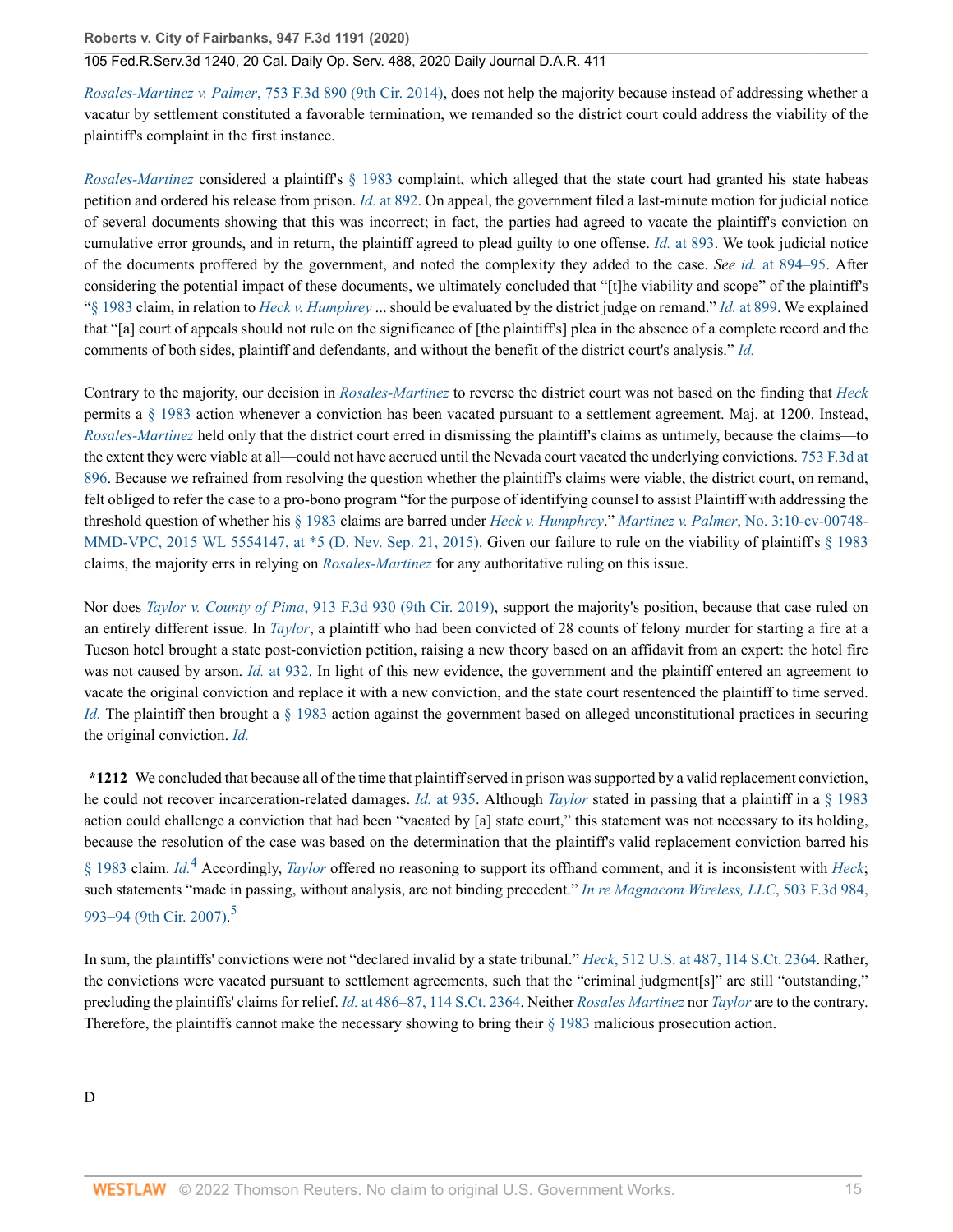Although the plaintiffs fail to show that their vacated convictions were favorably terminated in one of the four methods specified by *[Heck](http://www.westlaw.com/Link/Document/FullText?findType=Y&serNum=1994135537&pubNum=0000780&originatingDoc=I85271cc03d5c11eaa49a848616f1a2d2&refType=RP&originationContext=document&vr=3.0&rs=cblt1.0&transitionType=DocumentItem&contextData=(sc.Search))*, the majority suggests that the plaintiffs can sidestep *[Heck](http://www.westlaw.com/Link/Document/FullText?findType=Y&serNum=1994135537&pubNum=0000780&originatingDoc=I85271cc03d5c11eaa49a848616f1a2d2&refType=RP&originationContext=document&vr=3.0&rs=cblt1.0&transitionType=DocumentItem&contextData=(sc.Search))* to bring their [§ 1983](http://www.westlaw.com/Link/Document/FullText?findType=L&pubNum=1000546&cite=42USCAS1983&originatingDoc=I85271cc03d5c11eaa49a848616f1a2d2&refType=LQ&originationContext=document&vr=3.0&rs=cblt1.0&transitionType=DocumentItem&contextData=(sc.Search)) action.

First, according to the majority, *[Heck](http://www.westlaw.com/Link/Document/FullText?findType=Y&serNum=1994135537&pubNum=0000780&originatingDoc=I85271cc03d5c11eaa49a848616f1a2d2&refType=RP&originationContext=document&vr=3.0&rs=cblt1.0&transitionType=DocumentItem&contextData=(sc.Search))* does not apply to a vacated conviction because the conviction is no longer "outstanding." [512 U.S. at 486–87, 114 S.Ct. 2364](http://www.westlaw.com/Link/Document/FullText?findType=Y&serNum=1994135537&pubNum=0000780&originatingDoc=I85271cc03d5c11eaa49a848616f1a2d2&refType=RP&fi=co_pp_sp_780_486&originationContext=document&vr=3.0&rs=cblt1.0&transitionType=DocumentItem&contextData=(sc.Search)#co_pp_sp_780_486); Maj. at 1198. To support this theory, the majority points to *[Heck](http://www.westlaw.com/Link/Document/FullText?findType=Y&serNum=1994135537&pubNum=0000780&originatingDoc=I85271cc03d5c11eaa49a848616f1a2d2&refType=RP&originationContext=document&vr=3.0&rs=cblt1.0&transitionType=DocumentItem&contextData=(sc.Search))*'s statement that "if the district court determines that the plaintiff's action, even if successful, will *not* demonstrate the invalidity of any outstanding criminal judgment against the plaintiff, the action should be allowed to proceed, in the absence of some other bar to the suit." [512 U.S. at 487, 114 S.Ct. 2364;](http://www.westlaw.com/Link/Document/FullText?findType=Y&serNum=1994135537&pubNum=0000780&originatingDoc=I85271cc03d5c11eaa49a848616f1a2d2&refType=RP&fi=co_pp_sp_780_487&originationContext=document&vr=3.0&rs=cblt1.0&transitionType=DocumentItem&contextData=(sc.Search)#co_pp_sp_780_487) Maj. at 1198. According to the majority, this means that if a criminal judgment is no longer outstanding, i.e., it has been discharged or satisfied in some way, the criminal defendants may bring a  $\S$  1983 action without showing that the judgment was invalidated in one of the four ways identified in *[Heck](http://www.westlaw.com/Link/Document/FullText?findType=Y&serNum=1994135537&pubNum=0000780&originatingDoc=I85271cc03d5c11eaa49a848616f1a2d2&refType=RP&originationContext=document&vr=3.0&rs=cblt1.0&transitionType=DocumentItem&contextData=(sc.Search))*. *See* Maj. at 1198.

On its face, this conclusion is contrary to *[Heck](http://www.westlaw.com/Link/Document/FullText?findType=Y&serNum=1994135537&pubNum=0000780&originatingDoc=I85271cc03d5c11eaa49a848616f1a2d2&refType=RP&originationContext=document&vr=3.0&rs=cblt1.0&transitionType=DocumentItem&contextData=(sc.Search))*. First, *[Heck](http://www.westlaw.com/Link/Document/FullText?findType=Y&serNum=1994135537&pubNum=0000780&originatingDoc=I85271cc03d5c11eaa49a848616f1a2d2&refType=RP&originationContext=document&vr=3.0&rs=cblt1.0&transitionType=DocumentItem&contextData=(sc.Search))* precludes plaintiffs from bringing a [§ 1983](http://www.westlaw.com/Link/Document/FullText?findType=L&pubNum=1000546&cite=42USCAS1983&originatingDoc=I85271cc03d5c11eaa49a848616f1a2d2&refType=LQ&originationContext=document&vr=3.0&rs=cblt1.0&transitionType=DocumentItem&contextData=(sc.Search)) action unless they have **\*1213** shown that their conviction was invalidated by one of the four specific means. [512 U.S. at 486–87, 114 S.Ct. 2364.](http://www.westlaw.com/Link/Document/FullText?findType=Y&serNum=1994135537&pubNum=0000780&originatingDoc=I85271cc03d5c11eaa49a848616f1a2d2&refType=RP&fi=co_pp_sp_780_486&originationContext=document&vr=3.0&rs=cblt1.0&transitionType=DocumentItem&contextData=(sc.Search)#co_pp_sp_780_486) The

<span id="page-15-0"></span>majority, by contrast, allows plaintiffs to bring a  $\S$  1983 action if their conviction was discharged or satisfied by any means.<sup>[6](#page-18-5)</sup> Second, *[Heck](http://www.westlaw.com/Link/Document/FullText?findType=Y&serNum=1994135537&pubNum=0000780&originatingDoc=I85271cc03d5c11eaa49a848616f1a2d2&refType=RP&originationContext=document&vr=3.0&rs=cblt1.0&transitionType=DocumentItem&contextData=(sc.Search))* explains that one purpose of the favorable-termination rule is to avoid the risk that a criminal conviction could be deemed valid in the criminal context and invalid in the civil context. *See id.* [at 484–85, 114 S.Ct. 2364.](http://www.westlaw.com/Link/Document/FullText?findType=Y&serNum=1994135537&pubNum=0000708&originatingDoc=I85271cc03d5c11eaa49a848616f1a2d2&refType=RP&originationContext=document&vr=3.0&rs=cblt1.0&transitionType=DocumentItem&contextData=(sc.Search)) Under the majority's rule, this exact scenario could arise. If a conviction merely needs to be discharged or satisfied by some means, then criminal defendants who served their sentences could subsequently bring [§ 1983](http://www.westlaw.com/Link/Document/FullText?findType=L&pubNum=1000546&cite=42USCAS1983&originatingDoc=I85271cc03d5c11eaa49a848616f1a2d2&refType=LQ&originationContext=document&vr=3.0&rs=cblt1.0&transitionType=DocumentItem&contextData=(sc.Search)) actions to establish that they had been wrongfully convicted. And here the plaintiffs are attempting to invalidate their criminal judgments in a civil proceeding on the ground that they were "unfairly tried" and "wrongfully convicted," even though their criminal judgments were never invalidated in a criminal proceeding.

Of course, *[Heck](http://www.westlaw.com/Link/Document/FullText?findType=Y&serNum=1994135537&pubNum=0000780&originatingDoc=I85271cc03d5c11eaa49a848616f1a2d2&refType=RP&originationContext=document&vr=3.0&rs=cblt1.0&transitionType=DocumentItem&contextData=(sc.Search))* did not hold that plaintiffs could use civil actions to challenge convictions that had been discharged by *any* means. Read in context, it is clear that *[Heck](http://www.westlaw.com/Link/Document/FullText?findType=Y&serNum=1994135537&originatingDoc=I85271cc03d5c11eaa49a848616f1a2d2&refType=RP&originationContext=document&vr=3.0&rs=cblt1.0&transitionType=DocumentItem&contextData=(sc.Search))*'s reference to "outstanding criminal judgments" is a reference to judgments that have not been invalidated by one of the four methods of favorable termination listed in *[Heck](http://www.westlaw.com/Link/Document/FullText?findType=Y&serNum=1994135537&pubNum=0000780&originatingDoc=I85271cc03d5c11eaa49a848616f1a2d2&refType=RP&originationContext=document&vr=3.0&rs=cblt1.0&transitionType=DocumentItem&contextData=(sc.Search))*. *Id.* [at 487, 114 S.Ct. 2364](http://www.westlaw.com/Link/Document/FullText?findType=Y&serNum=1994135537&pubNum=0000708&originatingDoc=I85271cc03d5c11eaa49a848616f1a2d2&refType=RP&fi=co_pp_sp_708_487&originationContext=document&vr=3.0&rs=cblt1.0&transitionType=DocumentItem&contextData=(sc.Search)#co_pp_sp_708_487). This common-sense reading is supported by the Court's subsequent use of the phrase "outstanding criminal judgment" as a synonym for a judgment not invalidated by one of these four means: "[T]he *[Heck](http://www.westlaw.com/Link/Document/FullText?findType=Y&serNum=1994135537&pubNum=0000780&originatingDoc=I85271cc03d5c11eaa49a848616f1a2d2&refType=RP&originationContext=document&vr=3.0&rs=cblt1.0&transitionType=DocumentItem&contextData=(sc.Search))* rule comes into play only when there exists a conviction or sentence that has *not* been ... invalidated, that is to say, an outstanding criminal judgment." *McDonough*[, 139 S. Ct. at 2160](http://www.westlaw.com/Link/Document/FullText?findType=Y&serNum=2048519607&pubNum=0000708&originatingDoc=I85271cc03d5c11eaa49a848616f1a2d2&refType=RP&fi=co_pp_sp_708_2160&originationContext=document&vr=3.0&rs=cblt1.0&transitionType=DocumentItem&contextData=(sc.Search)#co_pp_sp_708_2160) (internal quotation marks omitted) (quoting *Wallace v. Kato*[, 549 U.S. 384, 393, 127 S.Ct. 1091, 166 L.Ed.2d 973 \(2007\)](http://www.westlaw.com/Link/Document/FullText?findType=Y&serNum=2011495384&pubNum=0000780&originatingDoc=I85271cc03d5c11eaa49a848616f1a2d2&refType=RP&fi=co_pp_sp_780_393&originationContext=document&vr=3.0&rs=cblt1.0&transitionType=DocumentItem&contextData=(sc.Search)#co_pp_sp_780_393)).[7](#page-18-6) Because the majority's conclusion that a plaintiff can bring a  $\S$  1983 malicious prosecution action so long as the underlying criminal judgment was discharged by *any* means is contrary to *[Heck](http://www.westlaw.com/Link/Document/FullText?findType=Y&serNum=1994135537&pubNum=0000780&originatingDoc=I85271cc03d5c11eaa49a848616f1a2d2&refType=RP&originationContext=document&vr=3.0&rs=cblt1.0&transitionType=DocumentItem&contextData=(sc.Search))*, the majority's interpretation must be rejected.

<span id="page-15-1"></span>Second, by claiming that vacatur by settlement qualifies as a favorable termination, even though it is not on *[Heck](http://www.westlaw.com/Link/Document/FullText?findType=Y&serNum=1994135537&pubNum=0000780&originatingDoc=I85271cc03d5c11eaa49a848616f1a2d2&refType=RP&originationContext=document&vr=3.0&rs=cblt1.0&transitionType=DocumentItem&contextData=(sc.Search))*'s list of four qualifying methods of termination, the majority implicitly holds that vacatur by settlement is a fifth method of favorable termination. Maj. at 1200–01. In other words, the majority asserts that a plaintiff can bring a  $\S$  1983 malicious prosecution claim to "demonstrate the invalidity" of a criminal judgment that has been vacated by agreement of the parties—even if the underlying conviction has not been reversed, declared invalid by a state court, expunged by executive action, or called into question by a grant of habeas corpus. [512 U.S. at 486–87, 114 S.Ct. 2364](http://www.westlaw.com/Link/Document/FullText?findType=Y&serNum=1994135537&pubNum=0000780&originatingDoc=I85271cc03d5c11eaa49a848616f1a2d2&refType=RP&fi=co_pp_sp_780_486&originationContext=document&vr=3.0&rs=cblt1.0&transitionType=DocumentItem&contextData=(sc.Search)#co_pp_sp_780_486). This approach also fails.

As an initial matter, *[Heck](http://www.westlaw.com/Link/Document/FullText?findType=Y&serNum=1994135537&pubNum=0000780&originatingDoc=I85271cc03d5c11eaa49a848616f1a2d2&refType=RP&originationContext=document&vr=3.0&rs=cblt1.0&transitionType=DocumentItem&contextData=(sc.Search))* makes clear that plaintiffs "must" show that their convictions **\*1214** were terminated in one of four specific ways. [512 U.S. at 486–87, 114 S.Ct. 2364](http://www.westlaw.com/Link/Document/FullText?findType=Y&serNum=1994135537&pubNum=0000780&originatingDoc=I85271cc03d5c11eaa49a848616f1a2d2&refType=RP&fi=co_pp_sp_780_486&originationContext=document&vr=3.0&rs=cblt1.0&transitionType=DocumentItem&contextData=(sc.Search)#co_pp_sp_780_486). Vacatur by settlement is not on the list, and the list is exclusive: *[Heck](http://www.westlaw.com/Link/Document/FullText?findType=Y&serNum=1994135537&pubNum=0000780&originatingDoc=I85271cc03d5c11eaa49a848616f1a2d2&refType=RP&originationContext=document&vr=3.0&rs=cblt1.0&transitionType=DocumentItem&contextData=(sc.Search))* does not permit other, unidentified ways of satisfying the favorable-termination requirement. *See [id.](http://www.westlaw.com/Link/Document/FullText?findType=Y&serNum=1994135537&pubNum=0000780&originatingDoc=I85271cc03d5c11eaa49a848616f1a2d2&refType=RP&originationContext=document&vr=3.0&rs=cblt1.0&transitionType=DocumentItem&contextData=(sc.Search))* Thus, any attempt to recognize additional means of favorable termination is contrary to Supreme Court precedent. *See [id.](http://www.westlaw.com/Link/Document/FullText?findType=Y&serNum=1994135537&pubNum=0000780&originatingDoc=I85271cc03d5c11eaa49a848616f1a2d2&refType=RP&originationContext=document&vr=3.0&rs=cblt1.0&transitionType=DocumentItem&contextData=(sc.Search))*

Moreover, recognizing vacatur by settlement as another method of favorable termination is contrary to *[Heck](http://www.westlaw.com/Link/Document/FullText?findType=Y&serNum=1994135537&pubNum=0000780&originatingDoc=I85271cc03d5c11eaa49a848616f1a2d2&refType=RP&originationContext=document&vr=3.0&rs=cblt1.0&transitionType=DocumentItem&contextData=(sc.Search))*'s reliance on the common-law cause of action for malicious prosecution, which was the Court's "starting point" for determining the viability of a  $\S$  1983 claim. [512 U.S. at 483–84 & n.4, 114 S.Ct. 2364](http://www.westlaw.com/Link/Document/FullText?findType=Y&serNum=1994135537&pubNum=0000780&originatingDoc=I85271cc03d5c11eaa49a848616f1a2d2&refType=RP&fi=co_pp_sp_780_483&originationContext=document&vr=3.0&rs=cblt1.0&transitionType=DocumentItem&contextData=(sc.Search)#co_pp_sp_780_483) (reiterating its "reliance on malicious prosecution's favorable termination requirement as illustrative of the common-law principle barring tort plaintiffs from mounting collateral attacks on their outstanding criminal convictions"). The common law did not recognize vacatur by settlement as a method of favorable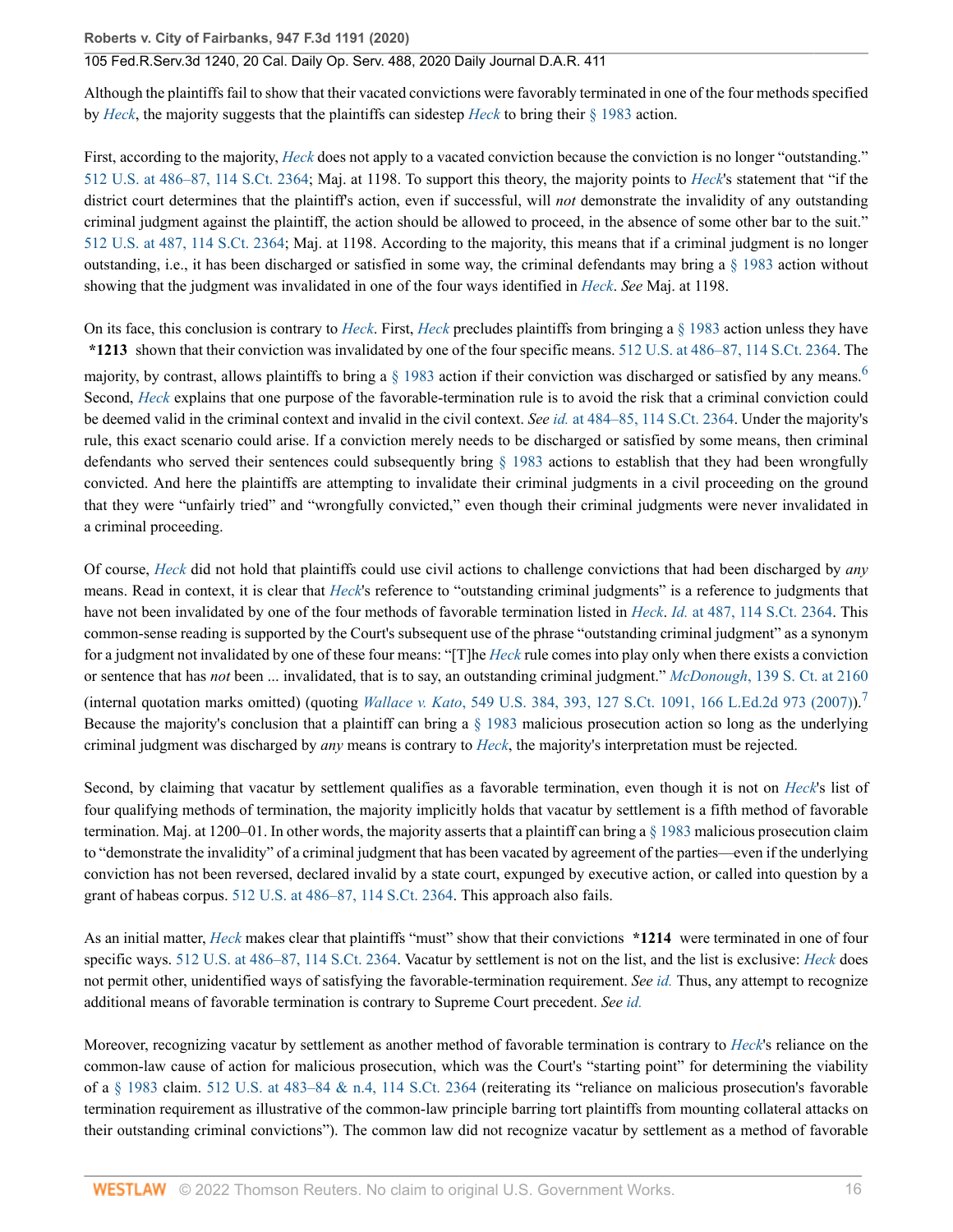### 105 Fed.R.Serv.3d 1240, 20 Cal. Daily Op. Serv. 488, 2020 Daily Journal D.A.R. 411

<span id="page-16-9"></span><span id="page-16-8"></span>termination: For over a century, courts have recognized that a claim for malicious prosecution does not lie if the prosecution was abandoned based on a settlement or compromise.  $8$  The treatises are in accord.  $9$  Thus, if a criminal proceeding "is withdrawn or the prosecution abandoned pursuant to an agreement of compromise with the accused," the resolution "is not a sufficient termination to meet the requirements of a cause of action for malicious prosecution." [Restatement \(Second\) of Torts § 660](http://www.westlaw.com/Link/Document/FullText?findType=Y&serNum=0290694588&pubNum=0101577&originatingDoc=I85271cc03d5c11eaa49a848616f1a2d2&refType=TS&originationContext=document&vr=3.0&rs=cblt1.0&transitionType=DocumentItem&contextData=(sc.Search)) [\(1977\).](http://www.westlaw.com/Link/Document/FullText?findType=Y&serNum=0290694588&pubNum=0101577&originatingDoc=I85271cc03d5c11eaa49a848616f1a2d2&refType=TS&originationContext=document&vr=3.0&rs=cblt1.0&transitionType=DocumentItem&contextData=(sc.Search)) "Although the accused by his acceptance of a compromise does not admit his guilt, the fact of the compromise indicates that the question of his guilt or innocence is left open." *Id.* [§ 660](http://www.westlaw.com/Link/Document/FullText?findType=Y&serNum=0290694588&pubNum=0101577&originatingDoc=I85271cc03d5c11eaa49a848616f1a2d2&refType=TS&originationContext=document&vr=3.0&rs=cblt1.0&transitionType=DocumentItem&contextData=(sc.Search)) cmt. c. As such, by entering into a settlement agreement and "[h]aving bought peace," an accused "may not thereafter assert that the proceedings have terminated in his favor." *Id.*[10](#page-19-1) Accordingly, vacatur by settlement is **\*1215** not—and never was—recognized as a favorable termination at common law, so the majority's attempt to recognize it as a fifth means of favorable termination under *[Heck](http://www.westlaw.com/Link/Document/FullText?findType=Y&serNum=1994135537&pubNum=0000780&originatingDoc=I85271cc03d5c11eaa49a848616f1a2d2&refType=RP&originationContext=document&vr=3.0&rs=cblt1.0&transitionType=DocumentItem&contextData=(sc.Search))* squarely contradicts *[Heck](http://www.westlaw.com/Link/Document/FullText?findType=Y&serNum=1994135537&pubNum=0000780&originatingDoc=I85271cc03d5c11eaa49a848616f1a2d2&refType=RP&originationContext=document&vr=3.0&rs=cblt1.0&transitionType=DocumentItem&contextData=(sc.Search))*'s reliance on the "common law of torts."  $512$  U.S. at 483, [11](#page-19-2)4 S.Ct. 2364.<sup>11</sup>

<span id="page-16-11"></span><span id="page-16-10"></span>In sum, the majority has no authority to recognize a new means of favorable termination; *[Heck](http://www.westlaw.com/Link/Document/FullText?findType=Y&serNum=1994135537&originatingDoc=I85271cc03d5c11eaa49a848616f1a2d2&refType=RP&originationContext=document&vr=3.0&rs=cblt1.0&transitionType=DocumentItem&contextData=(sc.Search))*'s list is exclusive. *See id.* [at 486–](http://www.westlaw.com/Link/Document/FullText?findType=Y&serNum=1994135537&pubNum=0000708&originatingDoc=I85271cc03d5c11eaa49a848616f1a2d2&refType=RP&fi=co_pp_sp_708_486&originationContext=document&vr=3.0&rs=cblt1.0&transitionType=DocumentItem&contextData=(sc.Search)#co_pp_sp_708_486) [87, 114 S.Ct. 2364](http://www.westlaw.com/Link/Document/FullText?findType=Y&serNum=1994135537&pubNum=0000708&originatingDoc=I85271cc03d5c11eaa49a848616f1a2d2&refType=RP&fi=co_pp_sp_708_486&originationContext=document&vr=3.0&rs=cblt1.0&transitionType=DocumentItem&contextData=(sc.Search)#co_pp_sp_708_486). And even if the majority could recognize new means of favorable termination, vacatur by settlement is not a favorable termination at common law, so there is no basis for deeming it a method of favorable termination here.

\*\*\*

Simply stated, the plaintiffs did not have their prior convictions "declared invalid by a state tribunal authorized to make such determination," *Heck*[, 512 U.S. at 487, 114 S.Ct. 2364](http://www.westlaw.com/Link/Document/FullText?findType=Y&serNum=1994135537&pubNum=0000780&originatingDoc=I85271cc03d5c11eaa49a848616f1a2d2&refType=RP&fi=co_pp_sp_780_487&originationContext=document&vr=3.0&rs=cblt1.0&transitionType=DocumentItem&contextData=(sc.Search)#co_pp_sp_780_487), but instead reached an agreement with the state to vacate their convictions. Regardless of the plaintiffs' reasons for doing so, they cannot now claim that the prior convictions were terminated in a manner that provides a basis for bringing [§ 1983](http://www.westlaw.com/Link/Document/FullText?findType=L&pubNum=1000546&cite=42USCAS1983&originatingDoc=I85271cc03d5c11eaa49a848616f1a2d2&refType=LQ&originationContext=document&vr=3.0&rs=cblt1.0&transitionType=DocumentItem&contextData=(sc.Search)) malicious prosecution claims. In holding otherwise, the majority casts aside the favorable-termination rule articulated by *[Heck v. Humphrey](http://www.westlaw.com/Link/Document/FullText?findType=Y&serNum=1994135537&pubNum=0000780&originatingDoc=I85271cc03d5c11eaa49a848616f1a2d2&refType=RP&originationContext=document&vr=3.0&rs=cblt1.0&transitionType=DocumentItem&contextData=(sc.Search))* and thus is inconsistent with Supreme Court precedent. Accordingly, I dissent.

#### **All Citations**

947 F.3d 1191, 105 Fed.R.Serv.3d 1240, 20 Cal. Daily Op. Serv. 488, 2020 Daily Journal D.A.R. 411

#### Footnotes

- <span id="page-16-0"></span>[1](#page-1-0) Gazewood's letter was addressed to Assistant Attorney General Adrienne Bachmann who had allegedly suppressed a memorandum documenting Holmes' 2011 confession to the Hartman murder from Plaintiffs and their counsel. Because we review de novo the district court's grant of a motion to dismiss under Rule 12(b)(6), "accepting all factual allegations in the complaint as true and construing them in the light most favorable to the nonmoving party," *Fields v. Twitter, Inc.*[, 881 F.3d 739, 743 \(9th Cir. 2018\),](http://www.westlaw.com/Link/Document/FullText?findType=Y&serNum=2043709487&pubNum=0000506&originatingDoc=I85271cc03d5c11eaa49a848616f1a2d2&refType=RP&fi=co_pp_sp_506_743&originationContext=document&vr=3.0&rs=cblt1.0&transitionType=DocumentItem&contextData=(sc.Search)#co_pp_sp_506_743) we do not address whether Plaintiffs' allegations can be proven.
- <span id="page-16-1"></span>[2](#page-2-0) Roberts had already been released from prison and was on supervised parole, but the prosecution refused to release any of the other three plaintiffs from prison unless Roberts agreed to the same arrangement.
- <span id="page-16-2"></span>[3](#page-2-1) Under [Alaska Statute § 12.72.010\(4\),](http://www.westlaw.com/Link/Document/FullText?findType=L&pubNum=1000003&cite=AKSTS12.72.010&originatingDoc=I85271cc03d5c11eaa49a848616f1a2d2&refType=SP&originationContext=document&vr=3.0&rs=cblt1.0&transitionType=DocumentItem&contextData=(sc.Search)#co_pp_0bd500007a412) a person convicted of a crime may institute a PCR proceeding if the person claims "that there exists evidence of material facts, not previously presented and heard by the court, that requires vacation of the conviction or sentence in the interest of justice."
- <span id="page-16-3"></span>[4](#page-3-0) The court likely intended to refer to the intentional or reckless infliction of emotional distress claim, as Plaintiffs had not asserted a negligent infliction of emotional distress claim. The district court can clarify this matter on remand.
- <span id="page-16-4"></span>[5](#page-3-1) The court noted that Plaintiffs did not oppose dismissal of these two claims.
- <span id="page-16-5"></span>[6](#page-3-2) The court did not consider Defendants' alternative Rule  $12(b)(7)$  argument. Defendants press that issue on appeal before us.
- <span id="page-16-6"></span>[7](#page-4-0) We have said that the favorable-termination rule in the context of malicious prosecution refers to the termination of proceedings "in such a manner as to indicate ... innocence." *Awabdy v. City of Adelanto*[, 368 F.3d 1062, 1068 \(9th Cir. 2004\)](http://www.westlaw.com/Link/Document/FullText?findType=Y&serNum=2004493586&pubNum=0000506&originatingDoc=I85271cc03d5c11eaa49a848616f1a2d2&refType=RP&fi=co_pp_sp_506_1068&originationContext=document&vr=3.0&rs=cblt1.0&transitionType=DocumentItem&contextData=(sc.Search)#co_pp_sp_506_1068). As discussed below, we leave to the district court the question whether Plaintiffs have alleged sufficient facts to state a claim for malicious prosecution.
- <span id="page-16-7"></span>[8](#page-5-0) We have held that *[Heck](http://www.westlaw.com/Link/Document/FullText?findType=Y&serNum=1994135537&pubNum=0000780&originatingDoc=I85271cc03d5c11eaa49a848616f1a2d2&refType=RP&originationContext=document&vr=3.0&rs=cblt1.0&transitionType=DocumentItem&contextData=(sc.Search))* applies equally to claims brought under [§ 1985.](http://www.westlaw.com/Link/Document/FullText?findType=L&pubNum=1000546&cite=42USCAS1985&originatingDoc=I85271cc03d5c11eaa49a848616f1a2d2&refType=LQ&originationContext=document&vr=3.0&rs=cblt1.0&transitionType=DocumentItem&contextData=(sc.Search)) *See [McQuillion v. Schwarzenegger](http://www.westlaw.com/Link/Document/FullText?findType=Y&serNum=2004489869&pubNum=0000506&originatingDoc=I85271cc03d5c11eaa49a848616f1a2d2&refType=RP&fi=co_pp_sp_506_1097&originationContext=document&vr=3.0&rs=cblt1.0&transitionType=DocumentItem&contextData=(sc.Search)#co_pp_sp_506_1097)*, 369 F.3d 1091, 1097 [n.4 \(9th Cir. 2004\).](http://www.westlaw.com/Link/Document/FullText?findType=Y&serNum=2004489869&pubNum=0000506&originatingDoc=I85271cc03d5c11eaa49a848616f1a2d2&refType=RP&fi=co_pp_sp_506_1097&originationContext=document&vr=3.0&rs=cblt1.0&transitionType=DocumentItem&contextData=(sc.Search)#co_pp_sp_506_1097)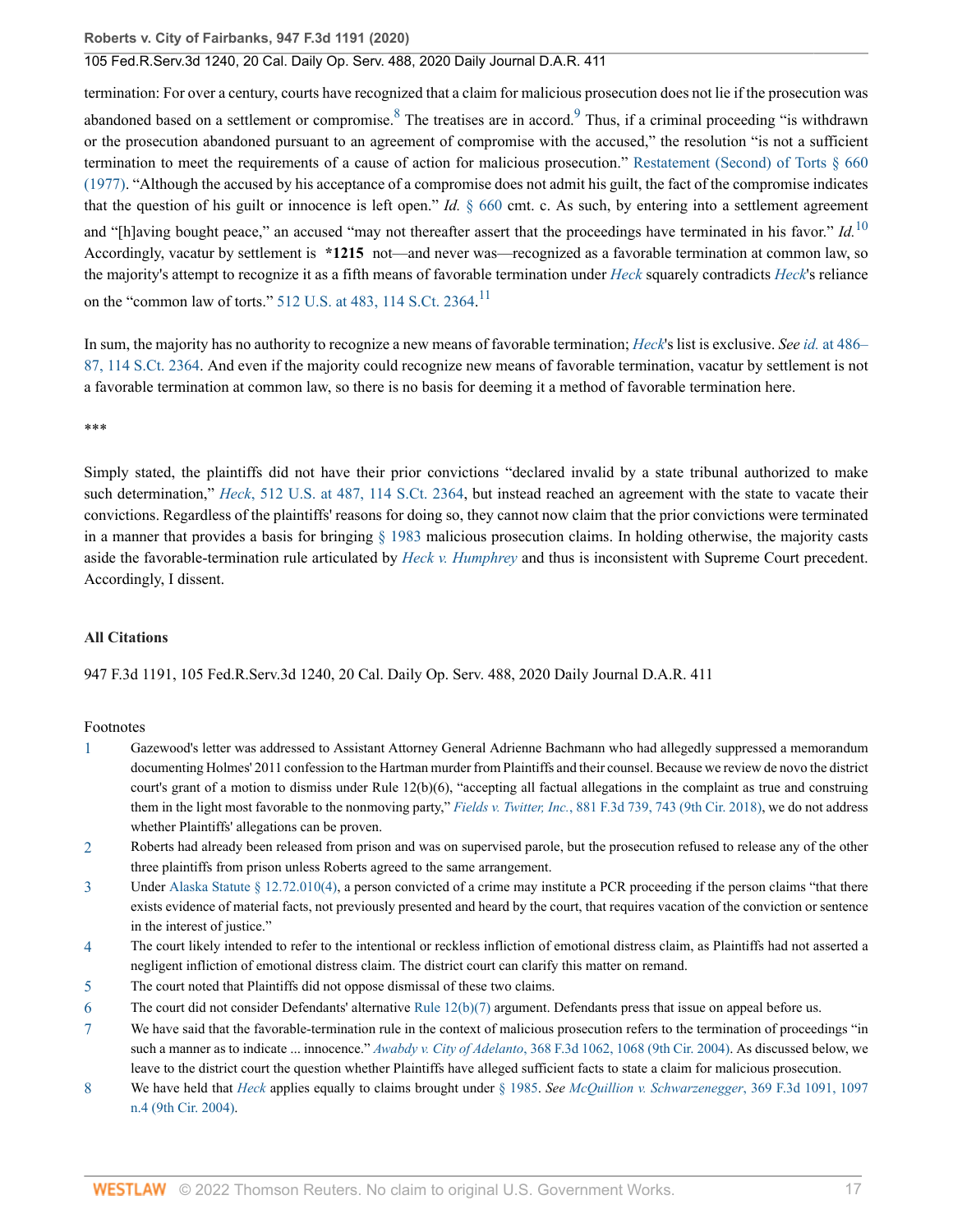- <span id="page-17-0"></span>[9](#page-6-0) The court applied a statute of limitations of two years as provided by Nevada state law. "Nevada law provides the statute of limitations because, in the absence of a federal provision for [§ 1983](http://www.westlaw.com/Link/Document/FullText?findType=L&pubNum=1000546&cite=42USCAS1983&originatingDoc=I85271cc03d5c11eaa49a848616f1a2d2&refType=LQ&originationContext=document&vr=3.0&rs=cblt1.0&transitionType=DocumentItem&contextData=(sc.Search)) actions, the analogous state statute of limitations for personal injury claims applies." *[Rosales-Martinez](http://www.westlaw.com/Link/Document/FullText?findType=Y&serNum=2033506915&pubNum=0000506&originatingDoc=I85271cc03d5c11eaa49a848616f1a2d2&refType=RP&fi=co_pp_sp_506_895&originationContext=document&vr=3.0&rs=cblt1.0&transitionType=DocumentItem&contextData=(sc.Search)#co_pp_sp_506_895)*, 753 F.3d at 895.
- <span id="page-17-1"></span>[10](#page-7-0) There is a fundamental difference in how we and the dissent read *[Heck](http://www.westlaw.com/Link/Document/FullText?findType=Y&serNum=1994135537&pubNum=0000780&originatingDoc=I85271cc03d5c11eaa49a848616f1a2d2&refType=RP&originationContext=document&vr=3.0&rs=cblt1.0&transitionType=DocumentItem&contextData=(sc.Search))*. The dissent cites language defining an "outstanding criminal judgment" in *McDonough v. Smith*[, ––– U.S. ––––, 139 S. Ct. 2149, 204 L.Ed.2d 506 \(2019\)](http://www.westlaw.com/Link/Document/FullText?findType=Y&serNum=2048519607&pubNum=0000708&originatingDoc=I85271cc03d5c11eaa49a848616f1a2d2&refType=RP&originationContext=document&vr=3.0&rs=cblt1.0&transitionType=DocumentItem&contextData=(sc.Search)) (quoting *[Wallace v. Kato](http://www.westlaw.com/Link/Document/FullText?findType=Y&serNum=2011495384&pubNum=0000780&originatingDoc=I85271cc03d5c11eaa49a848616f1a2d2&refType=RP&fi=co_pp_sp_780_393&originationContext=document&vr=3.0&rs=cblt1.0&transitionType=DocumentItem&contextData=(sc.Search)#co_pp_sp_780_393)*, 549 U.S. 384, [393, 127 S.Ct. 1091, 166 L.Ed.2d 973 \(2007\)](http://www.westlaw.com/Link/Document/FullText?findType=Y&serNum=2011495384&pubNum=0000780&originatingDoc=I85271cc03d5c11eaa49a848616f1a2d2&refType=RP&fi=co_pp_sp_780_393&originationContext=document&vr=3.0&rs=cblt1.0&transitionType=DocumentItem&contextData=(sc.Search)#co_pp_sp_780_393)). *See post*, at 1213. The dissent ignores the very next sentence in the *[Wallace](http://www.westlaw.com/Link/Document/FullText?findType=Y&serNum=2011495384&pubNum=0000780&originatingDoc=I85271cc03d5c11eaa49a848616f1a2d2&refType=RP&originationContext=document&vr=3.0&rs=cblt1.0&transitionType=DocumentItem&contextData=(sc.Search))* opinion, which explains that the *[Heck](http://www.westlaw.com/Link/Document/FullText?findType=Y&serNum=1994135537&pubNum=0000780&originatingDoc=I85271cc03d5c11eaa49a848616f1a2d2&refType=RP&originationContext=document&vr=3.0&rs=cblt1.0&transitionType=DocumentItem&contextData=(sc.Search))* rule for deferred accrual "delays what would otherwise be the accrual date of a tort action until the setting aside of *an extant conviction*." [549 U.S. at 393, 127 S.Ct. 1091](http://www.westlaw.com/Link/Document/FullText?findType=Y&serNum=2011495384&pubNum=0000780&originatingDoc=I85271cc03d5c11eaa49a848616f1a2d2&refType=RP&fi=co_pp_sp_780_393&originationContext=document&vr=3.0&rs=cblt1.0&transitionType=DocumentItem&contextData=(sc.Search)#co_pp_sp_780_393). There are no extant convictions here. All convictions were set aside. In the absence of any remaining convictions, *[Heck](http://www.westlaw.com/Link/Document/FullText?findType=Y&serNum=1994135537&pubNum=0000780&originatingDoc=I85271cc03d5c11eaa49a848616f1a2d2&refType=RP&originationContext=document&vr=3.0&rs=cblt1.0&transitionType=DocumentItem&contextData=(sc.Search))* does not bar [§ 1983](http://www.westlaw.com/Link/Document/FullText?findType=L&pubNum=1000546&cite=42USCAS1983&originatingDoc=I85271cc03d5c11eaa49a848616f1a2d2&refType=LQ&originationContext=document&vr=3.0&rs=cblt1.0&transitionType=DocumentItem&contextData=(sc.Search)) claims. Our reading of *[Heck](http://www.westlaw.com/Link/Document/FullText?findType=Y&serNum=1994135537&pubNum=0000780&originatingDoc=I85271cc03d5c11eaa49a848616f1a2d2&refType=RP&originationContext=document&vr=3.0&rs=cblt1.0&transitionType=DocumentItem&contextData=(sc.Search))* comports with that of our circuit precedent in *[Taylor](http://www.westlaw.com/Link/Document/FullText?findType=Y&serNum=2047347514&pubNum=0000506&originatingDoc=I85271cc03d5c11eaa49a848616f1a2d2&refType=RP&originationContext=document&vr=3.0&rs=cblt1.0&transitionType=DocumentItem&contextData=(sc.Search))* and *[Rosales-Martinez](http://www.westlaw.com/Link/Document/FullText?findType=Y&serNum=2033506915&pubNum=0000506&originatingDoc=I85271cc03d5c11eaa49a848616f1a2d2&refType=RP&originationContext=document&vr=3.0&rs=cblt1.0&transitionType=DocumentItem&contextData=(sc.Search))*.
- <span id="page-17-2"></span>[11](#page-7-1) The dissent quotes from the Supreme Court's recent opinion in *[McDonough](http://www.westlaw.com/Link/Document/FullText?findType=Y&serNum=2048519607&pubNum=0000708&originatingDoc=I85271cc03d5c11eaa49a848616f1a2d2&refType=RP&originationContext=document&vr=3.0&rs=cblt1.0&transitionType=DocumentItem&contextData=(sc.Search))* to support its apparent claim that *[Heck](http://www.westlaw.com/Link/Document/FullText?findType=Y&serNum=1994135537&pubNum=0000780&originatingDoc=I85271cc03d5c11eaa49a848616f1a2d2&refType=RP&originationContext=document&vr=3.0&rs=cblt1.0&transitionType=DocumentItem&contextData=(sc.Search))* establishes an exact replica of the favorable-termination rule from the malicious-prosecution context. *See post*, at 1208. *[McDonough](http://www.westlaw.com/Link/Document/FullText?findType=Y&serNum=2048519607&originatingDoc=I85271cc03d5c11eaa49a848616f1a2d2&refType=RP&originationContext=document&vr=3.0&rs=cblt1.0&transitionType=DocumentItem&contextData=(sc.Search))*—a statute-oflimitations case—holds no such thing. Describing when a plaintiff may bring a [§ 1983](http://www.westlaw.com/Link/Document/FullText?findType=L&pubNum=1000546&cite=42USCAS1983&originatingDoc=I85271cc03d5c11eaa49a848616f1a2d2&refType=LQ&originationContext=document&vr=3.0&rs=cblt1.0&transitionType=DocumentItem&contextData=(sc.Search)) suit alleging fabrication of evidence, the Court wrote: "Only once the criminal proceeding has ended in the defendant's favor, *or* a resulting conviction has been invalidated within the meaning of *[Heck](http://www.westlaw.com/Link/Document/FullText?findType=Y&serNum=1994135537&pubNum=0000780&originatingDoc=I85271cc03d5c11eaa49a848616f1a2d2&refType=RP&originationContext=document&vr=3.0&rs=cblt1.0&transitionType=DocumentItem&contextData=(sc.Search))* ... will the statute of limitations begin to run." *McDonough*[, 139 S. Ct. at 2158](http://www.westlaw.com/Link/Document/FullText?findType=Y&serNum=2048519607&pubNum=0000708&originatingDoc=I85271cc03d5c11eaa49a848616f1a2d2&refType=RP&fi=co_pp_sp_708_2158&originationContext=document&vr=3.0&rs=cblt1.0&transitionType=DocumentItem&contextData=(sc.Search)#co_pp_sp_708_2158) (internal citation omitted) (emphasis added). By posing the favorable-termination rule and invalidation under *[Heck](http://www.westlaw.com/Link/Document/FullText?findType=Y&serNum=1994135537&pubNum=0000780&originatingDoc=I85271cc03d5c11eaa49a848616f1a2d2&refType=RP&originationContext=document&vr=3.0&rs=cblt1.0&transitionType=DocumentItem&contextData=(sc.Search))* disjunctively, *[McDonough](http://www.westlaw.com/Link/Document/FullText?findType=Y&serNum=2048519607&pubNum=0000708&originatingDoc=I85271cc03d5c11eaa49a848616f1a2d2&refType=RP&originationContext=document&vr=3.0&rs=cblt1.0&transitionType=DocumentItem&contextData=(sc.Search))* firmly undermines the dissent's insinuation that they are coterminous.
- <span id="page-17-3"></span>[12](#page-8-0) The common-law treatises cited by the dissent, *see post*, at 1214 n.9, are in harmony. *See* 8 Stuart M. Speiser et al., *American Law of Torts* § 28:5 (2019) (regurgitating the standard recited in the Second Restatement); 54 C.J.S. *[Malicious Prosecution](http://www.westlaw.com/Link/Document/FullText?findType=Y&serNum=0289617097&pubNum=0157402&originatingDoc=I85271cc03d5c11eaa49a848616f1a2d2&refType=TS&originationContext=document&vr=3.0&rs=cblt1.0&transitionType=DocumentItem&contextData=(sc.Search))* § 60 ("With respect to the malicious prosecution requirement that the prior proceeding must have terminated in plaintiff's favor, termination of the prosecution must be in such a manner that it *cannot be revived*." (emphasis added)); *id.* at § 61 ("The inquiry into whether a termination of a criminal prosecution was favorable to the defendant focuses on whether it was dispositive as to the defendant's innocence of the crime for which the defendant was charged."). *Cf. id.* § 63 ("A criminal proceeding in which the accused was originally convicted, but the conviction was reversed on appeal following a determination that the evidence on which the conviction was based had been obtained pursuant to a faulty search warrant, does not result in a favorable termination for the accused and thus cannot provide a basis for a malicious prosecution claim.").
- <span id="page-17-4"></span>[13](#page-8-1) The dissent cites language from *Manuel v. City of Joliet, Ill.*, —— U.S. ——, 137 S. Ct. 911, 197 L.Ed.2d 312 (2017), arguing that it appears to undermine the contention that "favorable termination" is not coterminous in the malicious-prosecution and *[Heck](http://www.westlaw.com/Link/Document/FullText?findType=Y&serNum=1994135537&pubNum=0000780&originatingDoc=I85271cc03d5c11eaa49a848616f1a2d2&refType=RP&originationContext=document&vr=3.0&rs=cblt1.0&transitionType=DocumentItem&contextData=(sc.Search))* contexts. *Post*, at 1208–09. Explaining its reliance on common-law principles "[i]n defining the contours and prerequisites of a [§ 1983](http://www.westlaw.com/Link/Document/FullText?findType=L&pubNum=1000546&cite=42USCAS1983&originatingDoc=I85271cc03d5c11eaa49a848616f1a2d2&refType=LQ&originationContext=document&vr=3.0&rs=cblt1.0&transitionType=DocumentItem&contextData=(sc.Search)) claim," the Supreme Court in *[Manuel](http://www.westlaw.com/Link/Document/FullText?findType=Y&serNum=2041261862&pubNum=0000708&originatingDoc=I85271cc03d5c11eaa49a848616f1a2d2&refType=RP&originationContext=document&vr=3.0&rs=cblt1.0&transitionType=DocumentItem&contextData=(sc.Search))* cited *[Heck](http://www.westlaw.com/Link/Document/FullText?findType=Y&serNum=1994135537&pubNum=0000780&originatingDoc=I85271cc03d5c11eaa49a848616f1a2d2&refType=RP&originationContext=document&vr=3.0&rs=cblt1.0&transitionType=DocumentItem&contextData=(sc.Search))* in support of the assertion that "[s]ometimes, th[e] review of common law will lead a court to adopt wholesale the rules that would apply in a suit involving the most analogous tort." [137 S. Ct. at 920–21.](http://www.westlaw.com/Link/Document/FullText?findType=Y&serNum=2041261862&pubNum=0000708&originatingDoc=I85271cc03d5c11eaa49a848616f1a2d2&refType=RP&fi=co_pp_sp_708_920&originationContext=document&vr=3.0&rs=cblt1.0&transitionType=DocumentItem&contextData=(sc.Search)#co_pp_sp_708_920) However, regardless of what the Court meant by its "adopt wholesale" statement, it cannot be interpreted in a manner inconsistent with the plain language of *[Heck](http://www.westlaw.com/Link/Document/FullText?findType=Y&serNum=1994135537&pubNum=0000780&originatingDoc=I85271cc03d5c11eaa49a848616f1a2d2&refType=RP&originationContext=document&vr=3.0&rs=cblt1.0&transitionType=DocumentItem&contextData=(sc.Search))* itself. As described above, interpreting this passing statement to mean that the favorable-termination requirement is coextensive in both the malicious-prosecution and *[Heck](http://www.westlaw.com/Link/Document/FullText?findType=Y&serNum=1994135537&pubNum=0000780&originatingDoc=I85271cc03d5c11eaa49a848616f1a2d2&refType=RP&originationContext=document&vr=3.0&rs=cblt1.0&transitionType=DocumentItem&contextData=(sc.Search))* contexts contravenes a plain reading of *[Heck](http://www.westlaw.com/Link/Document/FullText?findType=Y&serNum=1994135537&pubNum=0000780&originatingDoc=I85271cc03d5c11eaa49a848616f1a2d2&refType=RP&originationContext=document&vr=3.0&rs=cblt1.0&transitionType=DocumentItem&contextData=(sc.Search))* and our circuit's case law.
- <span id="page-17-5"></span>[14](#page-8-2) The dissent accuses us of "play[ing] word games" in reaching this conclusion. *Post*, at 1212–13 n.6. However, the dissent provides no authority for its assertion that, based on our reasoning, "a court could conclude that a defendant who has fully served a sentence has satisfied or discharged the convictions so that it is no longer 'outstanding' or 'extant' " for purposes of *[Heck](http://www.westlaw.com/Link/Document/FullText?findType=Y&serNum=1994135537&pubNum=0000780&originatingDoc=I85271cc03d5c11eaa49a848616f1a2d2&refType=RP&originationContext=document&vr=3.0&rs=cblt1.0&transitionType=DocumentItem&contextData=(sc.Search))*. *Id.* Nor can it. We explicitly disclaim that characterization of our opinion: under our holding today, a person who has served his sentence but whose conviction remains unimpeached is barred by *[Heck](http://www.westlaw.com/Link/Document/FullText?findType=Y&serNum=1994135537&pubNum=0000780&originatingDoc=I85271cc03d5c11eaa49a848616f1a2d2&refType=RP&originationContext=document&vr=3.0&rs=cblt1.0&transitionType=DocumentItem&contextData=(sc.Search))* from bringing a [§ 1983](http://www.westlaw.com/Link/Document/FullText?findType=L&pubNum=1000546&cite=42USCAS1983&originatingDoc=I85271cc03d5c11eaa49a848616f1a2d2&refType=LQ&originationContext=document&vr=3.0&rs=cblt1.0&transitionType=DocumentItem&contextData=(sc.Search)) suit based on that conviction.
- <span id="page-17-6"></span>[15](#page-10-0) Following *[Rumery](http://www.westlaw.com/Link/Document/FullText?findType=Y&serNum=1987029485&pubNum=0000780&originatingDoc=I85271cc03d5c11eaa49a848616f1a2d2&refType=RP&originationContext=document&vr=3.0&rs=cblt1.0&transitionType=DocumentItem&contextData=(sc.Search))*, we acknowledged that "the availability of release-dismissal agreements creates a risk that public officials will use the threat of criminal prosecution to suppress civil rights claims." *Lynch*[, 880 F.2d at 1127](http://www.westlaw.com/Link/Document/FullText?findType=Y&serNum=1989111861&pubNum=0000350&originatingDoc=I85271cc03d5c11eaa49a848616f1a2d2&refType=RP&fi=co_pp_sp_350_1127&originationContext=document&vr=3.0&rs=cblt1.0&transitionType=DocumentItem&contextData=(sc.Search)#co_pp_sp_350_1127) (citing *Rumery*[, 480 U.S. at 394, 107](http://www.westlaw.com/Link/Document/FullText?findType=Y&serNum=1987029485&pubNum=0000780&originatingDoc=I85271cc03d5c11eaa49a848616f1a2d2&refType=RP&fi=co_pp_sp_780_394&originationContext=document&vr=3.0&rs=cblt1.0&transitionType=DocumentItem&contextData=(sc.Search)#co_pp_sp_780_394) [S.Ct. 1187](http://www.westlaw.com/Link/Document/FullText?findType=Y&serNum=1987029485&pubNum=0000780&originatingDoc=I85271cc03d5c11eaa49a848616f1a2d2&refType=RP&fi=co_pp_sp_780_394&originationContext=document&vr=3.0&rs=cblt1.0&transitionType=DocumentItem&contextData=(sc.Search)#co_pp_sp_780_394)). Given the facts before us in *[Lynch](http://www.westlaw.com/Link/Document/FullText?findType=Y&serNum=1989111861&pubNum=0000350&originatingDoc=I85271cc03d5c11eaa49a848616f1a2d2&refType=RP&originationContext=document&vr=3.0&rs=cblt1.0&transitionType=DocumentItem&contextData=(sc.Search))*, we found that "[t]he limited empirical evidence available suggests that this may be the case." *[Id.](http://www.westlaw.com/Link/Document/FullText?findType=Y&serNum=1989111861&pubNum=0000350&originatingDoc=I85271cc03d5c11eaa49a848616f1a2d2&refType=RP&originationContext=document&vr=3.0&rs=cblt1.0&transitionType=DocumentItem&contextData=(sc.Search))* We do not address that question here since the district court did not conduct a *[Rumery](http://www.westlaw.com/Link/Document/FullText?findType=Y&serNum=1987029485&pubNum=0000780&originatingDoc=I85271cc03d5c11eaa49a848616f1a2d2&refType=RP&originationContext=document&vr=3.0&rs=cblt1.0&transitionType=DocumentItem&contextData=(sc.Search))* hearing.
- <span id="page-17-7"></span>[16](#page-10-1) Generally, the burden of pleading and proving the enforceability of a release-dismissal agreement would fall to defendants. *Perry v. Merit Sys. Prot. Bd.*, —— U.S. ——, 137 S. Ct. 1975, 1986 n.9, 198 L.Ed.2d 527 (2017) ("In civil litigation, a release is an affirmative defense to a plaintiff's claim for relief, not something the plaintiff must anticipate and negate in her pleading." (citing [Fed. R. Civ.](http://www.westlaw.com/Link/Document/FullText?findType=L&pubNum=1000600&cite=USFRCPR8&originatingDoc=I85271cc03d5c11eaa49a848616f1a2d2&refType=LQ&originationContext=document&vr=3.0&rs=cblt1.0&transitionType=DocumentItem&contextData=(sc.Search)) [P. 8\(c\)\(1\)](http://www.westlaw.com/Link/Document/FullText?findType=L&pubNum=1000600&cite=USFRCPR8&originatingDoc=I85271cc03d5c11eaa49a848616f1a2d2&refType=LQ&originationContext=document&vr=3.0&rs=cblt1.0&transitionType=DocumentItem&contextData=(sc.Search)) and *Rumery*[, 480 U.S. at 391, 107 S.Ct. 1187\)](http://www.westlaw.com/Link/Document/FullText?findType=Y&serNum=1987029485&pubNum=0000780&originatingDoc=I85271cc03d5c11eaa49a848616f1a2d2&refType=RP&fi=co_pp_sp_780_391&originationContext=document&vr=3.0&rs=cblt1.0&transitionType=DocumentItem&contextData=(sc.Search)#co_pp_sp_780_391)); *see also Lynch*[, 880 F.2d at 1125](http://www.westlaw.com/Link/Document/FullText?findType=Y&serNum=1989111861&pubNum=0000350&originatingDoc=I85271cc03d5c11eaa49a848616f1a2d2&refType=RP&fi=co_pp_sp_350_1125&originationContext=document&vr=3.0&rs=cblt1.0&transitionType=DocumentItem&contextData=(sc.Search)#co_pp_sp_350_1125) ("Justice O'Connor, agreeing with the plurality's result, wrote separately to emphasize that the *burden of establishing the enforceability of such agreements is borne by the civil rights defendants.*" (emphasis added)); *id.* [at 1126 n.5](http://www.westlaw.com/Link/Document/FullText?findType=Y&serNum=1989111861&pubNum=0000350&originatingDoc=I85271cc03d5c11eaa49a848616f1a2d2&refType=RP&fi=co_pp_sp_350_1126&originationContext=document&vr=3.0&rs=cblt1.0&transitionType=DocumentItem&contextData=(sc.Search)#co_pp_sp_350_1126) ("We note, therefore, that a majority of the Supreme Court in *[Rumery](http://www.westlaw.com/Link/Document/FullText?findType=Y&serNum=1987029485&pubNum=0000780&originatingDoc=I85271cc03d5c11eaa49a848616f1a2d2&refType=RP&originationContext=document&vr=3.0&rs=cblt1.0&transitionType=DocumentItem&contextData=(sc.Search))* expressed the view that the burden of establishing that a release-dismissal agreement does not violate public policy rests with the civilrights defendant seeking to invoke the agreement as a defense."). Thus, to win on their judicial estoppel defense, Defendants have the burden of proving the enforceability of the Settlement Agreement. However, insofar as Plaintiffs have alleged the unenforceability of the Settlement Agreement to meet elements of their claims for relief, they would bear the burden of proof on enforceability.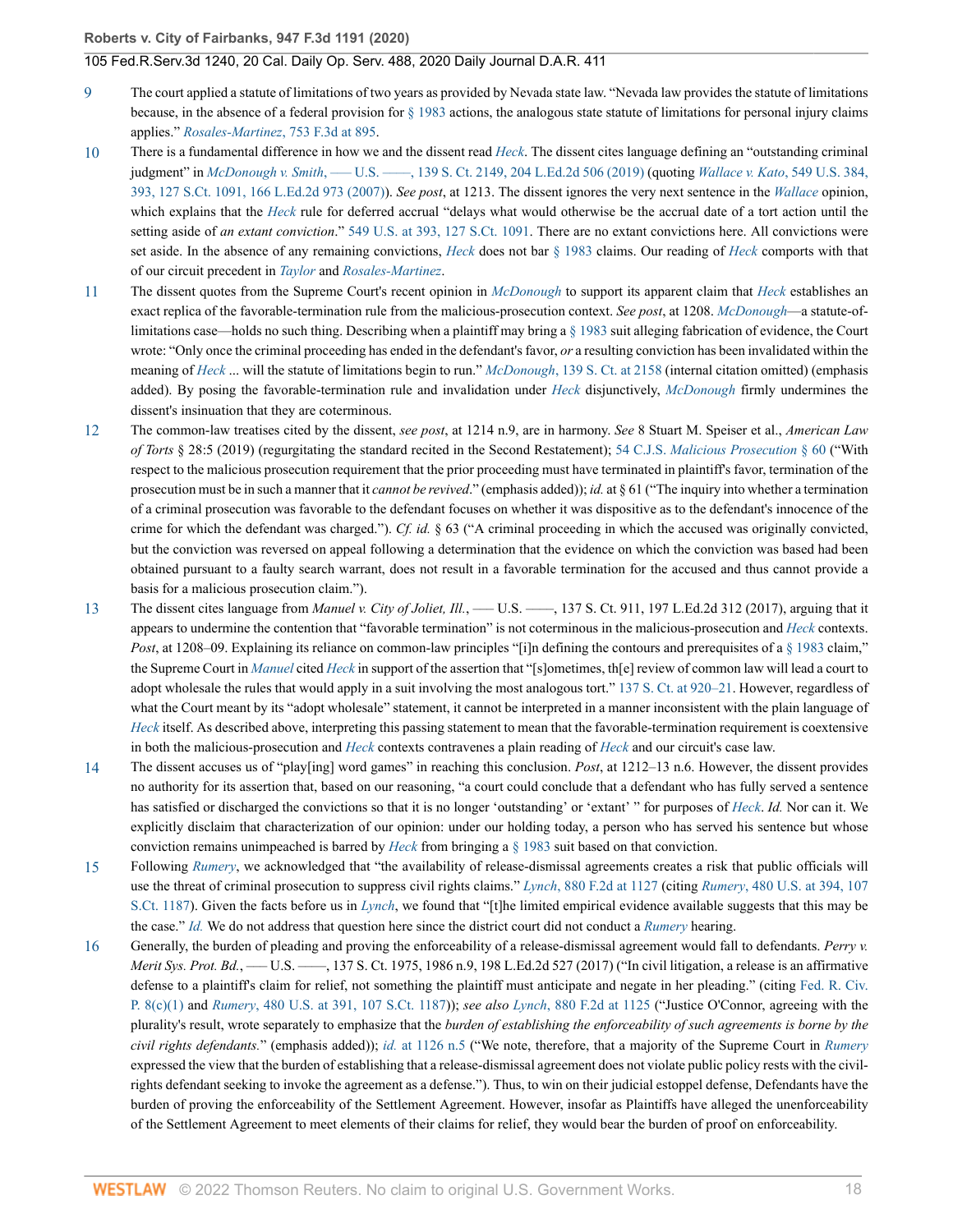- <span id="page-18-0"></span>*[Heck](http://www.westlaw.com/Link/Document/FullText?findType=Y&serNum=1994135537&pubNum=0000780&originatingDoc=I85271cc03d5c11eaa49a848616f1a2d2&refType=RP&originationContext=document&vr=3.0&rs=cblt1.0&transitionType=DocumentItem&contextData=(sc.Search))* also stated that a § [1](#page-12-0)983 action cannot be used as a substitute for a petition for writ of habeas corpus, [512 U.S. at 480, 114 S.Ct.](http://www.westlaw.com/Link/Document/FullText?findType=Y&serNum=1994135537&pubNum=0000780&originatingDoc=I85271cc03d5c11eaa49a848616f1a2d2&refType=RP&fi=co_pp_sp_780_480&originationContext=document&vr=3.0&rs=cblt1.0&transitionType=DocumentItem&contextData=(sc.Search)#co_pp_sp_780_480) [2364](http://www.westlaw.com/Link/Document/FullText?findType=Y&serNum=1994135537&pubNum=0000780&originatingDoc=I85271cc03d5c11eaa49a848616f1a2d2&refType=RP&fi=co_pp_sp_780_480&originationContext=document&vr=3.0&rs=cblt1.0&transitionType=DocumentItem&contextData=(sc.Search)#co_pp_sp_780_480), although under *[Heck](http://www.westlaw.com/Link/Document/FullText?findType=Y&serNum=1994135537&pubNum=0000780&originatingDoc=I85271cc03d5c11eaa49a848616f1a2d2&refType=RP&originationContext=document&vr=3.0&rs=cblt1.0&transitionType=DocumentItem&contextData=(sc.Search))*'s reasoning, the habeas statute and [§ 1983](http://www.westlaw.com/Link/Document/FullText?findType=L&pubNum=1000546&cite=42USCAS1983&originatingDoc=I85271cc03d5c11eaa49a848616f1a2d2&refType=LQ&originationContext=document&vr=3.0&rs=cblt1.0&transitionType=DocumentItem&contextData=(sc.Search)) "were never on a collision course in the first place because, like the common-law tort of malicious prosecution, [§ 1983](http://www.westlaw.com/Link/Document/FullText?findType=L&pubNum=1000546&cite=42USCAS1983&originatingDoc=I85271cc03d5c11eaa49a848616f1a2d2&refType=LQ&originationContext=document&vr=3.0&rs=cblt1.0&transitionType=DocumentItem&contextData=(sc.Search)) requires (and, presumably, has always required) plaintiffs seeking damages for unconstitutional conviction or confinement to show the favorable termination of the underlying proceeding," *id.* [at 492, 114 S.Ct.](http://www.westlaw.com/Link/Document/FullText?findType=Y&serNum=1994135537&pubNum=0000708&originatingDoc=I85271cc03d5c11eaa49a848616f1a2d2&refType=RP&originationContext=document&vr=3.0&rs=cblt1.0&transitionType=DocumentItem&contextData=(sc.Search)) [2364](http://www.westlaw.com/Link/Document/FullText?findType=Y&serNum=1994135537&pubNum=0000708&originatingDoc=I85271cc03d5c11eaa49a848616f1a2d2&refType=RP&originationContext=document&vr=3.0&rs=cblt1.0&transitionType=DocumentItem&contextData=(sc.Search)) (Souter, J., concurring).
- <span id="page-18-1"></span>[2](#page-13-0) As we have explained, "under certain circumstances a plaintiff's [§ 1983](http://www.westlaw.com/Link/Document/FullText?findType=L&pubNum=1000546&cite=42USCAS1983&originatingDoc=I85271cc03d5c11eaa49a848616f1a2d2&refType=LQ&originationContext=document&vr=3.0&rs=cblt1.0&transitionType=DocumentItem&contextData=(sc.Search)) claim is not *[Heck](http://www.westlaw.com/Link/Document/FullText?findType=Y&serNum=1994135537&originatingDoc=I85271cc03d5c11eaa49a848616f1a2d2&refType=RP&originationContext=document&vr=3.0&rs=cblt1.0&transitionType=DocumentItem&contextData=(sc.Search))*-barred despite the existence of an outstanding criminal conviction against him." *Jackson v. Barnes*[, 749 F.3d 755, 760 \(9th Cir. 2014\)](http://www.westlaw.com/Link/Document/FullText?findType=Y&serNum=2033161835&pubNum=0000506&originatingDoc=I85271cc03d5c11eaa49a848616f1a2d2&refType=RP&fi=co_pp_sp_506_760&originationContext=document&vr=3.0&rs=cblt1.0&transitionType=DocumentItem&contextData=(sc.Search)#co_pp_sp_506_760). For example, "plaintiffs who had been convicted for driving under the influence of alcohol could challenge the way in which their blood had been drawn when they were arrested" because their convictions were based on their pleas, "not [on] verdicts obtained with supposedly illegal evidence." *[Id.](http://www.westlaw.com/Link/Document/FullText?findType=Y&serNum=2033161835&pubNum=0000506&originatingDoc=I85271cc03d5c11eaa49a848616f1a2d2&refType=RP&originationContext=document&vr=3.0&rs=cblt1.0&transitionType=DocumentItem&contextData=(sc.Search))* (quoting *Ove v. Gwinn*[, 264 F.3d 817, 823 \(9th Cir. 2001\)\)](http://www.westlaw.com/Link/Document/FullText?findType=Y&serNum=2001751077&pubNum=0000506&originatingDoc=I85271cc03d5c11eaa49a848616f1a2d2&refType=RP&fi=co_pp_sp_506_823&originationContext=document&vr=3.0&rs=cblt1.0&transitionType=DocumentItem&contextData=(sc.Search)#co_pp_sp_506_823). Similarly, "a plaintiff convicted of resisting arrest could bring a [§ 1983](http://www.westlaw.com/Link/Document/FullText?findType=L&pubNum=1000546&cite=42USCAS1983&originatingDoc=I85271cc03d5c11eaa49a848616f1a2d2&refType=LQ&originationContext=document&vr=3.0&rs=cblt1.0&transitionType=DocumentItem&contextData=(sc.Search)) action for excessive use of force if the excessive force was employed against him after he had engaged in the conduct that constituted the basis for his conviction, because in such a case success on his  $\S$  1983 action would not imply the invalidity of the conviction." *[Id.](http://www.westlaw.com/Link/Document/FullText?findType=Y&serNum=2033161835&pubNum=0000506&originatingDoc=I85271cc03d5c11eaa49a848616f1a2d2&refType=RP&originationContext=document&vr=3.0&rs=cblt1.0&transitionType=DocumentItem&contextData=(sc.Search))* (citing *Smith v. City of Hemet*[, 394 F.3d 689, 693 \(9th Cir. 2005\)](http://www.westlaw.com/Link/Document/FullText?findType=Y&serNum=2005936376&pubNum=0000506&originatingDoc=I85271cc03d5c11eaa49a848616f1a2d2&refType=RP&fi=co_pp_sp_506_693&originationContext=document&vr=3.0&rs=cblt1.0&transitionType=DocumentItem&contextData=(sc.Search)#co_pp_sp_506_693) (en banc)).
- <span id="page-18-2"></span>[3](#page-13-1) The majority argues that it is improper to consider the parties' stipulation, because the plaintiffs allege that the "stipulations were the product of an unenforceable agreement to waive their civil-rights claims." Maj. at 1203. The majority is mistaken; this allegation appears nowhere in the record. Rather, the record establishes that the plaintiffs rely on the validity of the stipulation by alleging that "[t]he dismissal of the indictment[s] and vacation of [their] conviction[s]" are "valid and cannot be undone even though the release[s]" are unenforceable. Because the dismissal and vacatur are based on the stipulation, the continued existence of the stipulation is vital to the plaintiffs' claims.

Alternatively, the majority argues that the stipulation that plaintiffs' convictions were valid does not mean that plaintiffs agreed their convictions are *currently* valid, because the parties also stipulated that "there [was] sufficient new evidence of material facts that a new trial could be ordered under [AS 12.72.010\(4\)](http://www.westlaw.com/Link/Document/FullText?findType=L&pubNum=1000003&cite=AKSTS12.72.010&originatingDoc=I85271cc03d5c11eaa49a848616f1a2d2&refType=SP&originationContext=document&vr=3.0&rs=cblt1.0&transitionType=DocumentItem&contextData=(sc.Search)#co_pp_0bd500007a412)." Maj. at 1203–04. This is a red herring. As the majority acknowledges, the only relevant issue for *[Heck](http://www.westlaw.com/Link/Document/FullText?findType=Y&serNum=1994135537&pubNum=0000780&originatingDoc=I85271cc03d5c11eaa49a848616f1a2d2&refType=RP&originationContext=document&vr=3.0&rs=cblt1.0&transitionType=DocumentItem&contextData=(sc.Search))* purposes is whether the plaintiffs' convictions were "declared invalid by a state tribunal authorized to make such determination." Maj. at 1198. The state court did not do so here, and the parties' agreement that the convictions could be vacated for a new trial is merely a vacatur by agreement.

- <span id="page-18-3"></span>[4](#page-14-0) Although the majority refers to "*[Taylor](http://www.westlaw.com/Link/Document/FullText?findType=Y&serNum=2047347514&originatingDoc=I85271cc03d5c11eaa49a848616f1a2d2&refType=RP&originationContext=document&vr=3.0&rs=cblt1.0&transitionType=DocumentItem&contextData=(sc.Search))*'s *understanding* that a vacated conviction was 'declared invalid' under *[Heck](http://www.westlaw.com/Link/Document/FullText?findType=Y&serNum=1994135537&pubNum=0000780&originatingDoc=I85271cc03d5c11eaa49a848616f1a2d2&refType=RP&originationContext=document&vr=3.0&rs=cblt1.0&transitionType=DocumentItem&contextData=(sc.Search))*," Maj. at 1199 (emphasis added), the majority cannot—and therefore does not—point to any statement in *[Taylor](http://www.westlaw.com/Link/Document/FullText?findType=Y&serNum=2047347514&pubNum=0000506&originatingDoc=I85271cc03d5c11eaa49a848616f1a2d2&refType=RP&originationContext=document&vr=3.0&rs=cblt1.0&transitionType=DocumentItem&contextData=(sc.Search))* to that effect; indeed, the words "declared invalid" never even appear in the opinion.
- <span id="page-18-4"></span>[5](#page-14-1) The majority argues that *[Taylor](http://www.westlaw.com/Link/Document/FullText?findType=Y&serNum=2047347514&originatingDoc=I85271cc03d5c11eaa49a848616f1a2d2&refType=RP&originationContext=document&vr=3.0&rs=cblt1.0&transitionType=DocumentItem&contextData=(sc.Search))*'s comment that *[Heck](http://www.westlaw.com/Link/Document/FullText?findType=Y&serNum=1994135537&pubNum=0000780&originatingDoc=I85271cc03d5c11eaa49a848616f1a2d2&refType=RP&originationContext=document&vr=3.0&rs=cblt1.0&transitionType=DocumentItem&contextData=(sc.Search))* does not apply when a conviction is "vacated by a state court" was not made in passing, because we later said that it was "[c]ritica[l]" that the time Taylor served in prison was supported by a new conviction. Maj. at 1199. Far from supporting the majority's position, this fact undermines it. It was "[c]ritica[l]" that a new conviction supported Taylor's entire period of incarceration because, at that point, it made no difference that Taylor's earlier conviction was "declared invalid": "even if Taylor proves constitutional violations concerning the 1972 conviction, he cannot establish that the 1972 conviction caused any incarceration-related damages." *Id.* [at 935](http://www.westlaw.com/Link/Document/FullText?findType=Y&serNum=2047347514&pubNum=0000506&originatingDoc=I85271cc03d5c11eaa49a848616f1a2d2&refType=RP&fi=co_pp_sp_506_935&originationContext=document&vr=3.0&rs=cblt1.0&transitionType=DocumentItem&contextData=(sc.Search)#co_pp_sp_506_935). Thus, the assumption that Taylor's earlier conviction was "declared invalid" was "merely a prelude to another legal issue [i.e., the effect of Taylor's new conviction] that command[ed] the panel's full attention." *United States v. Johnson*[, 256 F.3d 895, 915 \(9th Cir. 2001\)](http://www.westlaw.com/Link/Document/FullText?findType=Y&serNum=2001617306&pubNum=0000506&originatingDoc=I85271cc03d5c11eaa49a848616f1a2d2&refType=RP&fi=co_pp_sp_506_915&originationContext=document&vr=3.0&rs=cblt1.0&transitionType=DocumentItem&contextData=(sc.Search)#co_pp_sp_506_915).
- <span id="page-18-5"></span>[6](#page-15-0) The majority plays word games by claiming that a vacated conviction, but not a conviction that has been satisfied by service of the sentence, can be the basis for a  $\S$  1983 malicious prosecution action. Maj. at 1203 & n.14. No binding precedent forecloses a court from concluding that a defendant who has fully served a sentence has satisfied or discharged the conviction so that it is no longer "outstanding" or "extant"; like a vacated conviction, a satisfied conviction is a historical fact but not a current condition.
- <span id="page-18-6"></span>[7](#page-15-1) The majority implies that it can ignore this definition of "outstanding criminal judgment," Maj. at 1201 n.10, because the Supreme Court has stated that, in light of *[Heck](http://www.westlaw.com/Link/Document/FullText?findType=Y&serNum=1994135537&pubNum=0000780&originatingDoc=I85271cc03d5c11eaa49a848616f1a2d2&refType=RP&originationContext=document&vr=3.0&rs=cblt1.0&transitionType=DocumentItem&contextData=(sc.Search))*, the statute of limitations for bringing a [§ 1983](http://www.westlaw.com/Link/Document/FullText?findType=L&pubNum=1000546&cite=42USCAS1983&originatingDoc=I85271cc03d5c11eaa49a848616f1a2d2&refType=LQ&originationContext=document&vr=3.0&rs=cblt1.0&transitionType=DocumentItem&contextData=(sc.Search)) claim does not accrue "until the setting aside of an *extant criminal conviction*," *Wallace*[, 549 U.S. at 393, 127 S.Ct. 1091](http://www.westlaw.com/Link/Document/FullText?findType=Y&serNum=2011495384&pubNum=0000780&originatingDoc=I85271cc03d5c11eaa49a848616f1a2d2&refType=RP&fi=co_pp_sp_780_393&originationContext=document&vr=3.0&rs=cblt1.0&transitionType=DocumentItem&contextData=(sc.Search)#co_pp_sp_780_393). But the context makes clear that this statement merely echoes *[Heck](http://www.westlaw.com/Link/Document/FullText?findType=Y&serNum=1994135537&originatingDoc=I85271cc03d5c11eaa49a848616f1a2d2&refType=RP&originationContext=document&vr=3.0&rs=cblt1.0&transitionType=DocumentItem&contextData=(sc.Search))*'s rule that a plaintiff cannot bring a [§ 1983](http://www.westlaw.com/Link/Document/FullText?findType=L&pubNum=1000546&cite=42USCAS1983&originatingDoc=I85271cc03d5c11eaa49a848616f1a2d2&refType=LQ&originationContext=document&vr=3.0&rs=cblt1.0&transitionType=DocumentItem&contextData=(sc.Search)) action until a conviction has been favorably terminated in one of the four ways listed in *[Heck.](http://www.westlaw.com/Link/Document/FullText?findType=Y&serNum=1994135537&pubNum=0000780&originatingDoc=I85271cc03d5c11eaa49a848616f1a2d2&refType=RP&originationContext=document&vr=3.0&rs=cblt1.0&transitionType=DocumentItem&contextData=(sc.Search))*
- <span id="page-18-7"></span>[8](#page-16-8) *See, e.g.*, *Erie R. Co. v. Reigherd*[, 166 F. 247, 250 \(6th Cir. 1909\)](http://www.westlaw.com/Link/Document/FullText?findType=Y&serNum=1909100158&pubNum=0000348&originatingDoc=I85271cc03d5c11eaa49a848616f1a2d2&refType=RP&fi=co_pp_sp_348_250&originationContext=document&vr=3.0&rs=cblt1.0&transitionType=DocumentItem&contextData=(sc.Search)#co_pp_sp_348_250) ("A termination of a prosecution by nol. pros. by consent of the defendant, or by a compromise, is such a termination as to leave no foundation for denying that there was probable cause."); *[Woodson](http://www.westlaw.com/Link/Document/FullText?findType=Y&serNum=1922114780&pubNum=0000712&originatingDoc=I85271cc03d5c11eaa49a848616f1a2d2&refType=RP&fi=co_pp_sp_712_736&originationContext=document&vr=3.0&rs=cblt1.0&transitionType=DocumentItem&contextData=(sc.Search)#co_pp_sp_712_736) v. McLaughlin*[, 153 Ark. 151, 239 S.W. 735, 736 \(1922\)](http://www.westlaw.com/Link/Document/FullText?findType=Y&serNum=1922114780&pubNum=0000712&originatingDoc=I85271cc03d5c11eaa49a848616f1a2d2&refType=RP&fi=co_pp_sp_712_736&originationContext=document&vr=3.0&rs=cblt1.0&transitionType=DocumentItem&contextData=(sc.Search)#co_pp_sp_712_736) ("The testimony being undisputed that a compromise was effected as a result of which the prosecution out of which this litigation arises, was settled, a verdict was properly directed in defendants' favor."); *[Bell](http://www.westlaw.com/Link/Document/FullText?findType=Y&serNum=1923115514&pubNum=0000660&originatingDoc=I85271cc03d5c11eaa49a848616f1a2d2&refType=RP&fi=co_pp_sp_660_778&originationContext=document&vr=3.0&rs=cblt1.0&transitionType=DocumentItem&contextData=(sc.Search)#co_pp_sp_660_778) Lumber Co. v. Graham*[, 74 Colo. 149, 219 P. 777, 778 \(1923\)](http://www.westlaw.com/Link/Document/FullText?findType=Y&serNum=1923115514&pubNum=0000660&originatingDoc=I85271cc03d5c11eaa49a848616f1a2d2&refType=RP&fi=co_pp_sp_660_778&originationContext=document&vr=3.0&rs=cblt1.0&transitionType=DocumentItem&contextData=(sc.Search)#co_pp_sp_660_778) ("It is well settled that a compromise voluntarily made, or a settlement by the consent of the accused, defeats a recovery in an action for malicious prosecution based upon a criminal proceeding."); *[Leonard](http://www.westlaw.com/Link/Document/FullText?findType=Y&serNum=1950117941&pubNum=0000350&originatingDoc=I85271cc03d5c11eaa49a848616f1a2d2&refType=RP&fi=co_pp_sp_350_313&originationContext=document&vr=3.0&rs=cblt1.0&transitionType=DocumentItem&contextData=(sc.Search)#co_pp_sp_350_313) v. George*[, 178 F.2d 312, 313 \(4th Cir. 1949\)](http://www.westlaw.com/Link/Document/FullText?findType=Y&serNum=1950117941&pubNum=0000350&originatingDoc=I85271cc03d5c11eaa49a848616f1a2d2&refType=RP&fi=co_pp_sp_350_313&originationContext=document&vr=3.0&rs=cblt1.0&transitionType=DocumentItem&contextData=(sc.Search)#co_pp_sp_350_313) ("Notwithstanding the protests and declarations of plaintiff made at the time, we think that he is unquestionably preluded by the settlement from suing for malicious prosecution with respect to the case thus disposed of.");